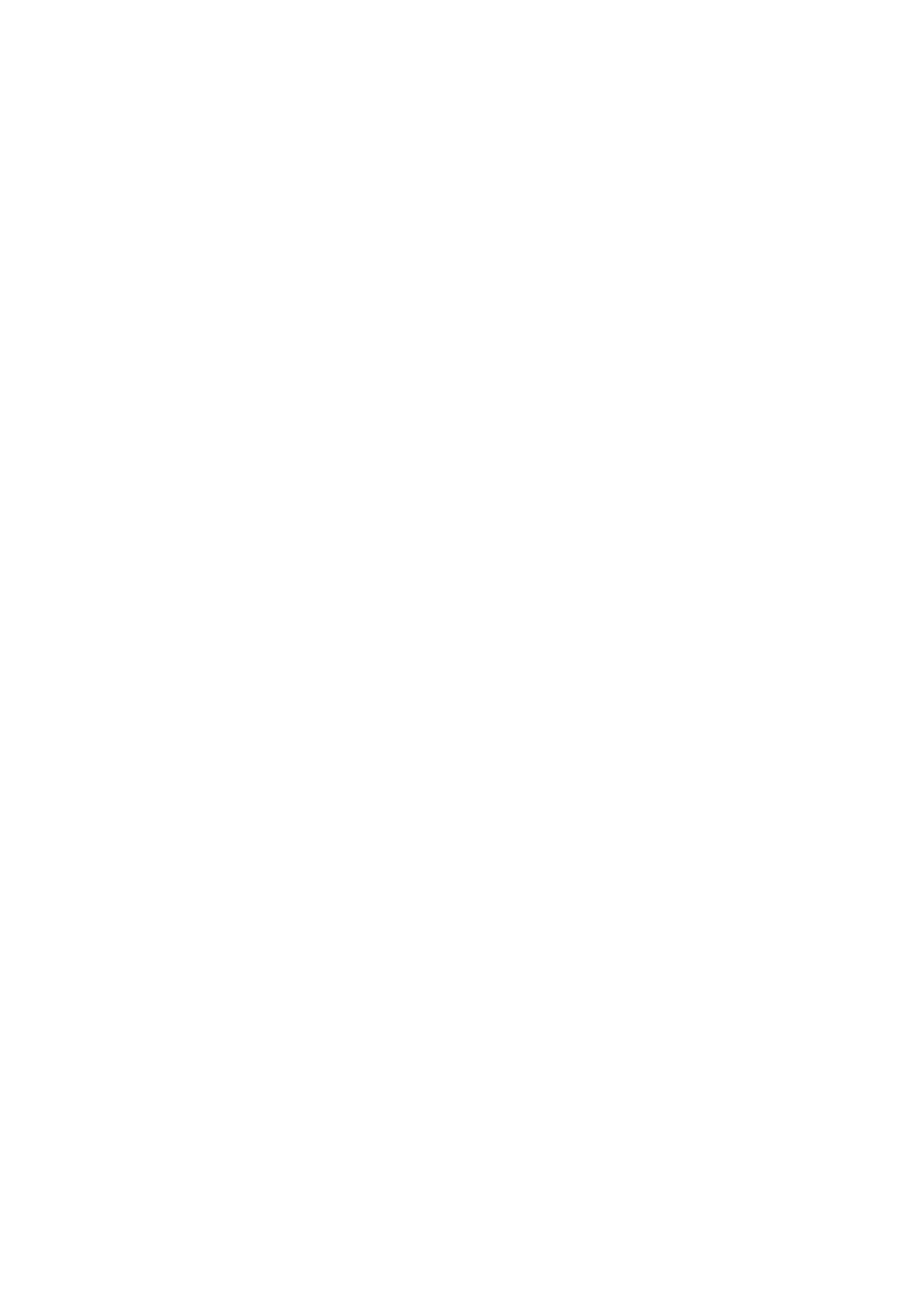

## **ALCOHOLIC DRINK ACT**

## **Arrangement of Sections**

## **Section**

| <b>PART I - PRELIMINARY</b> |                                  | 9  |
|-----------------------------|----------------------------------|----|
| 1                           |                                  |    |
| $\overline{2}$              |                                  |    |
| 3                           |                                  |    |
| 4                           |                                  |    |
|                             | <b>PART II - ADMINISTRATION</b>  | 12 |
| 5                           |                                  |    |
| 6                           |                                  |    |
| 7                           |                                  |    |
| 8                           |                                  |    |
| 9                           |                                  |    |
| 10                          |                                  |    |
| 11                          |                                  |    |
|                             |                                  |    |
|                             | PART III - LICENCES, ETC.        | 15 |
|                             | <b>DIVISION 1 - GENERAL</b>      | 15 |
| 12                          |                                  |    |
| 13                          |                                  |    |
| 14                          |                                  |    |
| 15                          |                                  |    |
| 16                          |                                  |    |
| 17                          |                                  |    |
| 18                          |                                  |    |
| 19                          |                                  |    |
|                             | <b>DIVISION 2 - OFF-LICENCES</b> | 18 |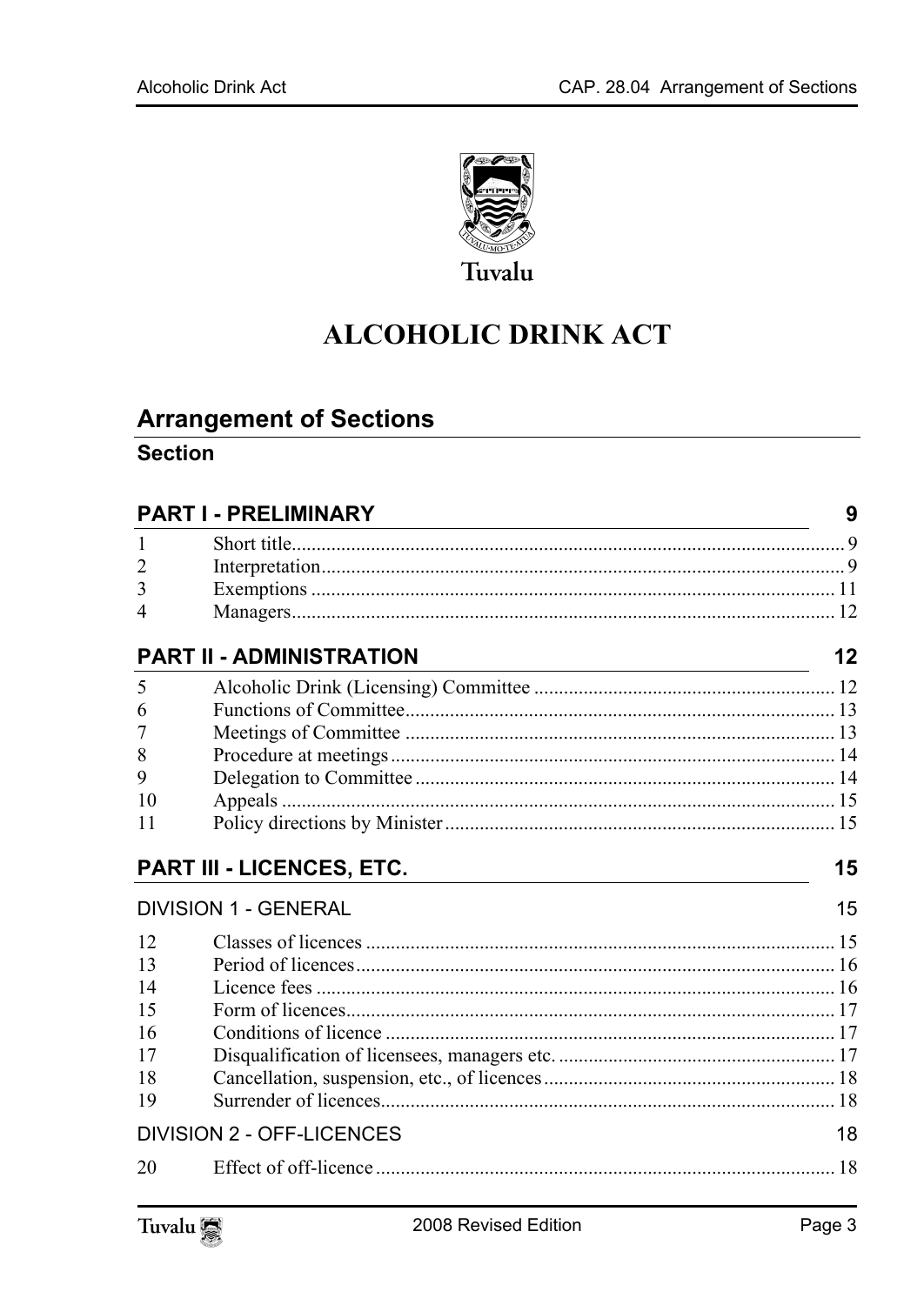| 21<br>22                         |                                             |     |
|----------------------------------|---------------------------------------------|-----|
|                                  | <b>DIVISION 3 - HOTEL-KEEPERS' LICENCES</b> | 19  |
| 23<br>24<br>25<br>26<br>27<br>28 |                                             |     |
|                                  | <b>DIVISION 4 - PUBLICANS' LICENCES</b>     | 21  |
| 29<br>30<br>31<br>32<br>33<br>34 |                                             |     |
|                                  | <b>DIVISION 5 - CLUB LICENCES</b>           | 24  |
| 35<br>36<br>37<br>38<br>39       |                                             |     |
|                                  | <b>DIVISION 6 - RESTAURANT LICENCES</b>     | 25  |
| 40<br>41<br>42<br>43<br>44<br>45 |                                             |     |
|                                  | <b>DIVISION 7 - SHIPS' LICENCES</b>         | 27  |
| 46<br>47<br>48                   | Grant of ship's licence                     | 27  |
|                                  | <b>DIVISION 8 - AIRCRAFT LICENCES</b>       | 27  |
| 49<br>50<br>51<br>52             |                                             | .27 |
|                                  | <b>DIVISION 9 - OCCASIONAL LICENCES</b>     | 28  |
| 53                               |                                             | 28  |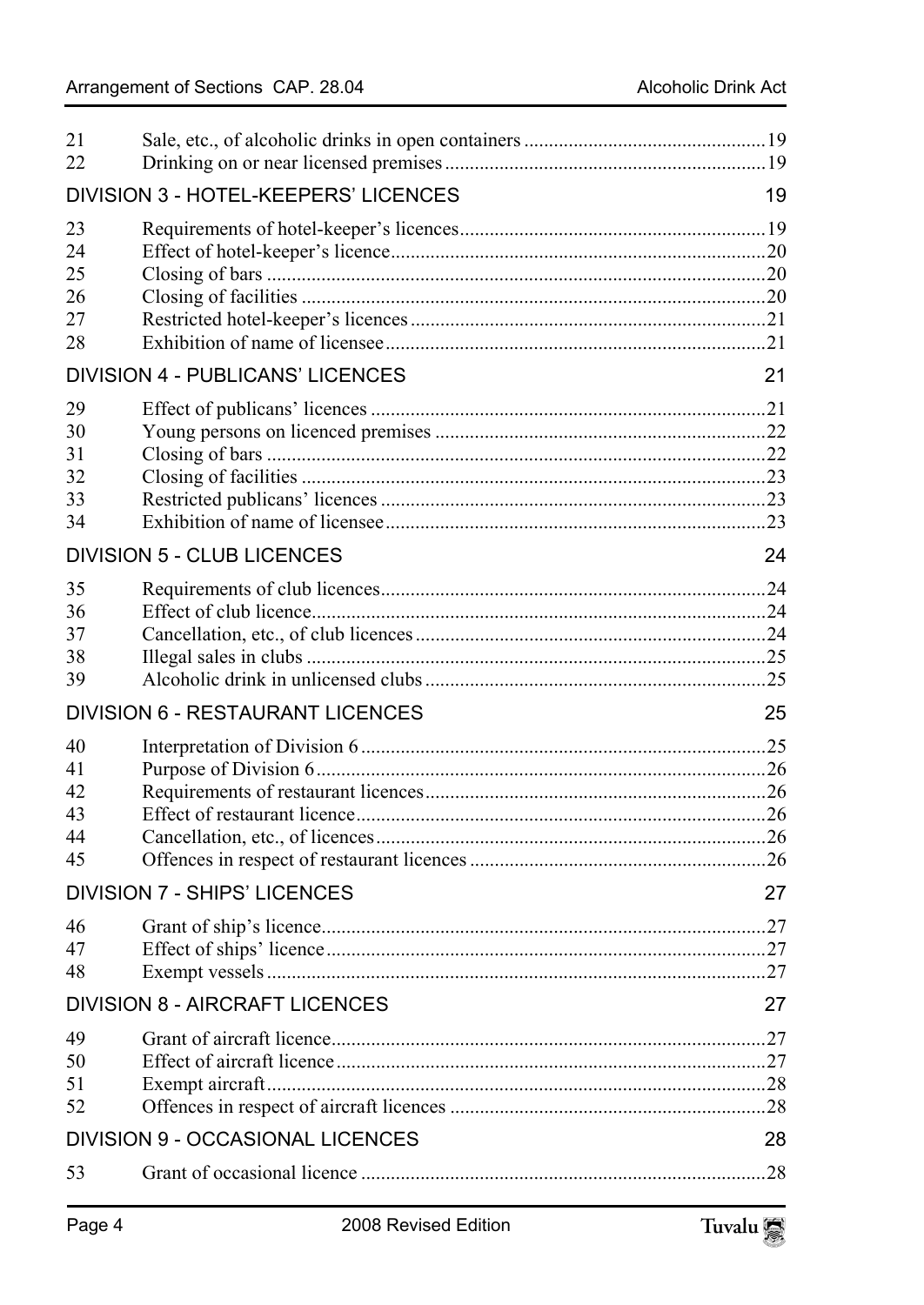| 54 |                                                                                                             |             |
|----|-------------------------------------------------------------------------------------------------------------|-------------|
| 55 |                                                                                                             |             |
| 56 |                                                                                                             |             |
| 57 |                                                                                                             |             |
|    | <b>DIVISION 10 - EXTENDED HOURS</b>                                                                         | 29          |
| 58 |                                                                                                             |             |
|    | DIVISION 11 - PROVISIONAL LICENCES, TRANSFERS OF LICENCES<br>AND TEMPORARY AUTHORITIES TO CARRY ON BUSINESS | 30          |
| 59 |                                                                                                             |             |
| 60 |                                                                                                             |             |
| 61 |                                                                                                             |             |
|    | <b>PART IV - LICENSING PROCEDURES</b>                                                                       | 32          |
|    | <b>DIVISION 1 - PRELIMINARY</b>                                                                             | 32          |
| 62 |                                                                                                             |             |
| 63 |                                                                                                             |             |
|    | <b>DIVISION 2 - APPLICATIONS</b>                                                                            | 33          |
| 64 |                                                                                                             |             |
| 65 |                                                                                                             |             |
| 66 |                                                                                                             |             |
| 67 |                                                                                                             |             |
| 68 |                                                                                                             |             |
|    | DIVISION 3 - CONSIDERATION OF APPLICATIONS                                                                  | 35          |
| 69 |                                                                                                             |             |
| 70 |                                                                                                             |             |
| 71 |                                                                                                             |             |
| 72 |                                                                                                             |             |
| 73 |                                                                                                             |             |
|    | <b>DIVISION 4 - GRANT OF LICENCES</b>                                                                       | 38          |
| 74 |                                                                                                             | $\ldots$ 38 |
| 75 |                                                                                                             |             |
|    | <b>PART V - SOUR TODDY PRODUCERS' LICENCES</b>                                                              | 39          |
| 76 |                                                                                                             |             |
| 77 |                                                                                                             |             |
| 78 |                                                                                                             |             |
| 79 |                                                                                                             |             |
| 80 |                                                                                                             |             |
| 81 |                                                                                                             |             |
|    |                                                                                                             |             |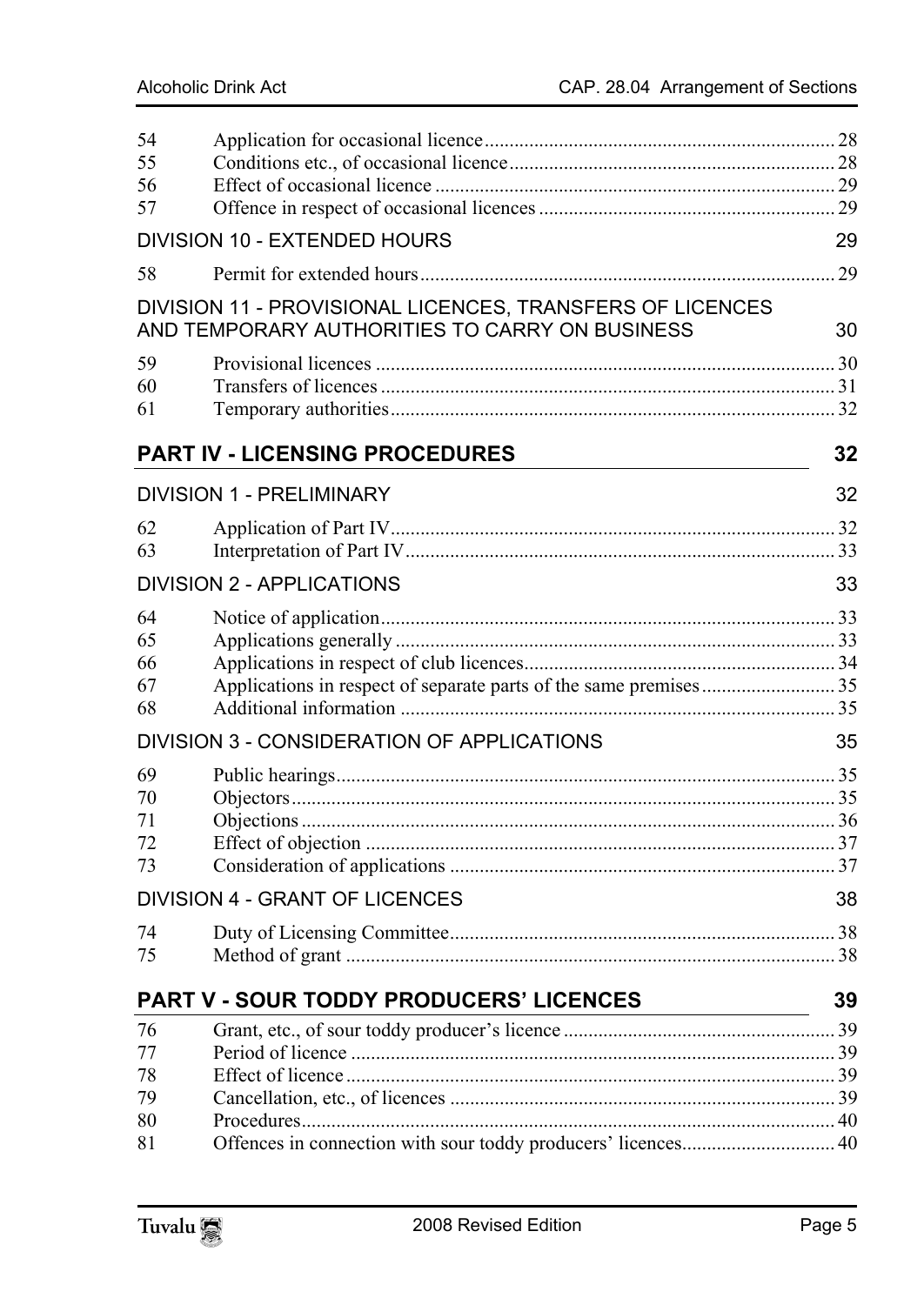|     | <b>PART VI - PROHIBITION ORDERS</b>                                                                                                                   |    |
|-----|-------------------------------------------------------------------------------------------------------------------------------------------------------|----|
| 82  |                                                                                                                                                       |    |
| 83  |                                                                                                                                                       |    |
| 84  |                                                                                                                                                       |    |
| 85  |                                                                                                                                                       |    |
| 86  |                                                                                                                                                       |    |
| 87  | Forfeiture of alcoholic drink in possession of prohibited person43                                                                                    |    |
| 88  |                                                                                                                                                       |    |
| 89  |                                                                                                                                                       |    |
|     | <b>PART VII - DISTILLATION</b>                                                                                                                        | 43 |
| 90  |                                                                                                                                                       |    |
| 91  |                                                                                                                                                       |    |
|     | PART VIII - OFFENCES GENERALLY                                                                                                                        | 44 |
| 92  |                                                                                                                                                       |    |
| 93  |                                                                                                                                                       |    |
| 94  |                                                                                                                                                       |    |
| 95  |                                                                                                                                                       |    |
| 96  |                                                                                                                                                       |    |
| 97  |                                                                                                                                                       |    |
| 98  |                                                                                                                                                       |    |
| 99  |                                                                                                                                                       |    |
| 100 |                                                                                                                                                       |    |
| 101 |                                                                                                                                                       |    |
| 102 |                                                                                                                                                       |    |
| 103 |                                                                                                                                                       |    |
| 104 |                                                                                                                                                       |    |
| 105 |                                                                                                                                                       |    |
| 106 |                                                                                                                                                       |    |
| 107 |                                                                                                                                                       |    |
| 108 |                                                                                                                                                       |    |
| 109 |                                                                                                                                                       |    |
| 110 |                                                                                                                                                       |    |
| 111 |                                                                                                                                                       |    |
| 112 |                                                                                                                                                       |    |
|     | <b>PART IX - MISCELLANEOUS</b><br><u> 1980 - Johann Barn, mars eta bainar eta baina eta baina eta baina eta baina eta baina eta baina eta baina e</u> | 51 |
| 113 |                                                                                                                                                       |    |
| 114 |                                                                                                                                                       |    |
| 115 |                                                                                                                                                       |    |
| 116 |                                                                                                                                                       |    |
| 117 |                                                                                                                                                       |    |
| 118 |                                                                                                                                                       |    |
| 119 | Local government bye-laws concerning drinking in public places 53                                                                                     |    |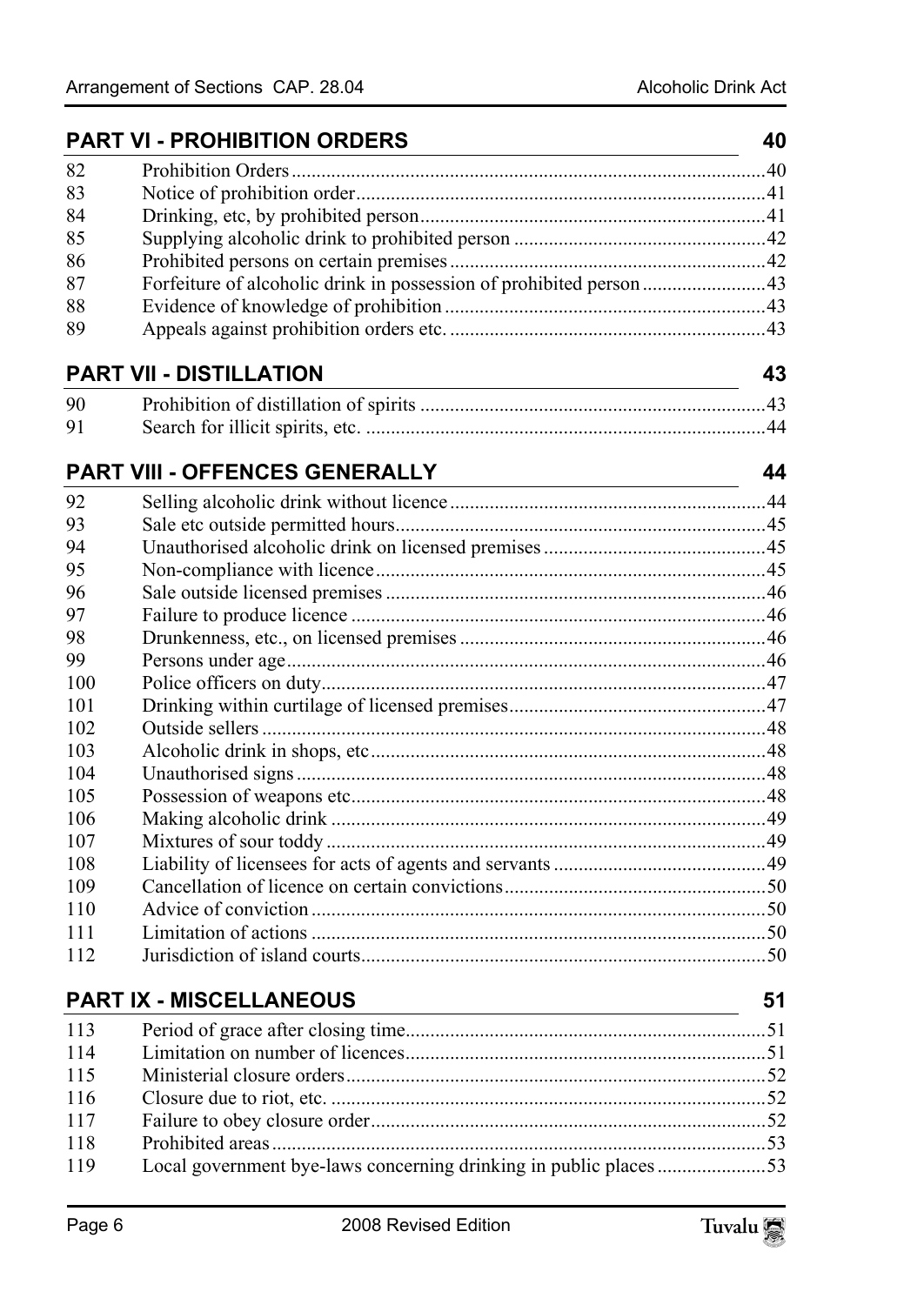| 120 |  |
|-----|--|
| 121 |  |
| 122 |  |
| 123 |  |
| 124 |  |
| 125 |  |
| 126 |  |
| 127 |  |
|     |  |

## **SCHEDULE** 56

#### FEES 56

## **Supporting Documents**

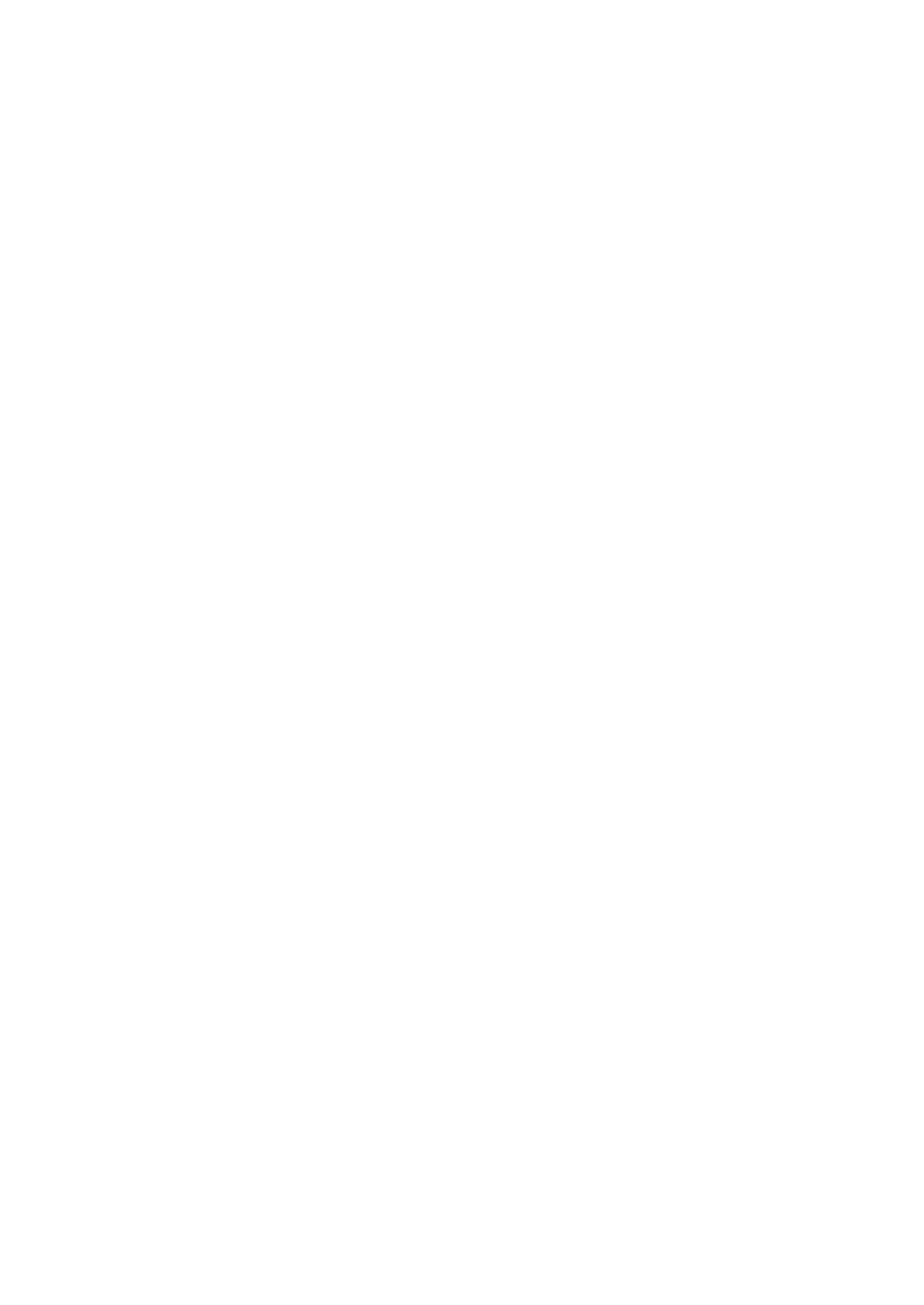

Tuvalu

## **ALCOHOLIC DRINK ACT**

## **AN ACT RELATING TO ALCOHOLIC DRINKS**<sup>1</sup>

<span id="page-8-0"></span>Commencement [1 January 1985]

## <span id="page-8-1"></span>**PART I - PRELIMINARY**

#### **1 Short title**

This Act may be cited as the Alcoholic Drink Act.

#### **2 Interpretation**

In this Act —

"**alcoholic drink**" means —

- (a) spirits, wine, beer or sour toddy; or
- (b) any other liquid containing alcohol that is used, intended for use or fit for use as a drink,

of a strength exceeding 2° proof;

"**annual meeting**" means the meeting of the Licensing Committee referred to in section  $7(1)$ ;

"bar" means a counter over which alcoholic drinks are served, and includes any store-room or storage facilities attached to it or used in connexion with it;

"**beer**" means —

(a) ale, stout, porter, cider, perry, spruce beer, black beer or any other kind of beer; and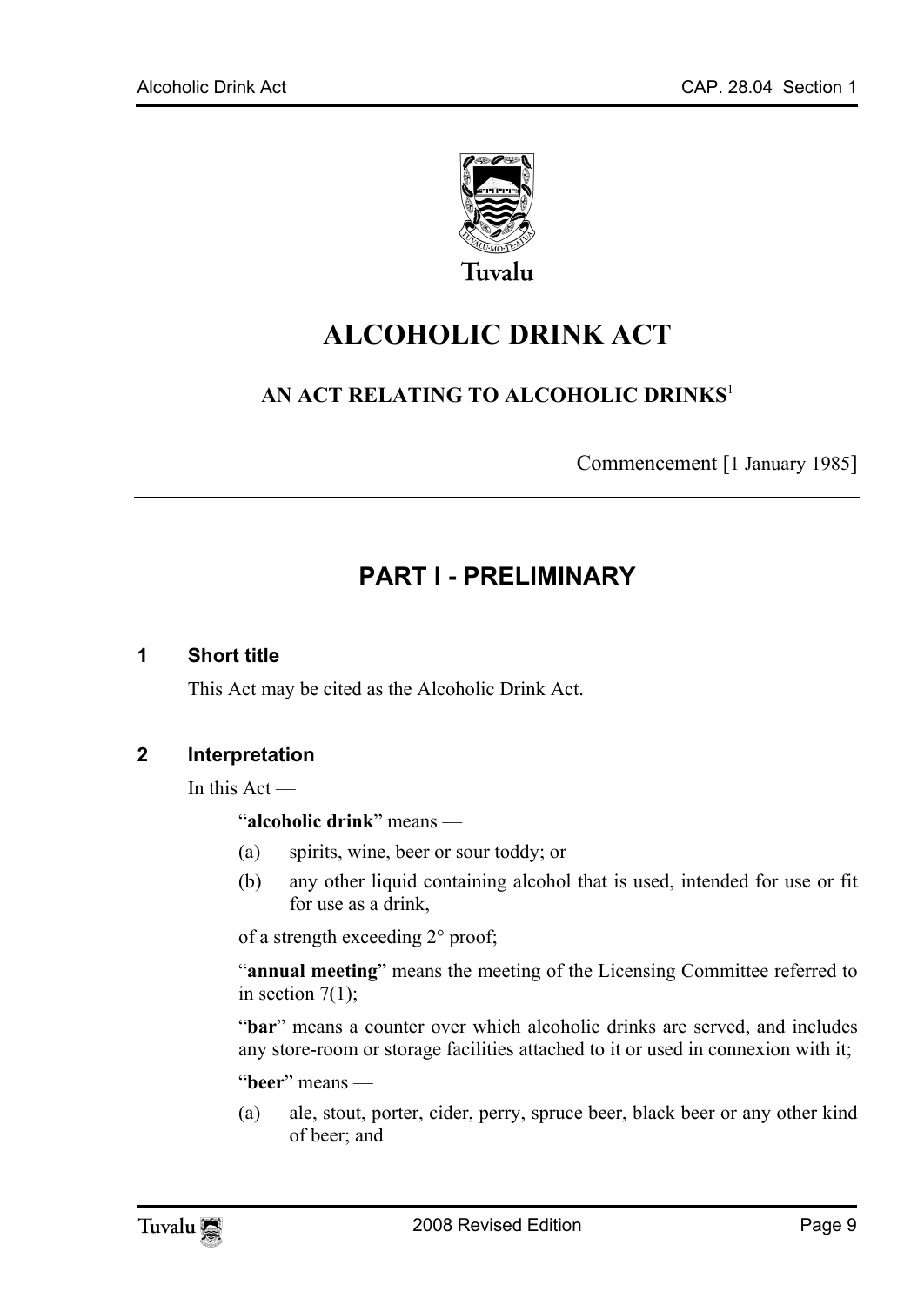(b) any liquid made or sold as beer, or as a substitute for beer within the meaning of paragraph (a),

of a strength exceeding 2° proof;

"**the Chairman**" means the Chairman of the Licensing Committee;

"**the Committee**" means the Licensing Committee;

"**the curtilage**", in relation to any licensed premises, means any building or part of a building of which the licensed premises, as defined in the licence, form part of any land on which the licensed premises are situated, and which is used with or in connexion with those premises;

"**grant**", in appropriate cases, includes renewal;

"**licence**" means a licence granted under Part III or V as set out in Section 12, but does not include a provisional licence under Section 59;

"**licensed premises**" means any premises or place in respect of which a licence is in force (including any premises or place in respect of which a provisional licence under Section 59 is in force);

"**licensee**" means the holder of a licence;

"**licensing authority**" means —

- (a) in relation to a licence other than an occasional licence or a sour toddy producer's licence - the Licensing Committee; and
- (b) in relation to an occasional licence the Chairman; and
- (c) in relation to a sour toddy producer's licence the Kaupule in whose area of authority the business in respect of which the licence, is, or is to be, granted is, or is to be, carried on;

"**the Licensing Committee**" means the Alcoholic Drink (Licensing) Committee established by Section 5;

"**magistrate**" includes an island magistrate;

"**prohibited person**" means a person in respect of whom a prohibition order is in force;

"**prohibition order**" means an order made under Section 82, and includes an order under Section 84(4) extending the period of such an order;

"**qualified person**" means a natural person who —

- (a) is a fit and proper person
	- (i) to hold a licence of the relevant class; or
	- (ii) to be the manager of the licensed premises concerned; and
- (b) is not a person to whom Section 17(1) applies, and
- (c) is not disqualified under Section 92;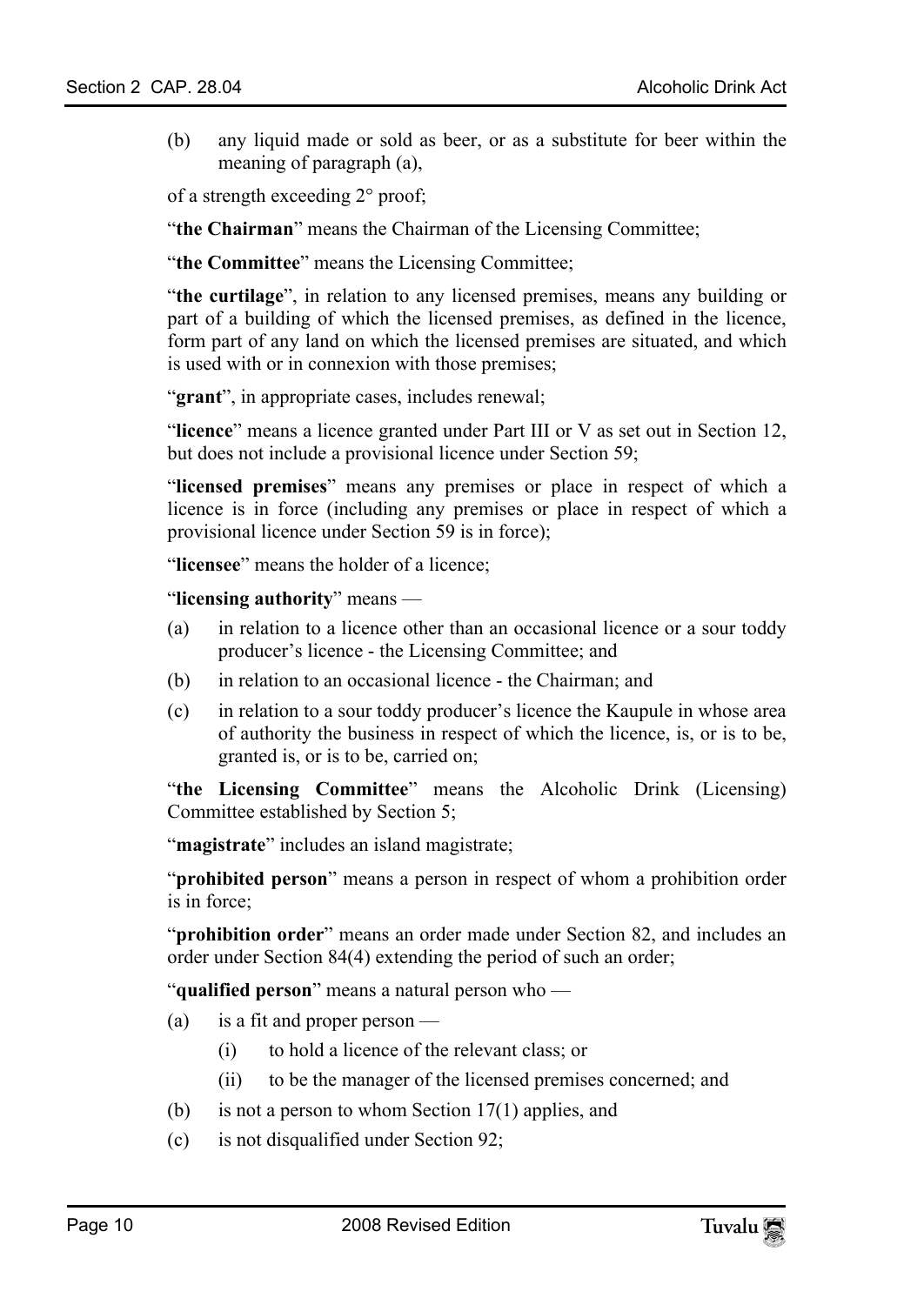"**sour toddy**" means any alcoholic drink produced by the fermentation of the sap from the incised spathe of the coconut palm, of a strength exceeding 2° proof.

#### **3 Exemptions**

- (1) Notwithstanding any provision of this Act
	- (a) subject to Subsection (2), the holder of a licence, or a member of the household of a licensee, may at any time supply (except by way of sale) any alcoholic drink to be drunk on the licensed premises, or within the curtilage of the licensed premises, by private friends bona fide entertained by him; and
	- (b) subject to Subsection (2), persons referred to in paragraph (a) may drink any alcoholic drink supplied in accordance with that paragraph; and
	- (c) subject to Subsection (2), the holder of a licence, or a member of the household of a licensee, may be in possession of or drink any alcoholic drink on the licensed premises or within the curtilage of the licensed premises; and
	- (d) a minister of religion may give wine to any person (including a prohibited person) in conformity with any recognized religious rite; and
	- (e) a person (including a prohibited person) may drink wine given in accordance with paragraph (d); and
	- (f) subject to any other law, alcoholic drink, or a medicine containing alcohol, may be sold or supplied to any person (including a prohibited person) in accordance with a written prescription by a medical practitioner or medical officer; and
	- (g) a person (including a prohibited person) may drink, in accordance with the prescription, any alcoholic drink, or medicine containing alcohol, sold or supplied to him in accordance with paragraph (f).
- (2) Subsection (1)(a), (b) and (c) does not apply to  $-$ 
	- (a) the supply of any alcoholic drink to a prohibited person; or
	- (b) the drinking of any alcoholic drink by a prohibited person,

and the provisions of Section 25 and 31 also apply.

- (3) A licence is not required to allow an auctioneer to possess, sell or supply, any alcoholic drink in the course of his business as an auctioneer —
	- (a) on behalf of  $-$ 
		- (i) the Government; or
		- (ii) with the consent of the Chairman, a person authorized by law to be in possession of the alcoholic drink concerned; or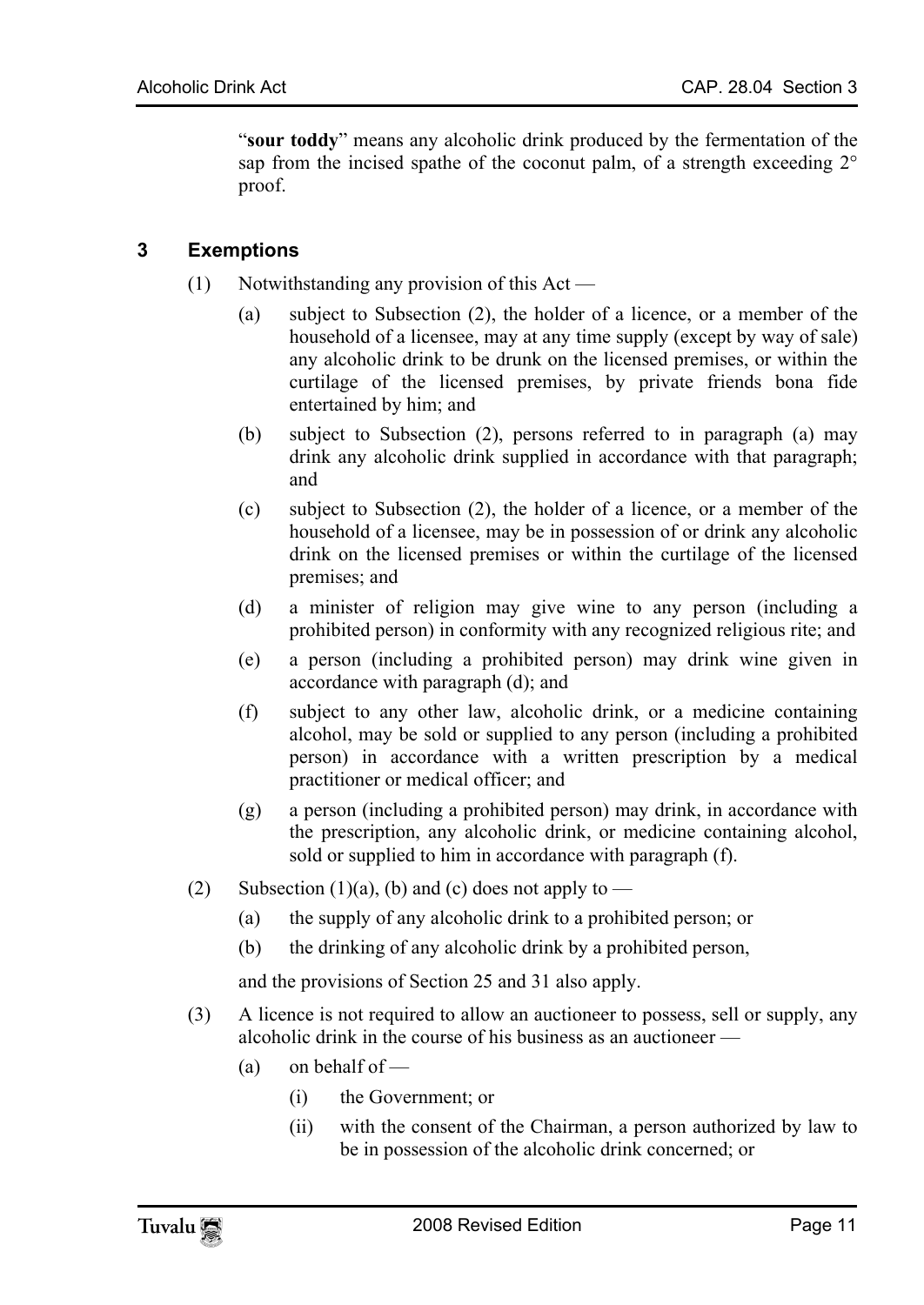- <span id="page-11-0"></span>(b) under an order of a court.
- (4) The regulations made under Section 127 may provide for further exemptions from or relaxations of any provision of this Act.

## **4 Managers**

- (1) Where in this Act a function is conferred on the holder of a licence in relation to the management of the licensed premises, then, unless the context requires otherwise —
	- (a) that function is equally conferred on the manager and any other person for the time being in charge of the licensed premises or a part of the licensed premises; and
	- (b) a reference to the holder of a licence shall be read as including, in respect of the licensed premises or the part of the licensed premises for which he is responsible, the manager and the person in charge.
- (2) It is a defence to a charge, by virtue of Subsection (1), against a manager or person in charge if he proves that he took all reasonable action, within the limits of the authority vested in him and the resources made available, to him, to perform the function in relation to which the charge is made.
- (3) If the manager of any licensed premises is changed, the holder of the licence shall immediately notify the licensing authority and surrender the licence for the insertion of the name of the new manager.
- (4) If the holder of a licence fails to comply with Subsection (3) he is guilty of an offence, and is liable to a fine of \$100 and \$10 for every day for which the failure continues.

## <span id="page-11-2"></span><span id="page-11-1"></span>**PART II - ADMINISTRATION**

## **5 Alcoholic Drink (Licensing) Committee**

- (1) There shall be an Alcoholic Drink (Licensing) Committee for Tuvalu.
- (2) The Licensing Committee shall consist of
	- (a) a Chairman; and
	- (b) the Commissioner of Police; and
	- (c) the Senior Medical Officer; and
	- (d) such number of other members as is determined by the Minister.
- (3) The Chairman and the members referred to in Subsection (2)(d) shall be appointed by the Minister, by notice.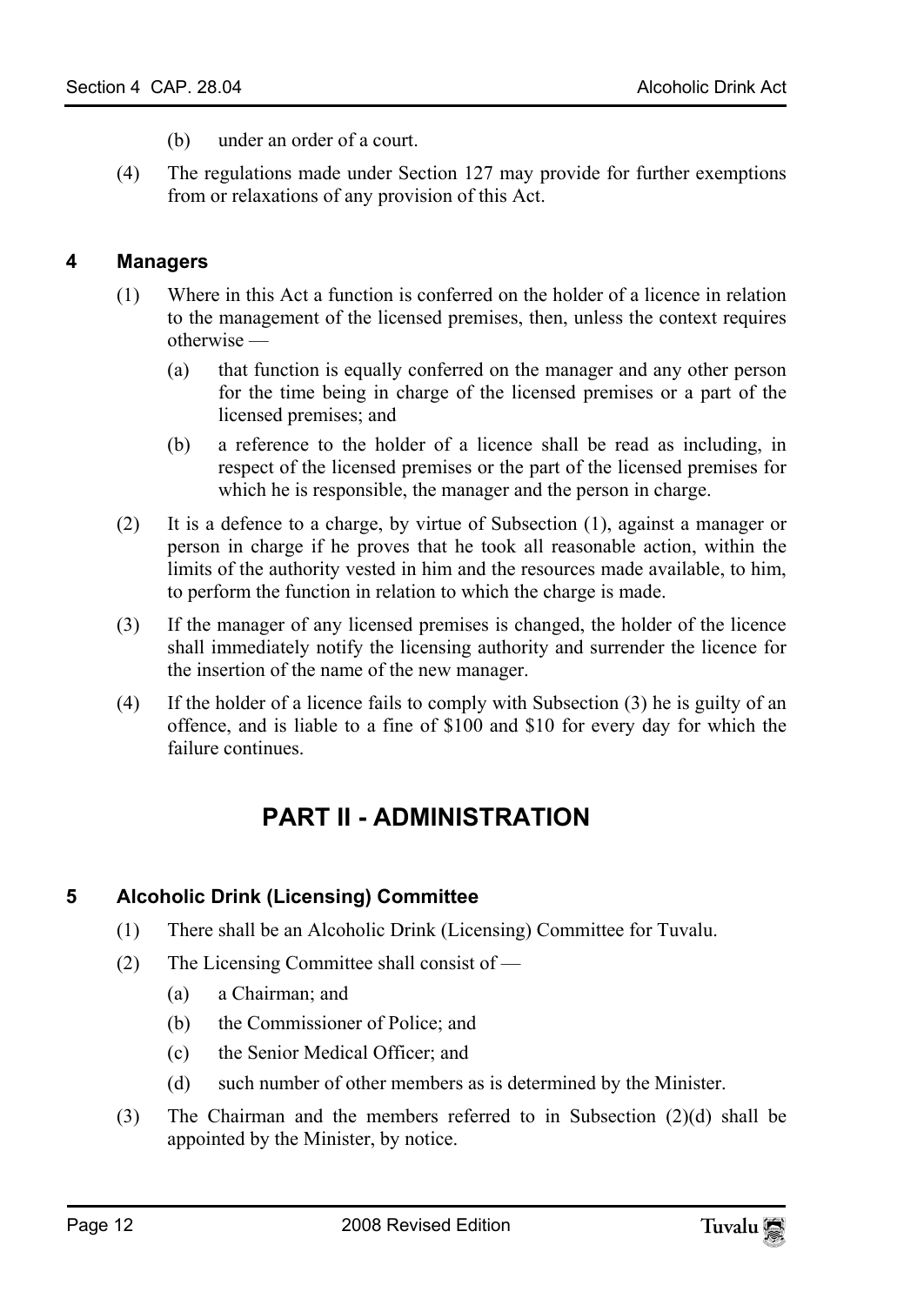- (4) A member of the Licensing Committee (other than an ex officio member) holds office until —
	- (a) his death; or
	- (b) subject to Subsection (5), he submits his resignation, in writing, to the Minister; or
	- (c) his appointment is revoked under Subsection (6).
- (5) A resignation under Subsection (4)(b) takes effect on the day after the day on which it is received by the Minister, or on such other day as is agreed by the member and the Minister.
- <span id="page-12-0"></span>(6) The Minister may, by notice, at any time revoke the appointment of a member of the Licensing Committee, with or without cause.

#### **6 Functions of Committee**

- (1) Subject to Subsection (2), the Licensing Committee
	- (a) shall consider and determine all applications
		- (i) for the grant, renewal or transfer of a licence; and
		- (ii) for the removal of a licence; and
	- (b) may, in accordance with Section 17
		- (i) cancel or suspend a licence; or
		- (ii) vary the conditions of a licence; or
		- (iii) substitute conditions in a licence; or
		- (iv) add new conditions to a licence.
- (2) Subsection (1) does not apply to or in relation to
	- (a) an occasional licence; or
	- (b) a sour toddy producer's licence.
- <span id="page-12-1"></span>(3) The Licensing Committee has such other functions as are prescribed for or under this Act.

#### **7 Meetings of Committee**

- (1) The Licensing Committee shall hold an annual meeting in November of each year.
- (2) The Licensing Committee shall meet at such other time, and at such places,  $as -$ 
	- (a) subject to paragraphs (b) and  $(c)$  the Chairman; or
	- (b) subject to paragraph (c) the Committee; or
	- (c) the Minister,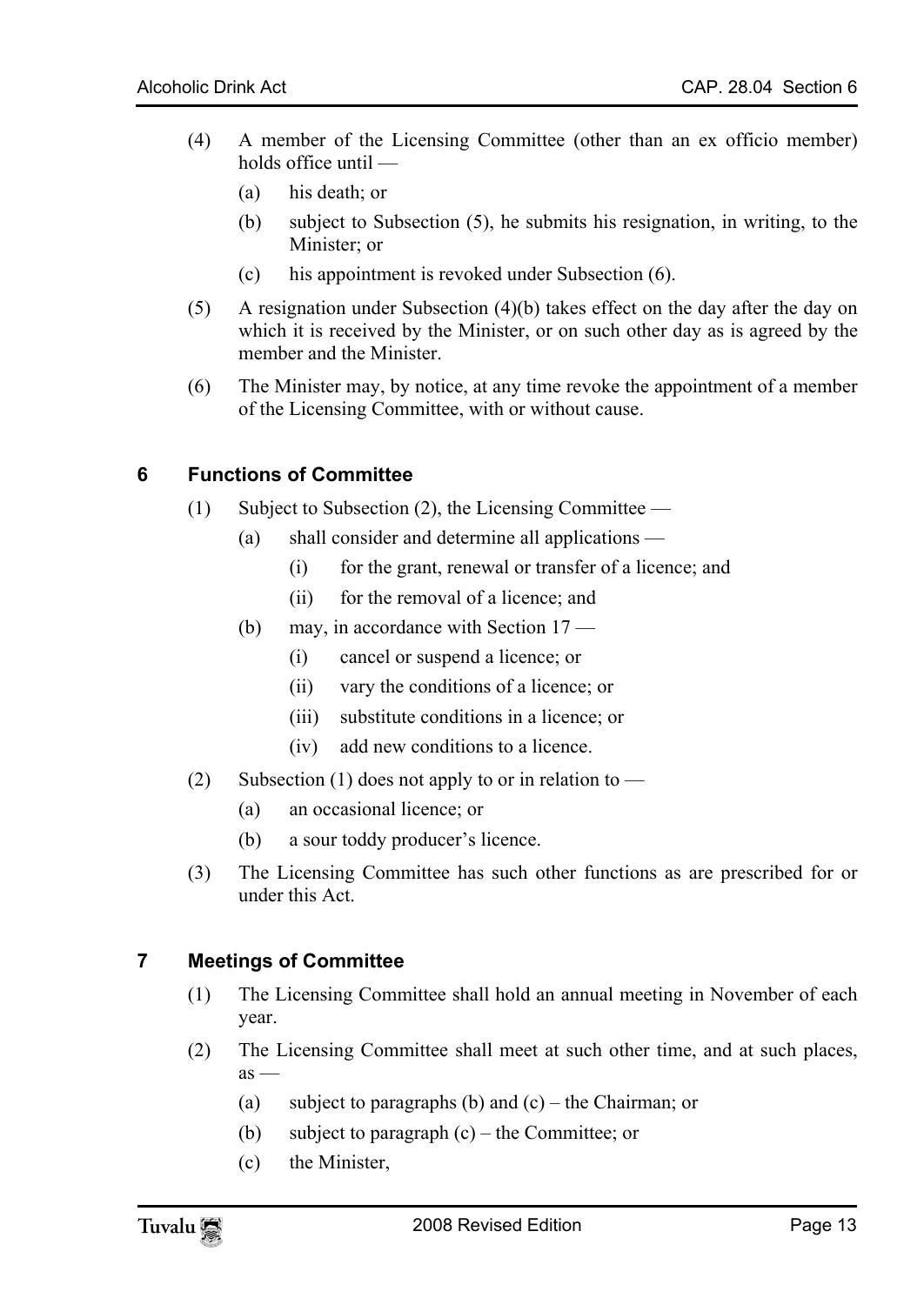decides.

- (3) The Chairman shall give at least one month's notice of the time, day and place appointed for the annual meeting of the Licensing Committee —
	- (a) over Radio Tuvalu; or
	- (b) in the Tuvalu Echoes or in any other publication circulating in Tuvalu; and
	- (c) by such other means (if any) as he thinks desirable to bring the meeting to the notice of interested persons.
- <span id="page-13-0"></span>(4) The Chairman shall also give at least five days' written notice of the time, day and place appointed for any meeting —
	- (a) to the Commissioner of Police in his capacity as such; and
	- (b) to each person who to his knowledge is interested in the subject-matters of the meeting.

#### **8 Procedure at meetings**

- (1) The Chairman shall preside at any meeting of the Licensing Committee at which he is present, and in his absence a member appointed by the members present shall preside.
- (2) The quorum for a meeting of the Licensing Committee is not less than onehalf of the number of members (including ex officio members).
- (3) All questions before a meeting of the Licensing Committee shall be determined in accordance with the votes of the majority of the members present and voting, and in the event of an equality of votes on a matter the Chairman has a casting, as well as a deliberative, vote.
- (4) The Licensing Committee shall cause minutes of its meetings to be kept, and shall, as soon as practicable after each meeting, forward a copy to the Secretary to Government.
- <span id="page-13-1"></span>(5) Subject to this Act (and in particular to Part IV), the procedures of the Licensing Committee are as determined by it.

#### **9 Delegation to Committee**

- (1) With the approval of the Minister, the Licensing Committee may, in writing, delegate to the Chairman all or any of its functions under this Act.
- (2) A delegation under Subsection (1) may relate to
	- (a) the whole of Tuvalu; or
	- (b) the part of Tuvalu specified in the delegation,

and to —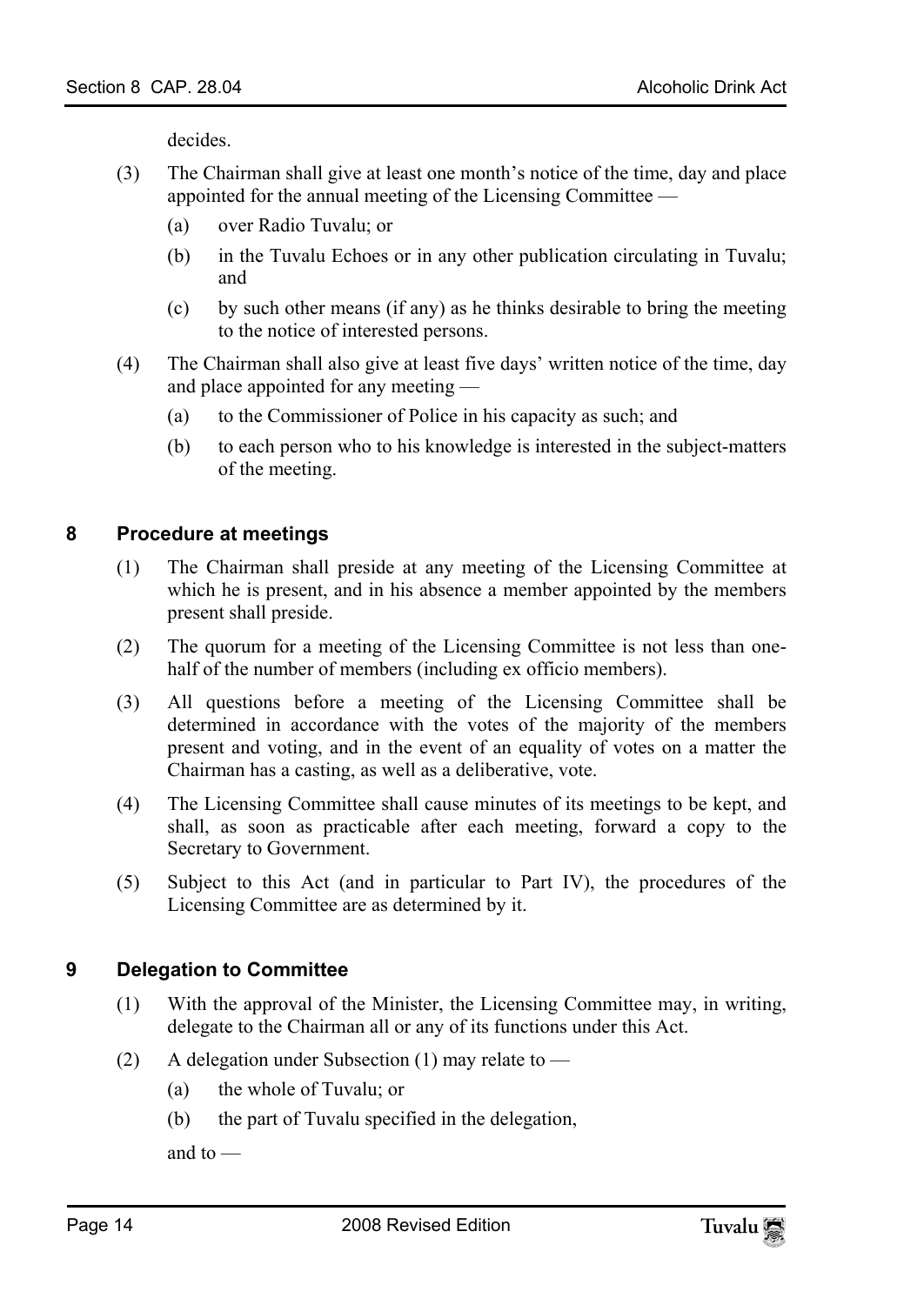- (c) all licences, permits and applications; or
- (d) a particular licence, permit or application; or
- (e) a class of licences, permits or applications,

<span id="page-14-0"></span>and may be made subject to conditions or restrictions.

(3) A delegation under this section is revocable, in writing, at will, and no such delegation prevents the performance of a function by the Licensing Committee.

#### **10 Appeals**

- (1) A person aggrieved by a decision of a licensing authority may appeal to the Minister, whose decision is final.
- $(2)$  In this section —

<span id="page-14-1"></span>"**decision**" includes a policy formulated under Section 114(4);

"**licensing authority**" includes the Chairman acting under a delegation under Section 9.

#### **11 Policy directions by Minister**

The Minister may, by notice, give to licensing authorities policy directions as to the administration of this Act.

## <span id="page-14-4"></span><span id="page-14-2"></span>**PART III - LICENCES, ETC.**

## <span id="page-14-3"></span>DIVISION 1 - GENERAL

#### **12 Classes of licences**

- (1) Subject to Subsection (4), there are the following classes of licences:
	- (a) off-licences (more particularly dealt with in Division 2);
	- (b) hotel-keepers' licences (more particularly dealt with in Division 3);
	- (c) publicans' licences (more particularly dealt with in Division 4);
	- (d) club licences (more particularly dealt with in Division 5);
	- (e) restaurant licences (more particularly dealt with in Division 6);
	- (f) ships' licences (more particularly dealt with in Division 7);
	- (g) aircraft licences (more particularly dealt with in Division 8);
	- (h) occasional licences (more particularly dealt with in Division 9);
	- (i) sour toddy producers' licences (more particularly dealt with in Part V);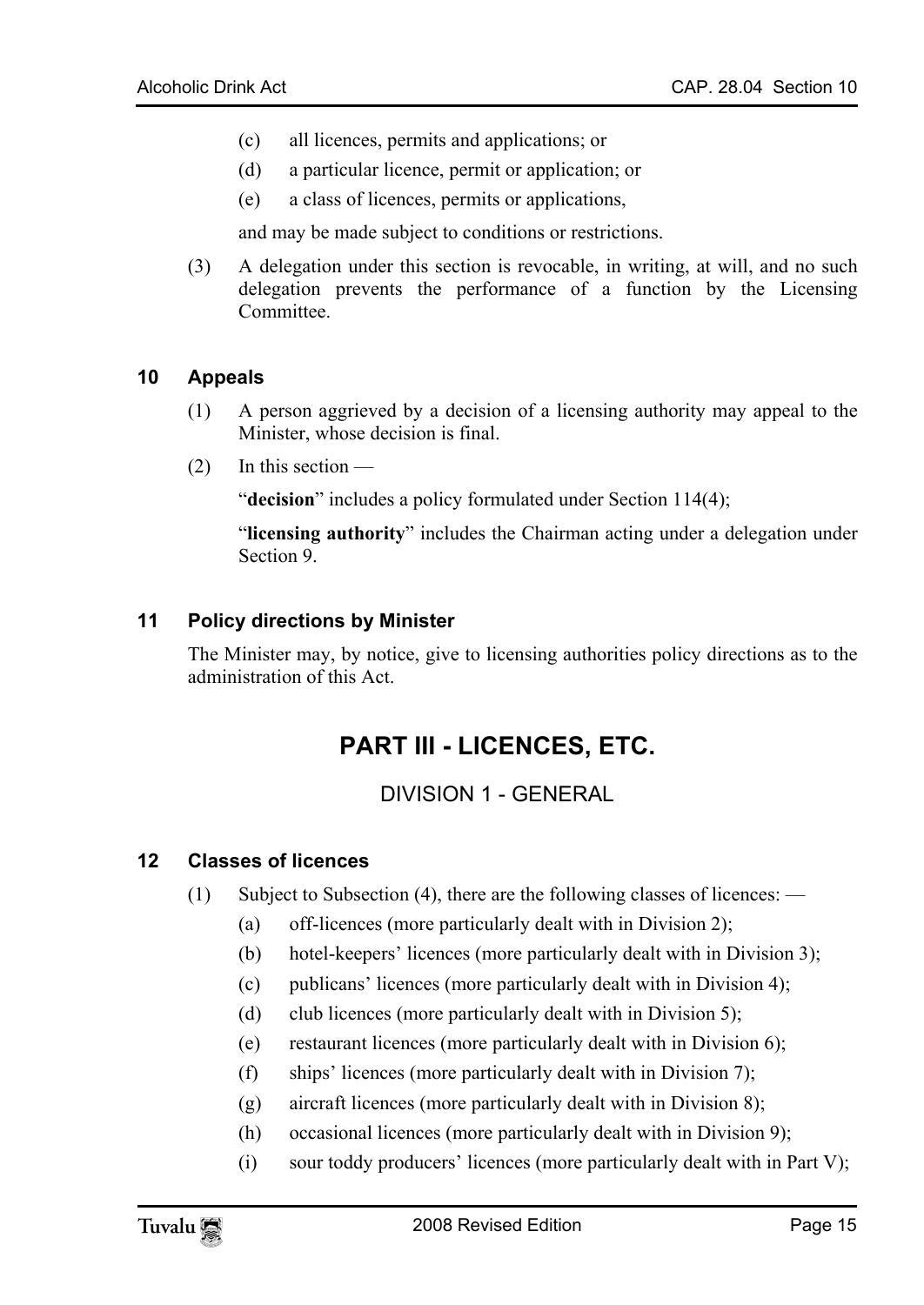- (2) Subject to Subsection (3), a licence (other than a sour toddy producer's licence) may authorize the sale of alcoholic drinks generally or the sale of beer and sour toddy only.
- (3) The only licences that authorize the sale of sour toddy are
	- (a) hotel-keepers' licences; and
	- (b) publicans' licences'; and
	- (c) sour toddy producers' licences.
- (4) Notwithstanding Subsection (1), for the purposes of this Act
	- (a) a licence to sell and supply alcoholic drinks generally is a licence of a different class from a similar licence to sell and supply beer and sour toddy only; and
	- (b) a hotel-keeper's licence that is restricted under Section 27 is a licence of a different class from a hotel-keeper's licence that is not so restricted; and
	- (c) a publican's licence that is restricted under Section 33 is a licence of a different class from a publican's licence that is not so restricted.

#### <span id="page-15-0"></span>**13 Period of licences**

- (1) Subject to Subsections (2) and (3), a licence other than an occasional licence remains in force, unless earlier cancelled or suspended under Section 18 or 109, or surrendered under Section 19, for the period of 12 months commencing on 1 January in the year after the year in which it is granted.
- (2) Subject to Subsection (3), if a licence other than an occasional licence is granted before the annual meeting of the Licensing Committee during the year in which it is granted, it remains in force, unless earlier cancelled, suspended or surrendered, until 31 December in the year in which it is granted.
- (3) With the consent of the applicant, a licence other than an occasional licence may be expressed to terminate on a date before the date on which it would regularly terminate under Subsection (1) or (2).
- <span id="page-15-1"></span>(4) An occasional licence remains in force as provided for by Section 56.
- (5) A sour toddy producer's licence remains in force as provided for by Section 77.

#### **14 Licence fees**

- (1) Subject to Subsection (2), the fees payable in respect of the matters listed in the Schedule are as specified in the Schedule.
- (2) Where in accordance with Section 13(2) or (3) a licence is granted for a period of less than 12 months, the fee payable for the licence is 1/50th of the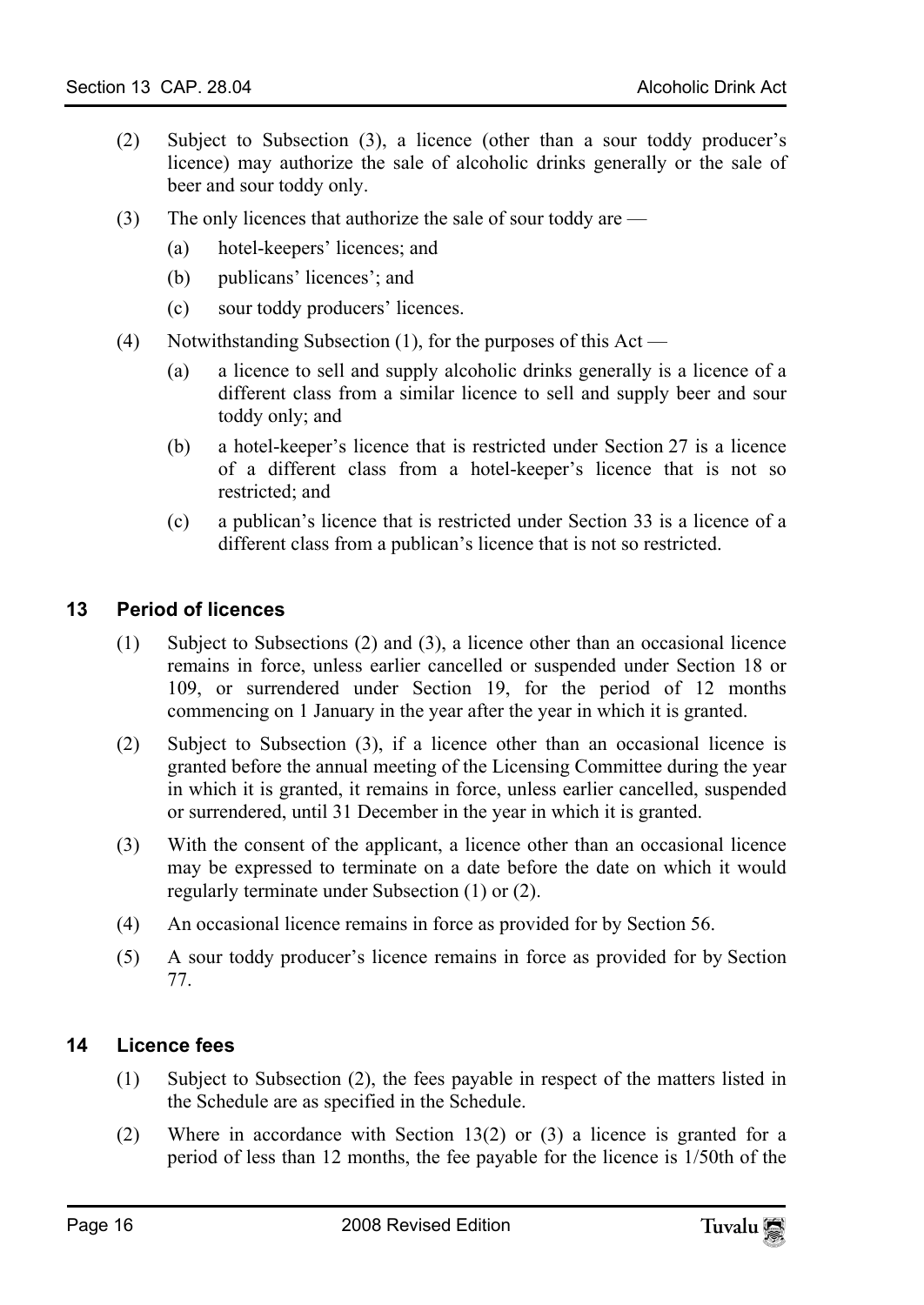fee otherwise payable, for each week or part of a week of the period of the licence.

- (3) The Minister may, by order, amend the Schedule.
- (4) A local government council may by resolution amend the fee for a sour toddy producer's licence specified in Part II of the Schedule but such an amended fee shall only have effect in respect of sour toddy producer's licences issued for the area of authority of that local government council:

<span id="page-16-0"></span>Provided that such an amended fee shall only come into effect when the Minister by notice approves such resolution and that notice is published at the office of the council.

#### **15 Form of licences**

<span id="page-16-1"></span>A licence shall be in a form approved by the Minister for the purpose.

#### **16 Conditions of licence**

A licence is subject to —

- <span id="page-16-2"></span>(a) the provisions of this Act; and
- (b) any special conditions determined by the Licensing Committee and set out in the licence.

#### **17 Disqualification of licensees, managers etc.**

- (1) The following persons are disqualified from holding a licence or managing licensed premises: —
	- (a) a person who is under the age of 21 years, except in the case of a sour toddy producer's licence where the equivalent age is 18 years;
	- (b) a prohibited person;
	- (c) a person who
		- (i) is in prison; or
		- (ii) is certified to be insane or otherwise adjudged to be of unsound mind under any law of Tuvalu; or
		- (iii) has been adjudged or otherwise declared bankrupt under the law of any part of the Commonwealth and has not been discharged; or
		- (iv) is unable for any reason to properly supervise the licensed premises;
	- (d) a person who is disqualified under Section 92.
- (2) Only a natural person may hold a licence.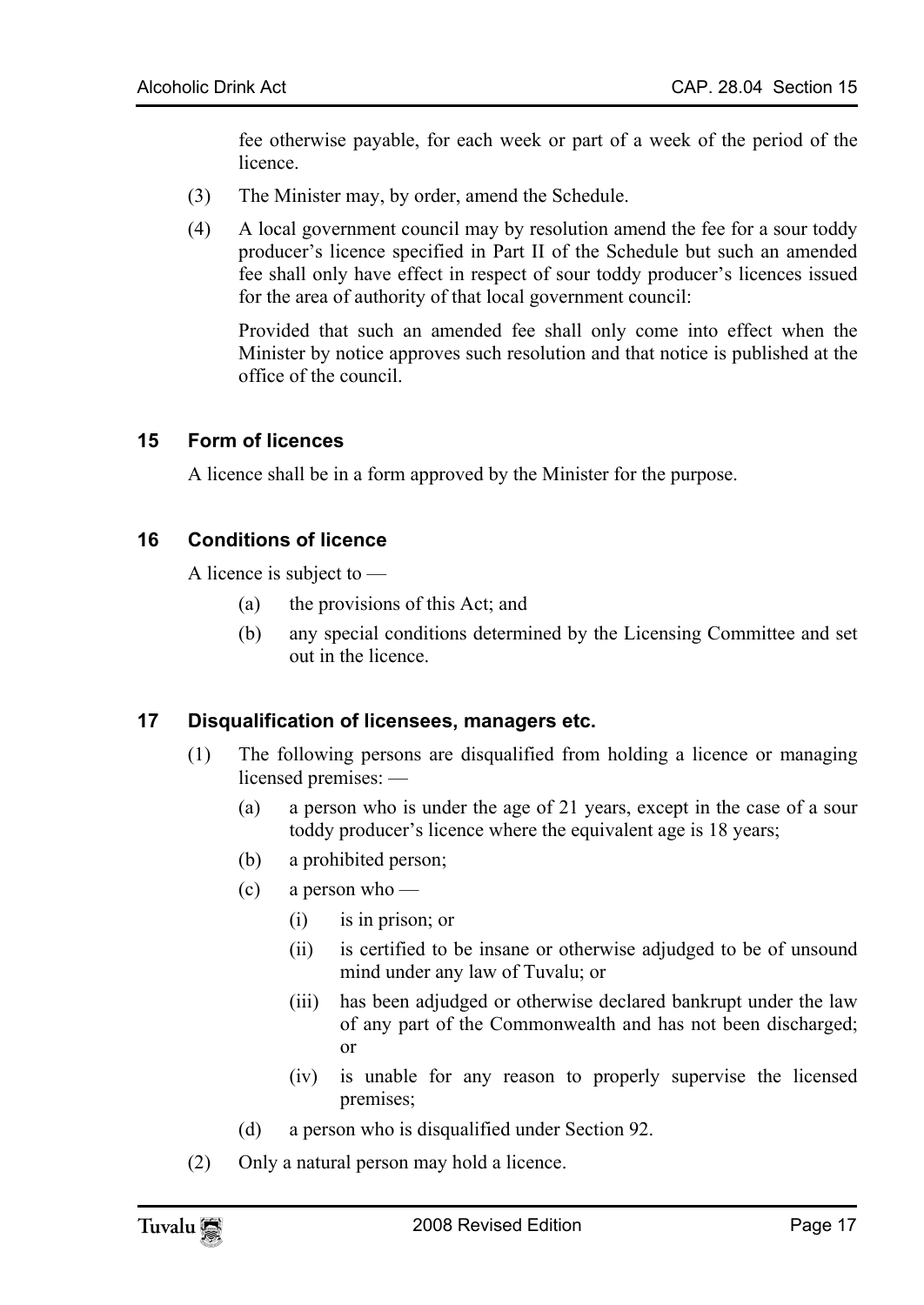#### <span id="page-17-0"></span>**18 Cancellation, suspension, etc., of licences**

- (1) The licensing authority may
	- (a) cancel a licence; or
	- (b) suspend a licence for such period as it thinks proper; or
	- (c) vary the conditions of a licence; or
	- (d) substitute conditions in a licence; or
	- (e) add new conditions to a licence,

if it is satisfied that —

- (f) the licensee has ceased to be a qualified person; or
- (g) the licensee has been convicted of an offence against this Act; or
- (h) a condition of the licence has been contravened or not complied with; or
- (i) the licensee has permitted, or has not taken all reasonable steps to prevent or to stop, the commission of an offence against this Act on or in relation to the licensed premises; or
- <span id="page-17-1"></span>(j) any circumstances exist that would justify the refusal of the licence, or its being granted on different conditions, if it were then being applied for by the licensee.
- (2) The provisions of this section are in addition to the provisions of Section 109.

## **19 Surrender of licences**

- (1) The holder of a licence may, by written notice addressed to the Chairman, surrender the licence.
- (2) The surrender of a licence takes effect
	- (a) on the date of its receipt by the Chairman; or
	- (b) on a date specified in the notice for the purpose,

<span id="page-17-3"></span>whichever is the later date.

## <span id="page-17-2"></span>DIVISION 2 - OFF-LICENCES

## **20 Effect of off-licence**

Subject to the conditions of the licence, an off-licence authorizes the sale of alcoholic drinks in unopened containers by the holder of the licence and his agents and servants —

- (a) by wholesale or by retail, as specified in the licence; and
- (b) between the hours of 8 a.m. and 6 p.m. on any day other than a Sunday or a public holiday.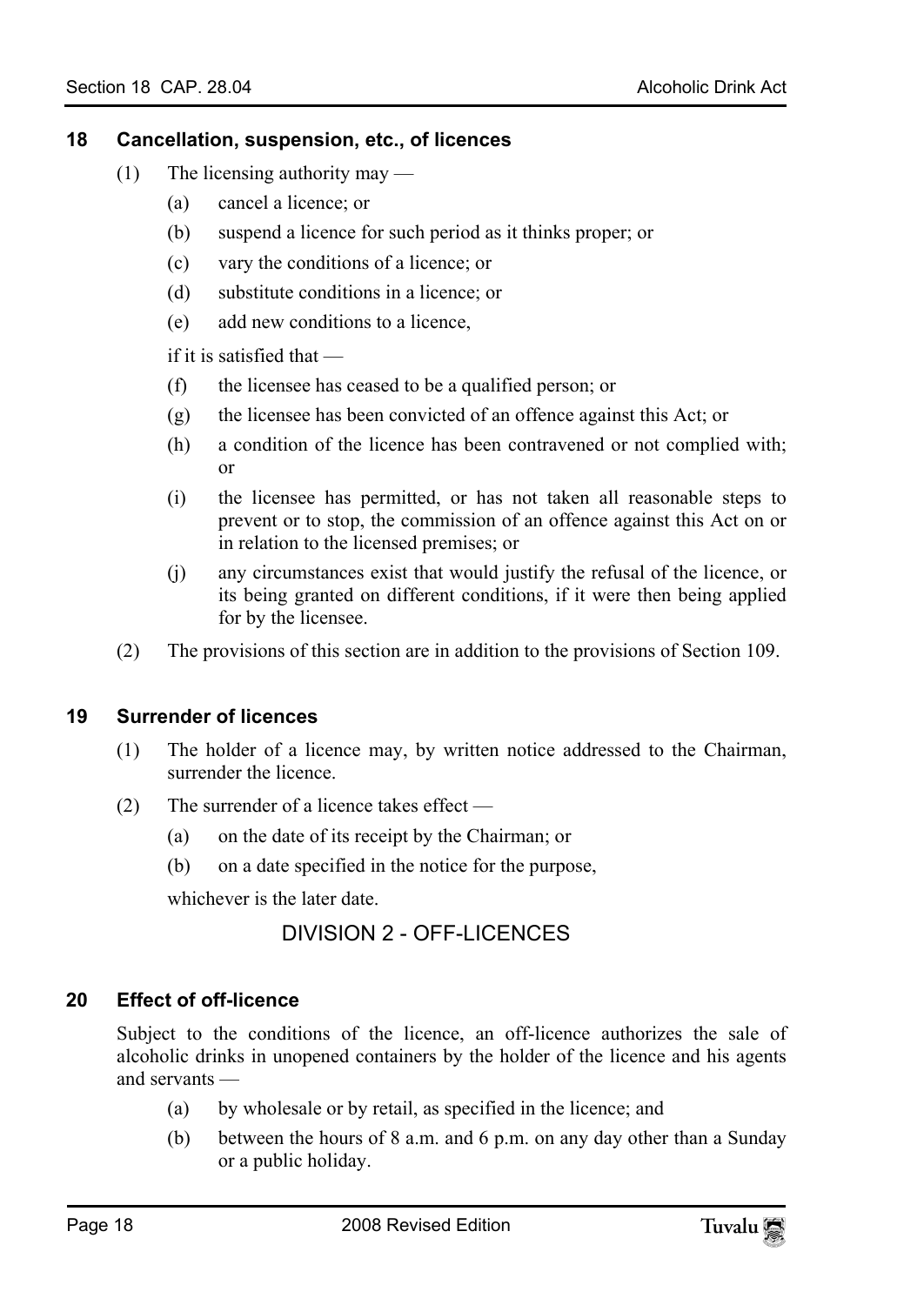#### **21 Sale, etc., of alcoholic drinks in open containers**

The holder of an off-licence who stores, sells, exposes or offers for sale or delivers any alcoholic drink otherwise than in an unopened container is guilty of an offence, and is liable to a fine of \$200.

#### **22 Drinking on or near licensed premises**

- (1) Subject to Subsection (3), a person who drinks any alcoholic drink on or in the vicinity of any premises in respect of which an off-licence is in force is guilty of an offence, and is liable to a fine of \$200.
- (2) The holder of an off-licence who permits any alcoholic drink to be drunk on or in the vicinity of the licensed premises is guilty of an offence, and is liable to a fine of \$200.
- (3) Subsections (1) and (2) do not apply to the drinking of alcoholic drinks in a private dwelling-house, or within the curtilage of a private dwelling-house, if the dwelling-house is not, and is not part of, the licensed premises.

## <span id="page-18-0"></span>DIVISION 3 - HOTEL-KEEPERS' LICENCES

#### **23 Requirements of hotel-keeper's licences**

- (1) A hotel-keeper's licence may be granted only in respect of premises that
	- (a) contain, in addition to any accommodation for the licensee, members of the staff, and their respective households, at least —
		- (i) four bedrooms constantly ready and suitably furnished, and fit for public accommodation; and
		- (ii) at least one room, suitably furnished, in which drinks may be served or drunk at tables; and
		- (iii) at least one dining room at which breakfast, lunch and dinner are made reasonably available to bona fide lodgers and their guests; and
	- (b) are furnished and equipped in such a way, and supplied with such facilities, as are reasonably required for the accommodation of the public (especially the travelling public).
- (2) In a particular licence the Licensing Committee may specify in more detail the application of Subsection (1), and may include additional requirements.
- (3) It is a condition of a hotel-keeper's licence that, throughout the period of the licence —
	- (a) the requirements of, and requirements made under, Subsections (1) and (2) will be complied with; and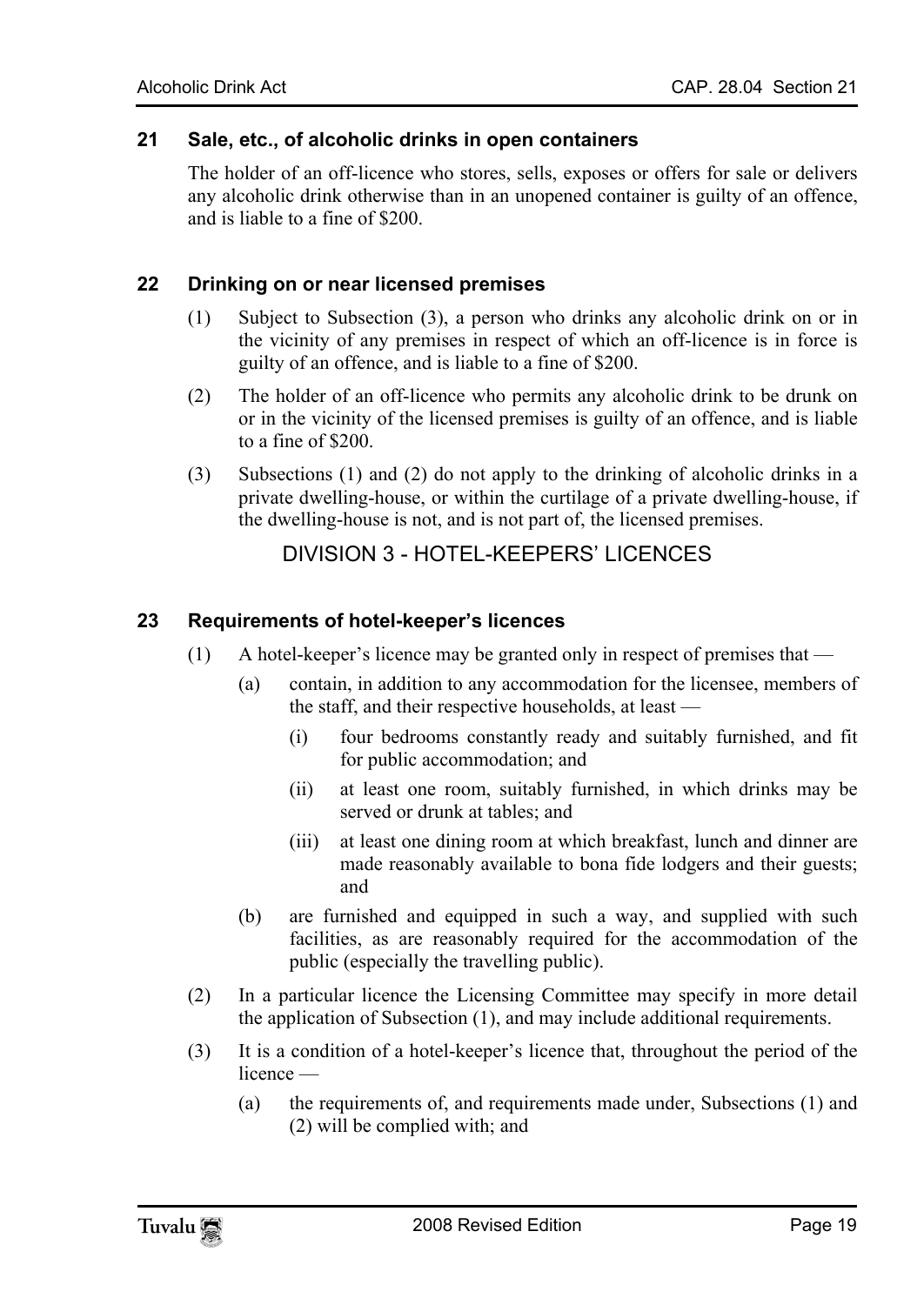- (b) the accommodation and facilities required by or under those subsections will (subject to the needs of current lodgers) be made reasonably available to would-be lodgers (especially travellers); and
- <span id="page-19-0"></span>(c) the accommodation and facilities will be maintained in a suitable and clean condition.

#### **24 Effect of hotel-keeper's licence**

Subject to the conditions of the licence, a hotel-keeper's licence authorizes the sale and supply of alcoholic drinks by the holder of the licence and his agents and servants —

- (a) between 11 a.m. and 3 p.m. and between 6.30 p.m. and 10 p.m., and during any extended hours under Section 58 - to any person of or over the age of 18 years, for drinking on the licensed premises; and
- <span id="page-19-1"></span>(b) between 11 a.m. and 3 p.m., and between 6.30 p.m. and 10 p.m. - in unopened containers, for drinking off the premises; and
- (c) at any other time to bona fide lodgers and their guests for drinking otherwise than at a bar.

#### **25 Closing of bars**

<span id="page-19-2"></span>Except for necessary purposes of maintenance, cleaning-up, restocking, stock-taking and similar activities concerned with the management of the premises, any bar on the premises in respect of which a hotel-keeper's licence is in force shall be kept securely locked at all times other than those referred to in Section 24(a), but this section does not prevent the unlocking of a bar in order to supply bona fide lodgers and their guests.

## **26 Closing of facilities**

- (1) Subject to Subsection (2), the holder of a hotel-keeper's licence may, after giving not less than 48 hours notice —
	- (a) to members of the public over Radio Tuvalu and by signs prominently displayed both outside and inside the licensed premises; and
	- (b) to the Chairman in writing,

prohibit or restrict access to the licensed premises, for the purpose of any official, private or special function or entertainment, a religious service or a meeting of any kind.

- (2) In any case of urgency, the Chairman may
	- (a) reduce the period of notice; or
	- (b) waive the requirement of notice over Radio Tuvalu; or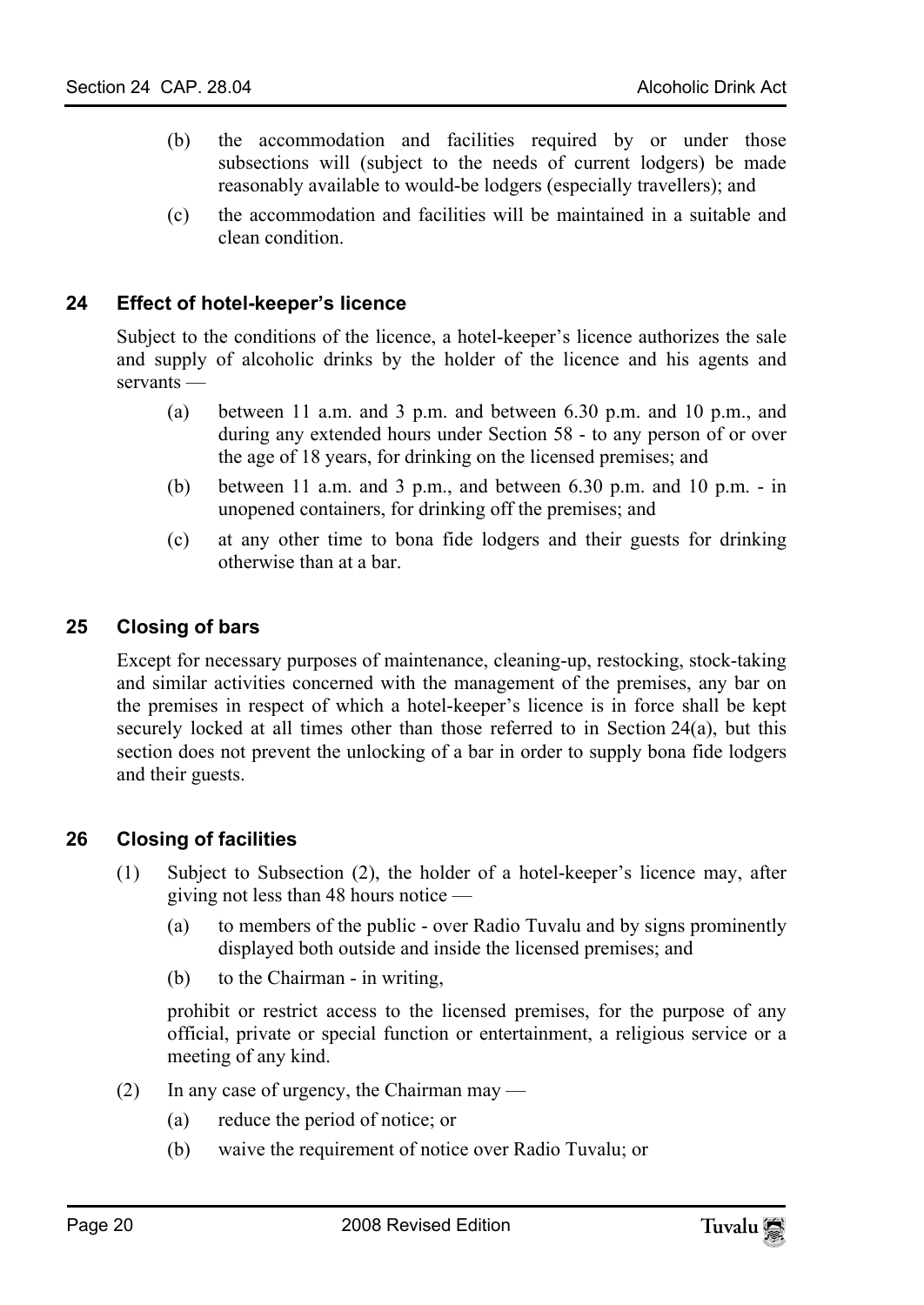- <span id="page-20-0"></span>(c) exempt the licensee from the need to give notice to the public.
- (3) Nothing in this section applies to the accommodation of bona fide lodgers, or prevents their having reasonable access to the facilities normally available to them.

#### **27 Restricted hotel-keeper's licences**

- (1) If an applicant for a hotel-keeper's licence so requests, the Licensing Committee may exclude from the licence the right to supply alcoholic drinks to persons other than bona fide lodgers and their guests.
- (2) The power of the Licensing Committee under Section  $18(1)$ 
	- (a) to vary the conditions of a licence; or
	- (b) to substitute conditions in a licence; or
	- (c) to add new conditions to a licence,

<span id="page-20-1"></span>extends to making the exclusion referred to in Subsection (1).

#### **28 Exhibition of name of licensee**

- (1) The holder of a hotel-keeper's licence shall keep painted on the front of his licensed premises, in letters at least two inches high, his full name, followed —
	- (a) in the case of a licence to sell alcoholic drinks generally by the words "licensed to retail alcoholic drinks generally"; and
	- (b) in the case of a licence to sell beer and sour toddy only by the words "licensed to retail beer and sour toddy only."
- <span id="page-20-3"></span>(2) If the licence is restricted under Section 27(1) or (2), the words prescribed by Subsection  $(1)(a)$  or  $(b)$  of this section shall be followed by the words "to bona fide lodgers and their guests only."

## <span id="page-20-2"></span>DIVISION 4 - PUBLICANS' LICENCES

#### **29 Effect of publicans' licences**

Subject to the conditions of the licence, a publican's licence authorizes the sale and supply of alcoholic drinks by the holder of the licence and his agents and servants —

- (a) between 11 a.m. and 3 p.m., and between 6.30 p.m. and 10 p.m. and during any extended hours under Section 58 - to any person of or over the age of 18 years, for drinking on the licensed premises; and
- (b) between 11 a.m. and 3 p.m. and between 6.30 p.m. and 10 p.m. in unopened containers, for drinking off the premises.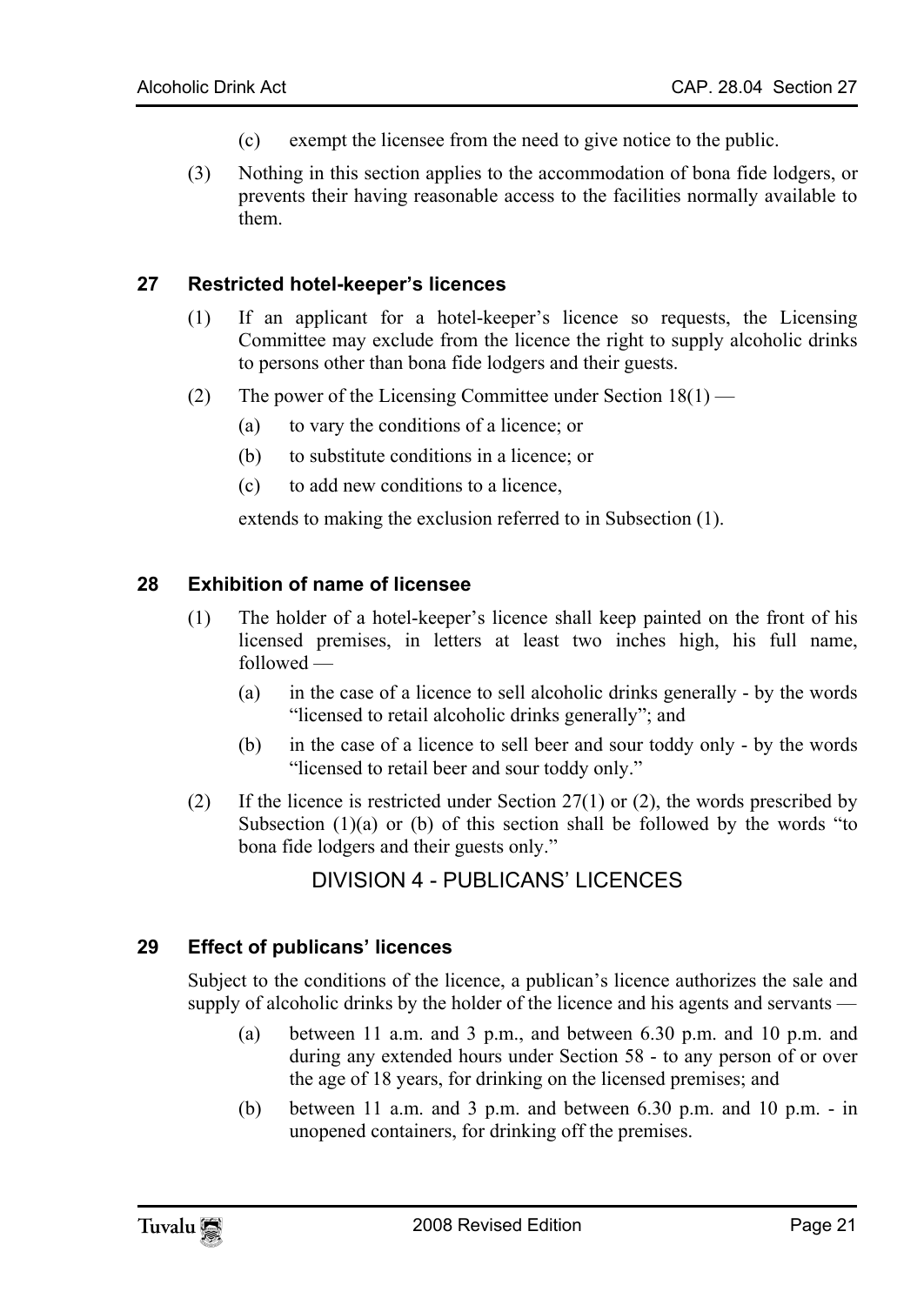#### <span id="page-21-0"></span>**30 Young persons on licenced premises**

- (1) Subject to this Section, the holder of a publican's licence who allows a person under the age of 18 years to be in, or within the curtilage of, his licensed premises during the hours referred to in Section 29(a) is guilty of an offence, and is liable to a fine of \$200 and to imprisonment for six months.
- (2) Subject to this section, any person who causes or procures, or attempts to cause or procure, any person under the age of 18 years to be in, or within the curtilage of, any premises the subject of a publican's licence during the hours referred to in Section 29(a) is guilty of an offence, and is liable to a fine of \$200 and to imprisonment for six months.
- (3) Where it is shown that a person under the age of 18 years was in, or within the curtilage of, any premises the subject of a publican's licence during the hours referred to in Section 29(a), the licensee shall be deemed to have allowed the person to be there unless he proves that —
	- (a) he used due diligence to prevent the person from so being in, or within the curtilage of, the licensed premises; or
	- (b) the person had apparently attained the age of 18 years and he had no reason to doubt that he had.
- (4) The holder of a publican's licence may request any person entering his licensed premises, or who is in, or within the curtilage of, his licensed premises, to produce evidence of his age, and if the person does not satisfy the licensee that he has attained the age of 18 years the licensee or a police officer may expel the person from the premises.
- (5) No offence under this section is committed if the person under the age of 18 years —
	- (a) is the child of the licensee; or
	- (b) resides in, or is lawfully staying in, the premises; or
	- (c) is in the company of a parent or other ancestor, or of a guardian; or
	- (d) in the case of a married person, is in the company of his or her spouse.
- $(6)$  In this section —

<span id="page-21-1"></span>"**licensed premises**" means any premises —

- (a) in respect of which a publican's licence is in force; and
- (b) which are used exclusively or mainly for the sale of liquor.

## **31 Closing of bars**

Except for necessary purposes of maintenance, cleaning-up, re-stocking, stocktaking and similar activities connected with the management of the premises, any bar on the premises in respect of which a publican's licence is in force shall be kept securely locked at all times other than those referred to in Section 29(a).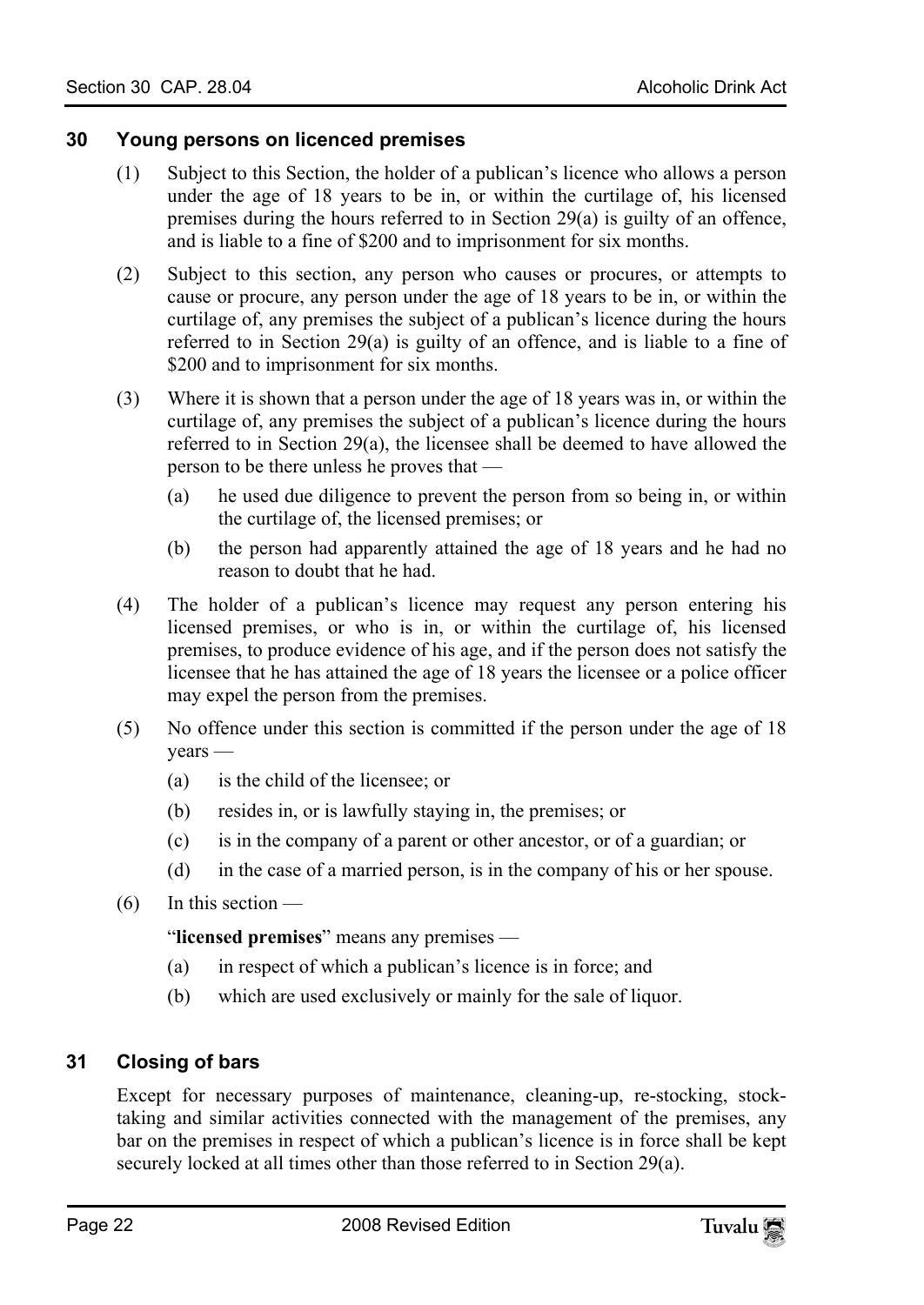#### **32 Closing of facilities**

- <span id="page-22-0"></span>(1) Subject to Subsection (2), the holder of a publican's licence may, after giving not less than 48 hours' notice —
	- (a) to members of the public over Radio Tuvalu and by signs prominently displayed both inside and outside the licensed premises; and
	- (b) to the Chairman, in writing,

prohibit or restrict access to the licensed premises, for the purpose of any official, private or special function or entertainment, a religious service or a meeting of any kind.

- <span id="page-22-1"></span>(2) In any case of urgency, the Chairman may —
	- (a) reduce the period of notice; or
	- (b) waive the requirement of notice over Radio Tuvalu; or
	- (c) exempt the licensee from the need to give notice to the public.

#### **33 Restricted publicans' licences**

The power of the Licensing Committee under Section 18(1) —

- (a) to vary the conditions of a licence; or
- (b) to substitute conditions in a licence; or
- <span id="page-22-2"></span>(c) to add new conditions to a licence,

extends to the exclusion from the licence of the right to supply alcoholic drinks for drinking off the premises.

#### **34 Exhibition of name of licensee**

- (1) The holder of a publican's licence shall keep painted on the front of his licensed premises, in letters at least two inches high, his full name, followed —
	- (a) in the case of a licence to sell alcoholic drinks generally by the words "licensed to retail alcoholic drinks generally"; and
	- (b) in the case of a licence to sell beer and sour toddy only by the words "licensed to retail beer and sour toddy only."
- (2) If the licence is restricted under Section 33, the words prescribed by Subsection  $(1)(a)$  or  $(b)$  of this section shall be followed by the words "for drinking on the premises only."

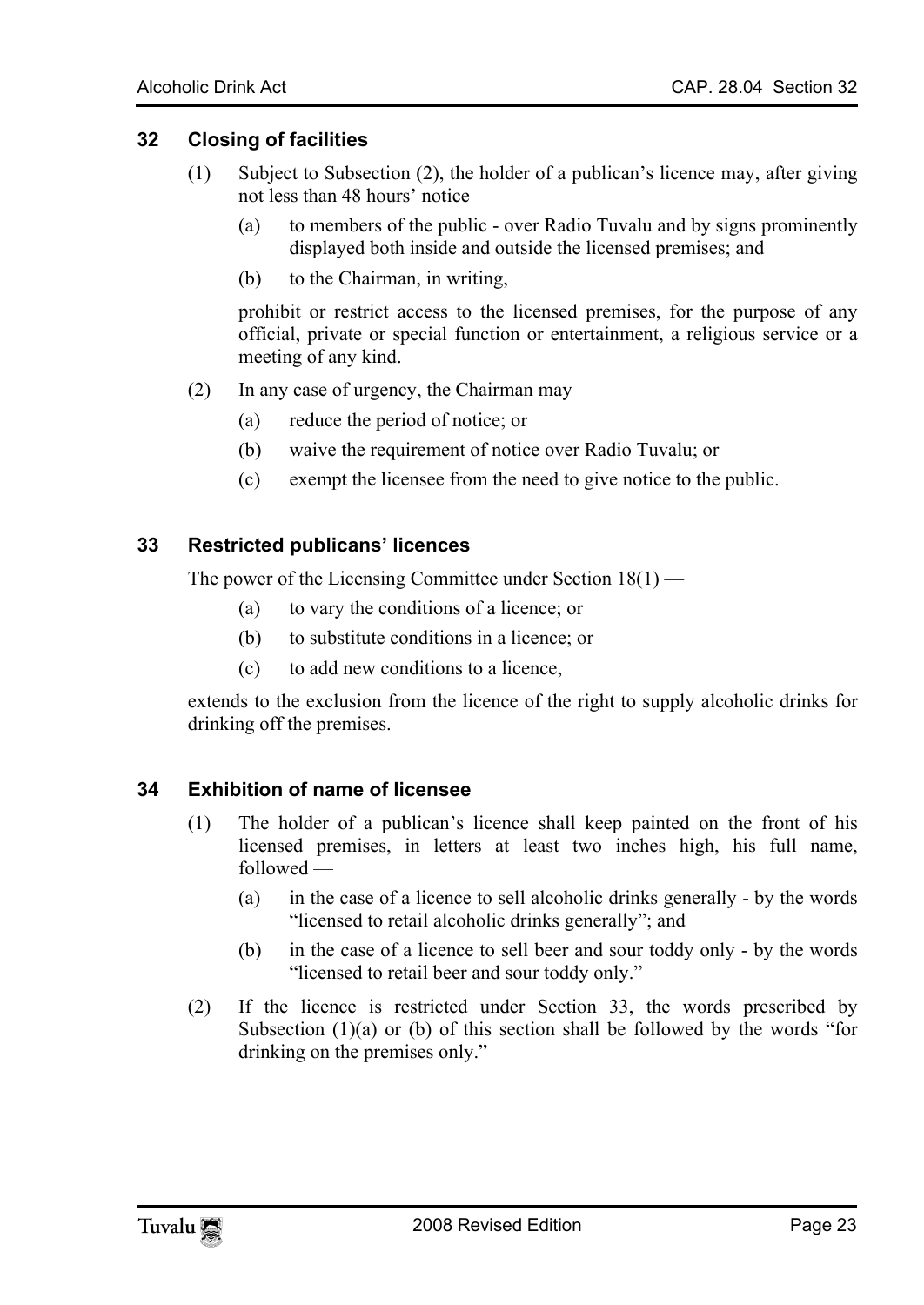## <span id="page-23-1"></span><span id="page-23-0"></span>DIVISION 5 - CLUB LICENCES

#### **35 Requirements of club licences**

- (1) A club licence may be granted only in respect of a non-profit club which is established for recreational and social purposes, and which occupies premises —
	- (a) that are habitually used for the purposes of the club; and
	- (b) in which it is desired to supply alcoholic drinks for drinking by members and their bona fide guests.
- (2) The club must satisfy the Licensing Committee that it has a constitution that —
	- (a) provides adequately for the identification at all times of the membership of the club; and
	- (b) provides for the management and control of the club premises; and
	- (c) contain such other provisions as the Committee thinks necessary for the purposes of this Act.
- <span id="page-23-2"></span>(3) A certified copy of the constitution of the club shall be filed with the Licensing Committee at the time of the application for a licence, and shall be kept up-to-date.

## **36 Effect of club licence**

Subject to the conditions of the licence, a club licence authorizes the sale and supply of alcoholic drinks by or on behalf of the club —

- (a) during such days and hours as are specified in or under the licence; or
- (b) if no days or hours are so specified, during such days and hours (being hours that are reasonably related to the recreational and social purposes of the club) as are approved —
	- (i) on Funafuti, by the Chairman; and
	- (ii) elsewhere, by the Island Executive Officer,

 $to -$ 

- <span id="page-23-3"></span>(c) members and bona fide guests of members, for drinking on the premises of the club; and
- (d) members, for drinking off the premises.

## **37 Cancellation, etc., of club licences**

In addition to the grounds prescribed in Section 18 and 109 as grounds on which —

(a) a licence may be cancelled or suspended; or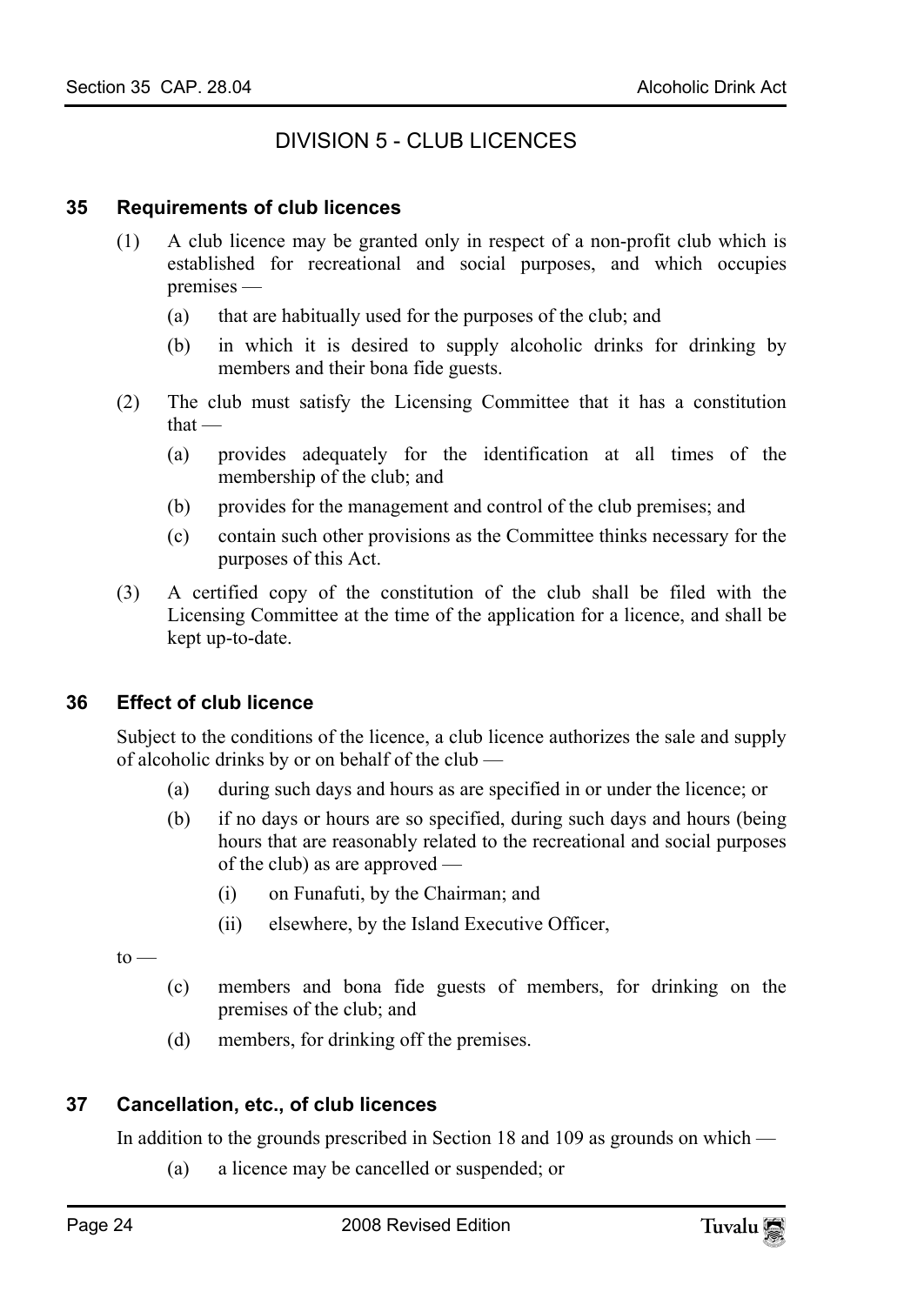- (b) the conditions of a licence may be varied; or
- (c) conditions may be substituted in a licence; or
- (d) new conditions may be added to a licence,

the powers conferred by Section 18(1) may be exercised in relation to a club licence if the Licensing Committee is satisfied that —

- (e) the club has ceased to exist, or is no longer a club to which, under Section 35, a club licence would be granted; or
- (f) the club is not conducted in good faith as a club, or is kept or habitually used for an unlawful purpose; or
- <span id="page-24-0"></span>(g) there is frequent drunkenness on the club premises; or
- (h) non-members are habitually admitted to the Club premises merely for the purpose of obtaining alcoholic drink.

#### **38 Illegal sales in clubs**

If any alcoholic drink is supplied or sold in or from a licensed club otherwise than in accordance with Section  $36(c)$  or  $(d)$  —

- (a) the person supplying or selling the alcoholic drink; and
- <span id="page-24-1"></span>(b) the person obtaining the alcoholic drink; and
- (c) any officer or member of the club permitting the supply or sale,

is each guilty of an offence, and is each liable to a fine of \$200.

#### **39 Alcoholic drink in unlicensed clubs**

If any alcoholic drink is stored, supplied or sold on or from the premises of an unlicensed club, every officer and member of the club is each guilty of an offence, and is each liable to a fine of \$200, unless he proves that —

- (a) he did not know that alcoholic drink was so stored, supplied or sold; or
- <span id="page-24-3"></span>(b) he did what he could reasonably be expected to do to prevent or stop the storage, supply or sale.

## <span id="page-24-2"></span>DIVISION 6 - RESTAURANT LICENCES

#### **40 Interpretation of Division 6**

In this Division —

"**restaurant**" means any premises primarily used for the sale, in the ordinary course of business, of meals to the public for consumption on the premises.

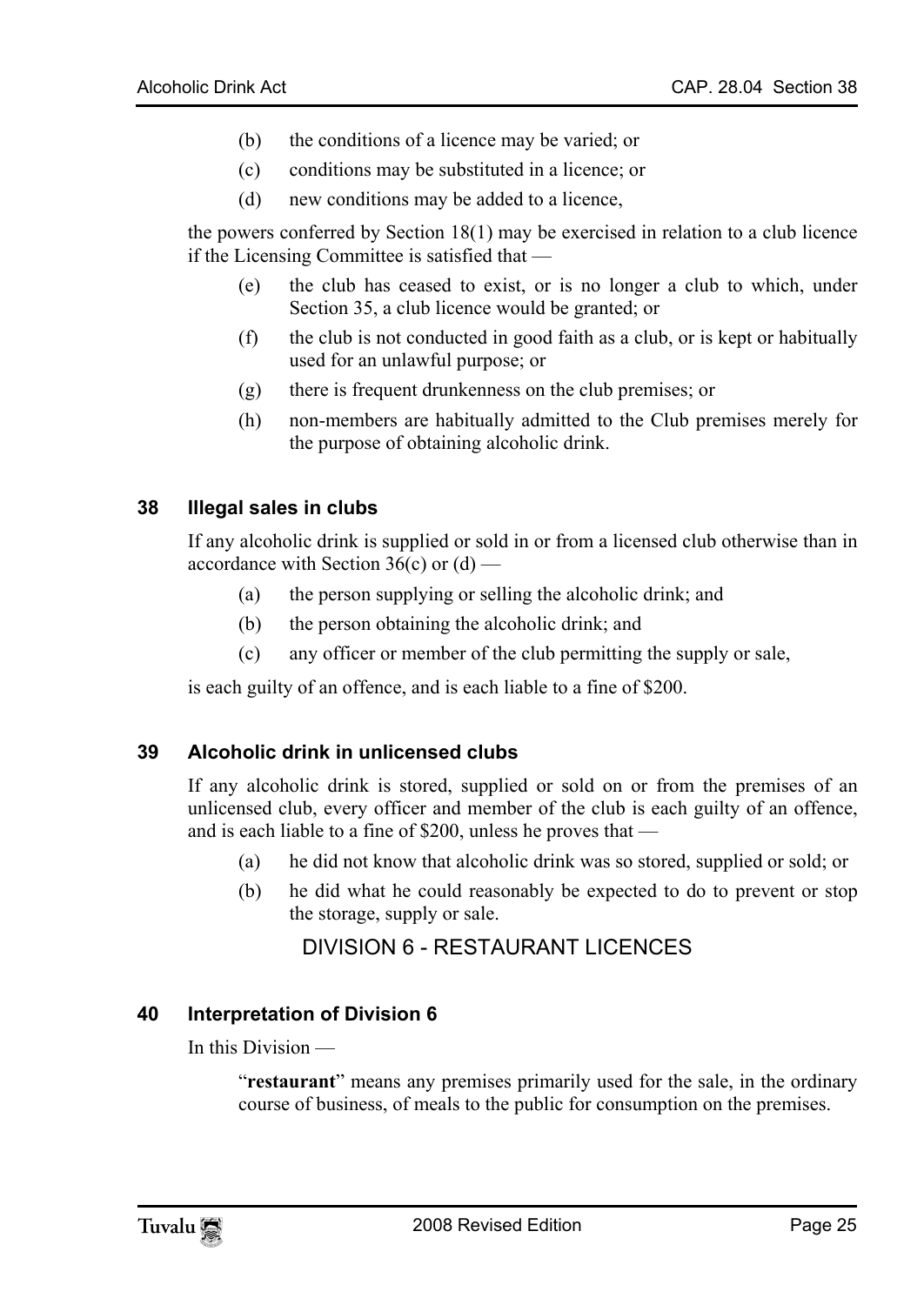#### **41 Purpose of Division 6**

<span id="page-25-1"></span><span id="page-25-0"></span>The purpose of this Division is to allow persons having a meal in a restaurant to add to their enjoyment of it by also having alcoholic drinks.

#### **42 Requirements of restaurant licences**

<span id="page-25-2"></span>A restaurant licence may be granted only in respect of the premises on which the business of a restaurant is conducted.

#### **43 Effect of restaurant licence**

- (1) The holder of a restaurant licence may, during the hours from 11 a.m. to 3 p.m. and from 6.30 p.m. to 10 p.m., and during any extended hours under Section 58, sell and supply alcoholic drinks, for consumption in the restaurant, as part of a meal of a kind normally sold as a meal in the course of the business of the restaurant.
- <span id="page-25-3"></span>(2) For the purposes of Section (1), drinks taken before or after eating, but in association with the meal, are taken as part of the meal.

#### **44 Cancellation, etc., of licences**

In addition to the grounds prescribed in Sections 18 and 109 as grounds on which —

- (a) a licence may be cancelled or suspended; or
- (b) the conditions of a licence may be varied; or
- (c) conditions may be substituted in a licence; or
- <span id="page-25-4"></span>(d) new conditions may be added to a licence,

the powers conferred by Section 18(1) may be exercised in relation to a restaurant licence if the Licensing Committee is satisfied that the licensed premises are not conducted in good faith as a restaurant and not a drinking place.

#### **45 Offences in respect of restaurant licences**

A person who —

- (a) on any premises in respect of which a restaurant licence is in force drinks any alcoholic drink that has not been supplied or sold to him in accordance with this Division; or
- (b) removes from any such premises any alcoholic drink so supplied or sold,

is guilty of an offence, and is liable to a fine of \$200.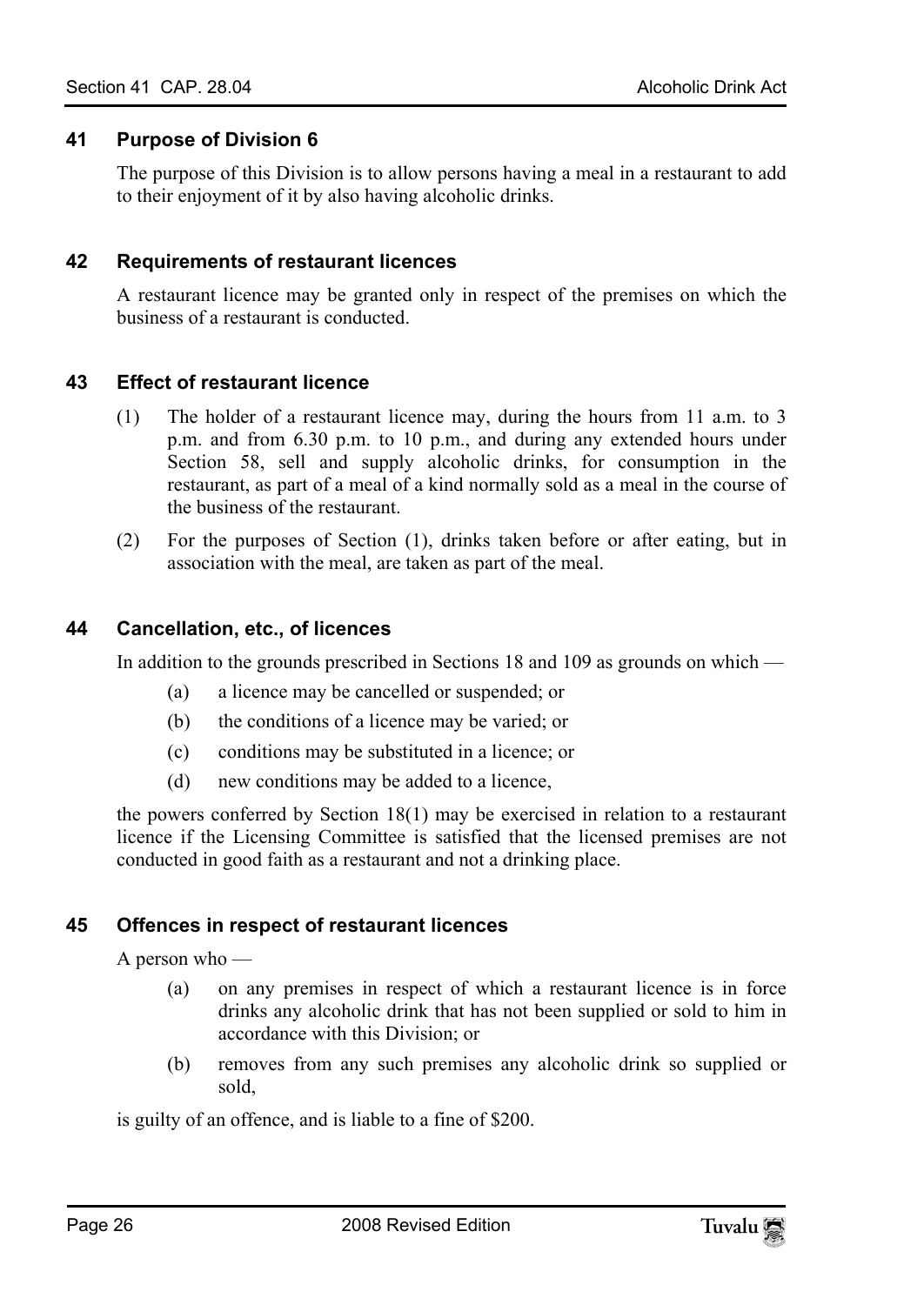## <span id="page-26-1"></span><span id="page-26-0"></span>DIVISION 7 - SHIPS' LICENCES

#### **46 Grant of ship's licence**

- <span id="page-26-2"></span>(1) A ship's licence may be granted in respect of a vessel registered in, or based in, Tuvalu by which passengers are regularly carried from a place in Tuvalu to another place in Tuvalu, or from a place in Tuvalu to a place outside Tuvalu.
- (2) A ship's licence shall be issued in the name of the vessel.

#### **47 Effect of ships' licence**

A ship's licence authorizes the master and any member of the crew of the vessel to sell and supply alcoholic drinks —

- (a) during the voyage, to  $-$ 
	- (i) passengers on board the vessel; and
	- (ii) members of the crew of the vessel; and
- <span id="page-26-3"></span>(b) at a port, to guests of a passenger or of a member of the crew,

during such hours as are fixed by the master.

#### **48 Exempt vessels**

<span id="page-26-5"></span>A licence is not required to authorize the sale or supply of alcoholic drinks to persons on board a vessel other than a vessel referred to in Section 46(1).

## <span id="page-26-4"></span>DIVISION 8 - AIRCRAFT LICENCES

#### **49 Grant of aircraft licence**

- (1) An aircraft licence may be granted in respect of an aircraft registered in, or based in, Tuvalu by which passengers are regularly carried from a place in Tuvalu to another place in Tuvalu, or from a place in Tuvalu to a place outside Tuvalu.
- (2) An aircraft licence shall be issued in the name of the aircraft.
- (3) For the purposes of Subsection  $(2)$  —

<span id="page-26-6"></span>"**name**" includes registration number.

#### **50 Effect of aircraft licence**

An aircraft licence authorizes the captain and any member of the crew of the aircraft to sell and supply alcoholic drinks to passengers on board the aircraft.

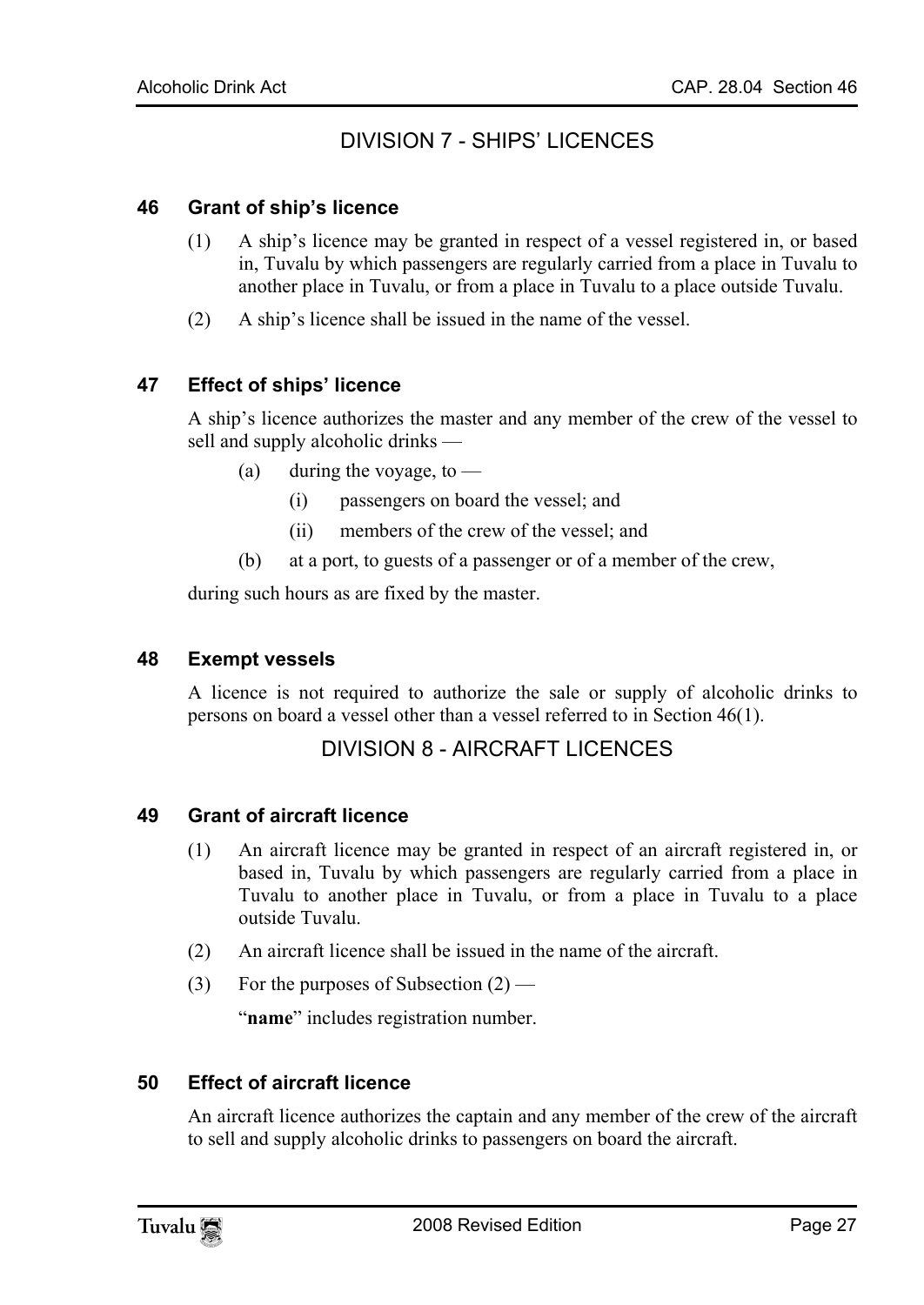#### **51 Exempt aircraft**

<span id="page-27-1"></span><span id="page-27-0"></span>A licence is not required to authorize the sale or supply of alcoholic drinks to persons on board an aircraft other than an aircraft referred to in Section 49(1).

#### **52 Offences in respect of aircraft licences**

- (1) The bar or liquor locker on an aircraft shall be locked or securely closed, and kept locked or securely closed, from the time when the aircraft touches down until the doors are locked for departure, unless all alcoholic drinks in the bar or locker have been removed from the aircraft.
- <span id="page-27-3"></span>(2) If a bar or locker is not locked or securely closed as required by Subsection (1), the captain and the person responsible for locking or closing it is each guilty of an offence, and is each liable to a fine of \$200.

## <span id="page-27-2"></span>DIVISION 9 - OCCASIONAL LICENCES

#### **53 Grant of occasional licence**

An occasional licence may be granted by the Chairman to the organizer of any kind of public entertainment, if the Chairman is satisfied that —

- (a) the occasion in respect of which the licence is required is a special one; and
- (b) the place where the entertainment is to be held is suitable both for the kind of entertainment and for the supply and drinking of alcoholic drinks,

and, subject to Section 54(2), on payment of the prescribed fee.

## **54 Application for occasional licence**

- (1) Application for an occasional licence shall be made to the Chairman at least 48 hours before the day on which the licence is required.
- (2) If the Chairman is satisfied that the entertainment is organized for charitable purposes, he may exempt the applicant from payment of the prescribed fee.

## **55 Conditions etc., of occasional licence**

- (1) In an occasional licence the Chairman may impose such conditions on the sale and supply of alcoholic drinks as he thinks desirable in the interest of order and to prevent excessive consumption of alcoholic drink.
- (2) Subject to any policy directions given under Section 11, the Licensing Committee may determine general policies as to occasional licences and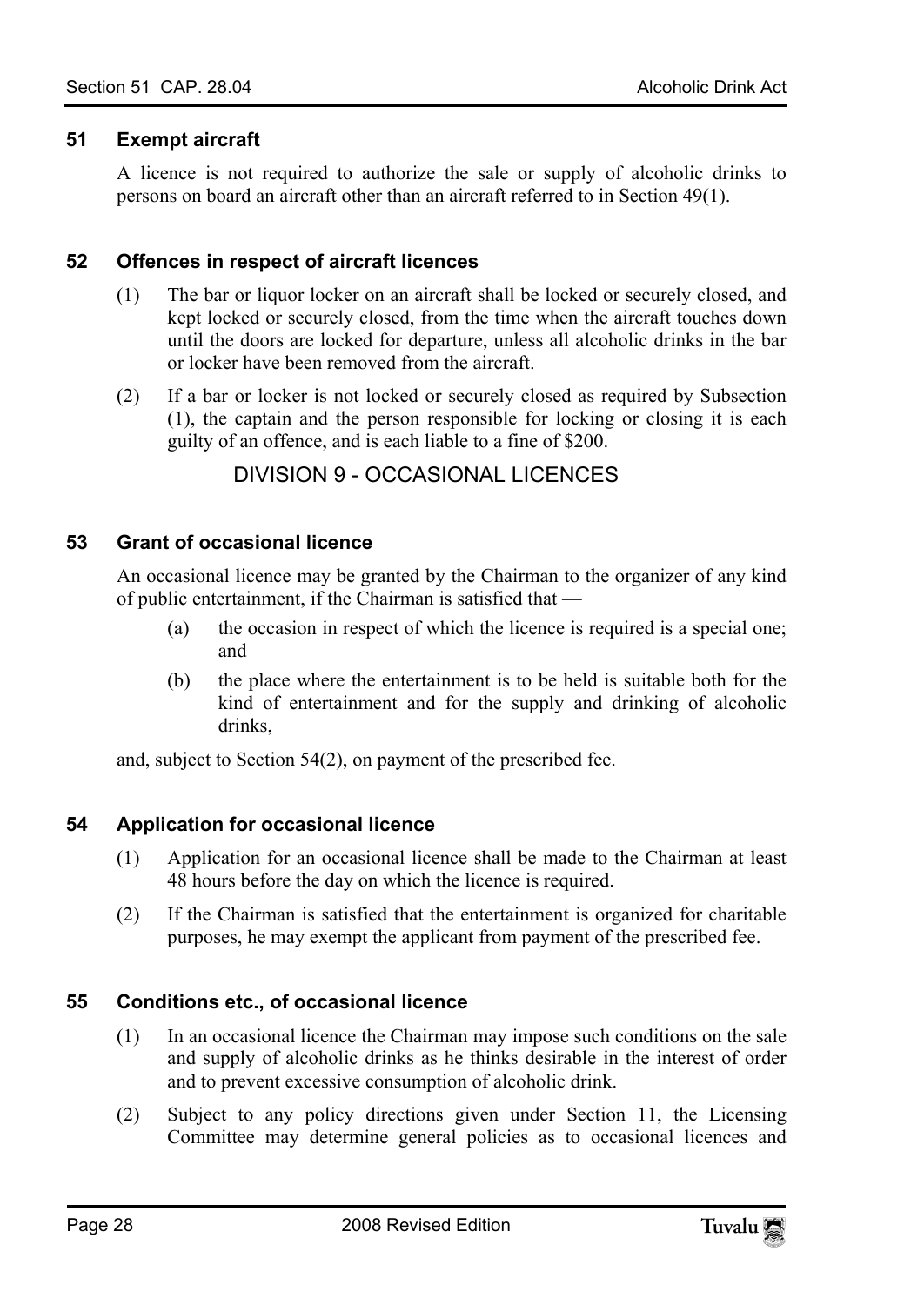<span id="page-28-0"></span>general conditions to be imposed on all or any kind of occasional licences, and the Chairman shall comply with any such policy.

#### **56 Effect of occasional licence**

Subject to the conditions of the licence, an occasional licence authorizes the sale and supply of alcoholic drinks by the licensee and his agents and servants —

- (a) at the place, or a part of the place, where the entertainment is to be held, as specified in the licence; and
- <span id="page-28-1"></span>(b) during the hours (not exceeding in all 24 hours), and on the day or days, specified in the licence; and
- (c) for drinking only in such part of the place where the entertainment is to be held as is specified in the licence.

#### **57 Offence in respect of occasional licences**

A person who —

- (a) at an entertainment in respect of which an occasional licence is granted, and during the hours specified under Section 56(b), drinks any alcoholic drink that has not been sold or supplied to him under the licence; or
- <span id="page-28-3"></span>(b) removes from the area specified under Section 56(c) any alcoholic drink so supplied,

is guilty of an offence, and is liable to a fine of \$200.

## <span id="page-28-2"></span>DIVISION 10 - EXTENDED HOURS

#### **58 Permit for extended hours**

- (1) This section applies to
	- (a) hotel-keepers' licences; and
	- (b) publicans' licences; and
	- (c) club licences; and
	- (d) restaurant licences,
- (2) On application by the holder of a licence to which this section applies, and on payment of the prescribed fee, the Chairman may grant a permit for the licensee to sell and supply alcoholic drinks, for drinking on the licensed premises, during such hours, in addition to those specified in or under the preceding provisions of this Act in respect of the licence, as are specified in the permit.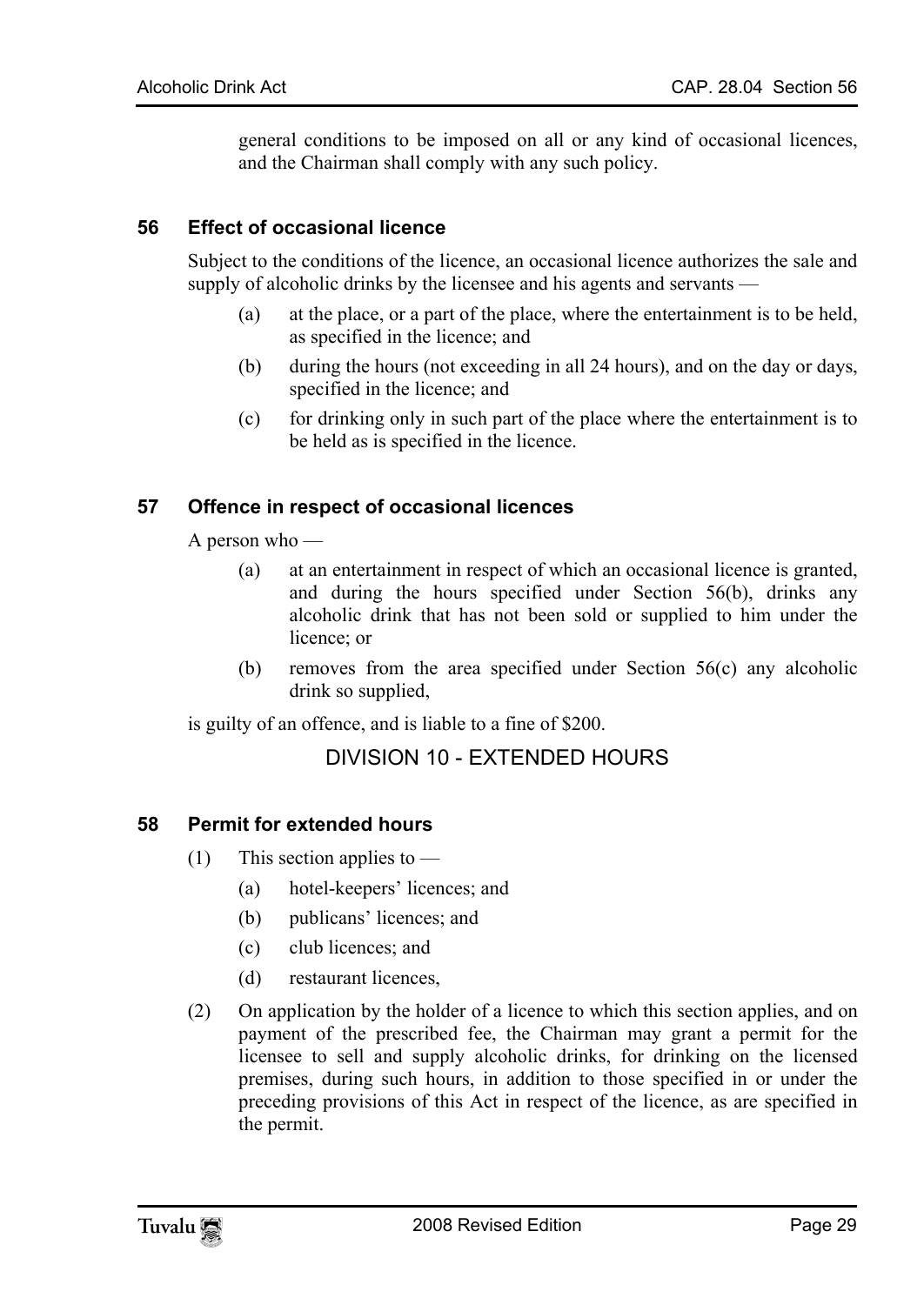- <span id="page-29-0"></span>(3) A permit is subject to such conditions and restrictions (if any) as the Chairman imposes and specifies in the permit.
- <span id="page-29-1"></span>(4) For all purposes of this Act, any conditions and restrictions specified under Subsection (2) shall, in relation to the extended hours provided for by the permit, be deemed to be conditions of the licence.

## DIVISION 11 - PROVISIONAL LICENCES, TRANSFERS OF LICENCES AND TEMPORARY AUTHORITIES TO CARRY ON BUSINESS

#### **59 Provisional licences**

- (1) This section applies to
	- (a) hotel-keepers' licences; and
	- (b) publicans' licences; and
	- (c) club licences; and
	- (d) restaurant licences.
- (2) If a person wishes to obtain a licence to which this section applies in respect of premises —
	- (a) that are not yet erected or completed; or
	- (b) that require alterations or additions to make them suitable,

he may apply to the Licensing Committee for a provisional licence.

- (3) The applicant shall supply with the application
	- (a) a properly drawn plan, showing the precise locality of the premises or proposed premises and the number and size of rooms; and
	- (b) details of the proposed accommodation, facilities and equipment (including bar and storage arrangements, toilet facilities, and security arrangements; and
	- (c) in particular, in the case of an application for a hotel-keeper's licence, details of the matters referred to in Section 23(1); and
	- (d) generally, all information necessary to enable the Licensing Committee to form a correct estimate of the appropriateness of the premises or proposed premises.
- (4) Subject to Part IV, the Licensing Committee may grant a conditional licence of the class applied for.
- (5) A conditional licence remains in force for a period of 12 months or such longer period as the Licensing Committee allows.
- (6) Subject to this section, to Part IV and to the conditions of the licence, a conditional licence gives a right to the grant of a licence of the relevant class, on application made in accordance with Part IV within the period referred to in Subsection (5).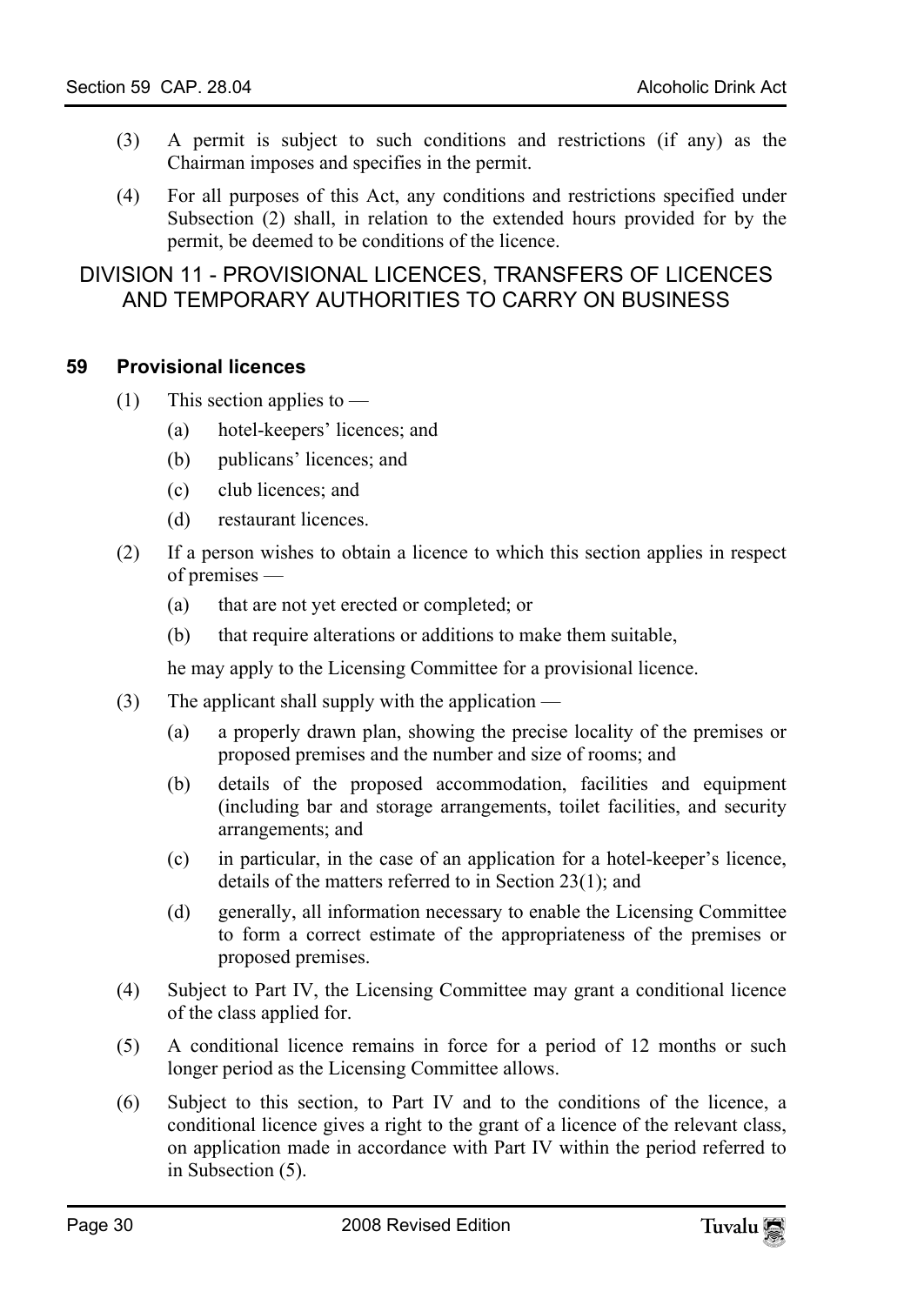#### **60 Transfers of licences**

- <span id="page-30-0"></span>(1) This section does not apply to  $-$ 
	- (a) an occasional licence; or
	- (b) a sour toddy producers' licence.
- (2) If the holder of a licence to which this section applies
	- (a) dies; or
	- (b) ceases to be a qualified person,

the Licensing Committee may, on application by a person having an interest in the business in respect of which the licence was granted, transfer the licence to a qualified person.

- (3) In other cases the Licensing Committee may, on application by
	- (a) the holder of the licence; or
	- (b) a person having an interest in the business in respect of which the licence was granted,

transfer a licence to which this section applies, but only in the cases and to the persons set out in the succeeding provisions of this section.

- (4) Subject to Subsection (7), where the holder of the licence is the sole owner of the business, the licence may be transferred —
	- (a) to any qualified person who has become by law entitled to, or to the control of, the business, or to a qualified person nominated by him; or
	- (b) in any other case, to a qualified person nominated by the licensee.
- (5) Where the holder of the licence is one of the owners of the business, the licence may be transferred to any qualified person nominated by the owners.
- (6) Where the holder of the licence is a nominee of the owner or owners of the business, the licence may be transferred to any qualified person nominated by the owner or owners.
- $(7)$  If
	- (a) the holder of the licence has become disqualified under Section 17 or 92 from being the holder of a licence; or
	- (b) the licence is otherwise subject to cancellation under Section 18 or 109,

the Licensing Committee shall not transfer the licence before a decision is made on the matter.

- (8) Pending a decision, and until
	- (a) the end of the period of three months after the date of the application, or of such longer period as the Licensing Committee allows; or
	- (b) the termination of the licence,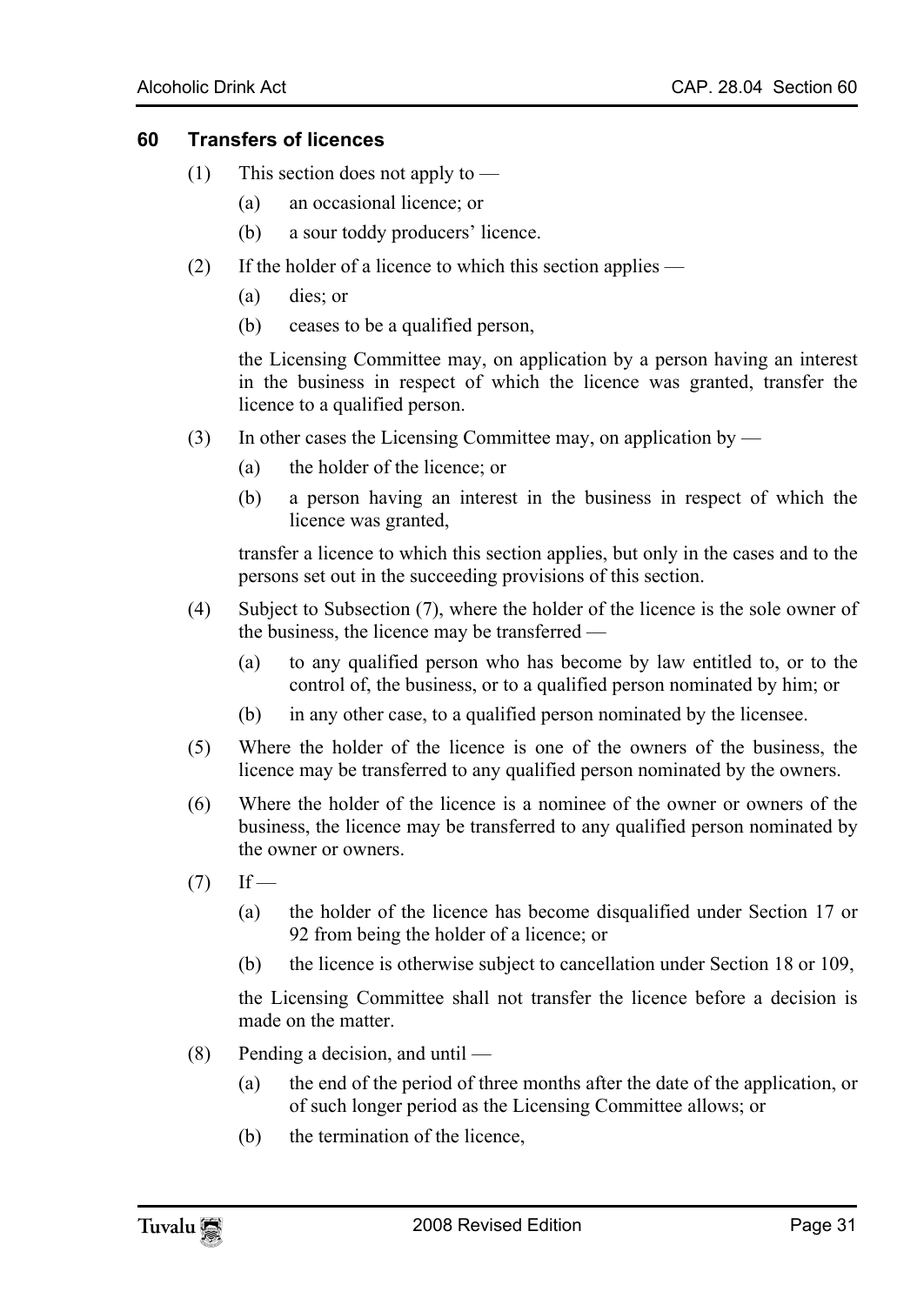whichever first occurs, any qualified person actually managing the business shall be deemed to be the licensee, and during any period when there is no such person the licence shall be deemed to be suspended.

- <span id="page-31-0"></span>(9) If there is a dispute as to the right to the ownership or control of the business, the Licensing Committee shall not decide on an application for the transfer of the licence pending an order of a court of competent jurisdiction.
- (10) Except as provided in this section, a licence is not transferable.

#### **61 Temporary authorities**

- (1) This section does not apply to  $-$ 
	- (a) a ship's licence; or
	- (b) an aircraft licence; or
	- (c) an occasional licence; or
	- (d) a sour toddy producer's licence.
- (2) If any licensed premises, or a part of any licensed premises
	- (a) are or is, by fire, tempest or other calamity, made unfit for the carrying on of business under the licence; or
	- (b) are or is in need of repair, renovation or reconstruction,

or if the licensee wishes to alter, extend or reconstruct his licensed premises, in whole or in part, the Licensing Committee may, on application by the licensee, authorize him by written order to carry on his business or part of his business in some fit neighbouring premises, approved by the Committee for the purpose —

- (c) until the expiration of the current period of the licence; or
- (d) for such shorter period as the Committee determines.
- (3) Any neighbouring premises referred to in an order under Subsection (2), as specified in the order, shall be deemed, during the currency of the order, to be licensed premises for the purposes of this Act and of the licence in place of the licensed premises, or the part of the licensed premises, specified in the order.

## <span id="page-31-3"></span><span id="page-31-1"></span>**PART IV - LICENSING PROCEDURES**

<span id="page-31-2"></span>DIVISION 1 - PRELIMINARY

## **62 Application of Part IV**

(1) This Part does not apply in relation to —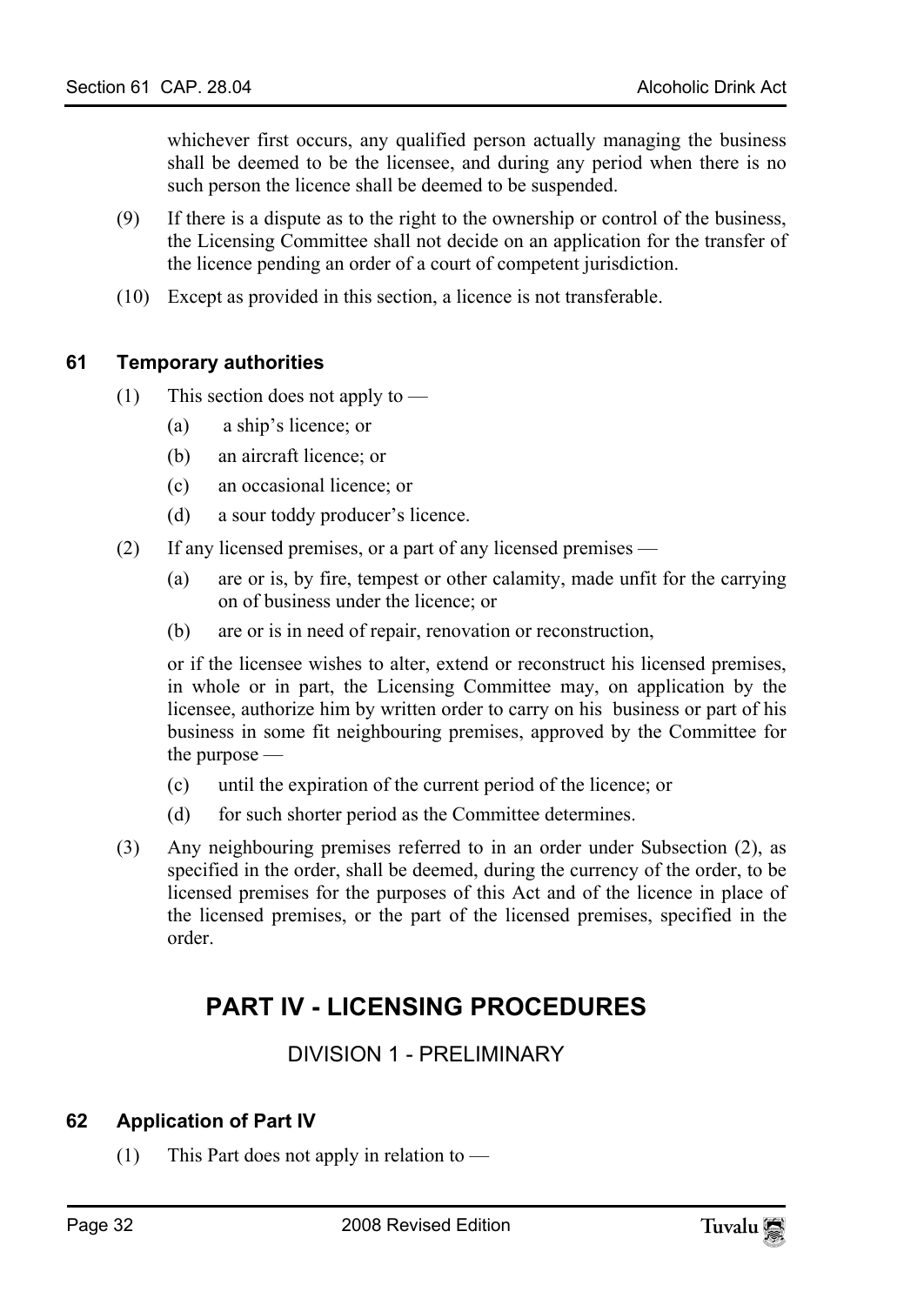- (a) an occasional licence; or
- <span id="page-32-0"></span>(b) subject to Section 80, a sour toddy producer's licence.
- (2) This Part, with any necessary modifications, applies to an application for a provisional licence in the same way as it applies to a licence of the same class as the provisional licence.

#### **63 Interpretation of Part IV**

In this Part —

<span id="page-32-2"></span>"**application**" means an application for the grant of a licence to which this Part applies, or an application for the transfer, under Section 60, of such a licence.

## <span id="page-32-1"></span>DIVISION 2 - APPLICATIONS

#### **64 Notice of application**

- (1) No application shall be considered by the Licensing Committee unless it reaches the Committee at least 14 days before the start of the meeting at which the application is to be considered.
- (2) At least 10 days before the start of a meeting the Chairman shall publish
	- (a) over Radio Tuvalu; and
	- (b) by such other means (if any) as he thinks desirable to bring the matter to the attention of interested person,

a list containing, in respect of each application to be considered at the meeting —

- (c) the name of the applicant; and
- <span id="page-32-3"></span>(d) the type of licence concerned; and
- (e) the nature of the application; and
- (f) the address of the premises concerned.

#### **65 Applications generally**

- (1) Subject to Subsection (2), an application for the grant of a licence to which this Part applies, other than an application for the grant of a club licence, shall —
	- (a) be signed by the applicant; and
	- (b) set out the name, address and occupation of the applicant; and
	- (c) state the capacity in which the applicant acts, that is to say whether he  $is -$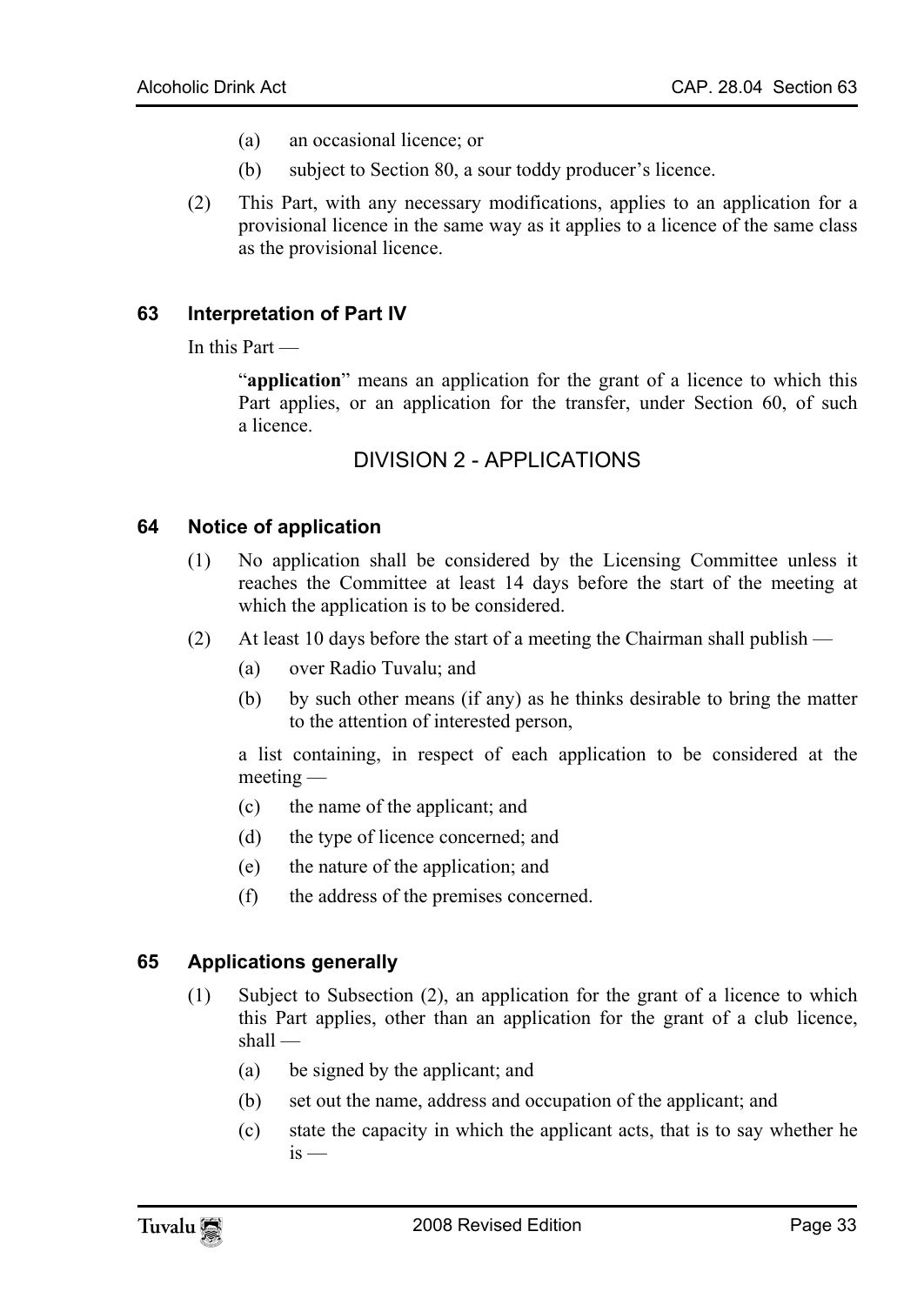- (i) the sole owner of the business; or
- (ii) one of the owners of the business; or
- (iii) a nominee of the owner or owners of the business stating whether he is an agent, officer or employee of the owner or owners, or as the case may be; and
- (d) state whether authority is required for the sale of alcoholic drinks generally, or for the sale of beer and sour toddy only; and
- (e) subject to Subsection (2), except in the case of an application relating to a ship's licence or an aircraft licence —
	- (i) set out the name, address and occupation of the manager or proposed manager; and
	- (ii) contain a full and accurate description of the premises and proposed premises, or the part of the premises or proposed premises, the subject of the application; and
	- (iii) be accompanied by a plan of the premises or proposed premises; and
- (f) in the case of an application relating to a ship's licence or an aircraft licence —
	- (i) identify the ship or aircraft; and
	- (ii) set out the names and addresses of the owners, charterers, operators and agents of the ship or aircraft; and
	- (iii) set out the routes intended to be sailed or flown, and the intended schedule,

and otherwise comply with the requirements of this Act.

- <span id="page-33-0"></span>(2) In the case of an application for the renewal of a licence other than a ship's licence or an aircraft licence, Subsection (1)(e) need not be complied with unless —
	- (a) the Licensing Committee so directs; or
	- (b) structural alterations were made to the premises during the currency of the existing licence.

#### **66 Applications in respect of club licences**

An application for the grant of a club licence shall —

- (a) be signed by the secretary or other proper officer of the club; and
- (b) include particulars of
	- (i) the objects of the club; and
	- (ii) the address of the club premises; and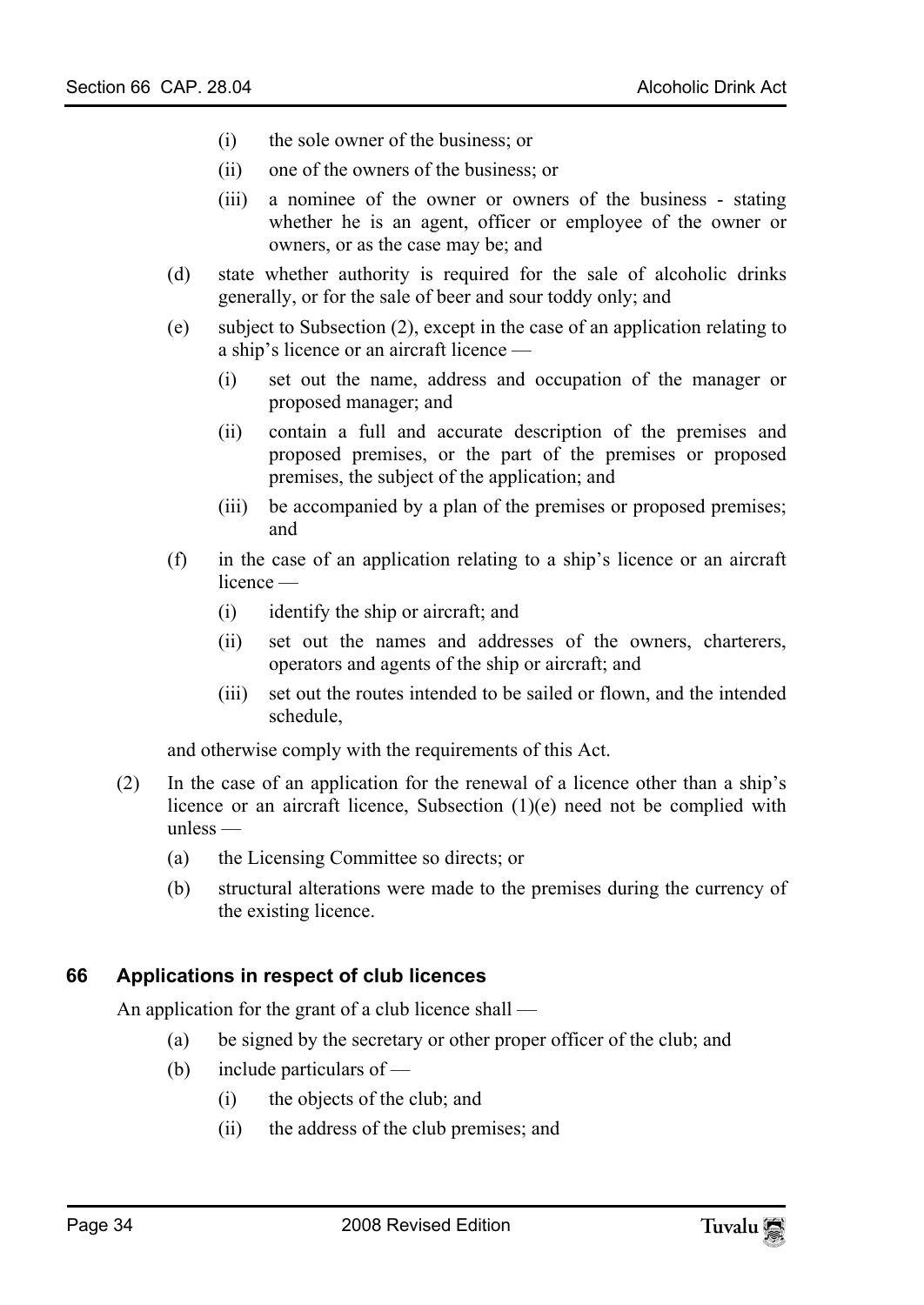- (iii) the names and addresses of the officers and of the members of the committee of management (if any) of the club; and
- (c) be accompanied by a copy of the constitution or rules of the club; and
- <span id="page-34-0"></span>(d) state whether authority is required for the sale of alcoholic drinks generally, or for the sale of beer and sour toddy only,

and otherwise comply, with the requirements of this Act.

#### **67 Applications in respect of separate parts of the same premises**

- (1) An application for the grant of a licence to which this Part applies, other than a ship's licence or an aircraft licence, may apply for a single licence in respect of separate parts of the same premises.
- (2) Upon such an application the Licensing Committee, taking into account
	- (a) the nature of the premises; and
	- (b) the relative location of the separate parts; and
	- (c) the business intended to be done at the separate parts,

 $may -$ 

- (d) restrict the application to a specific part of the premises; or
- <span id="page-34-1"></span>(e) grant one licence for two or more separate parts of the premises; or
- <span id="page-34-2"></span>(f) grant such number of licences as it thinks appropriate in respect of separate parts.

#### **68 Additional information**

The Licensing Committee may at any stage request an applicant for a licence to which this Part applies to supply it with more information concerning the subject matter of the application, and may defer consideration of the application until the information is supplied to its satisfaction.

## <span id="page-34-4"></span><span id="page-34-3"></span>DIVISION 3 - CONSIDERATION OF APPLICATIONS

#### **69 Public hearings**

Applications shall be dealt with by the Licensing Committee in public hearings.

#### **70 Objectors**

An objection to the approval of an application may be made, orally or in writing, to the Licensing Committee by —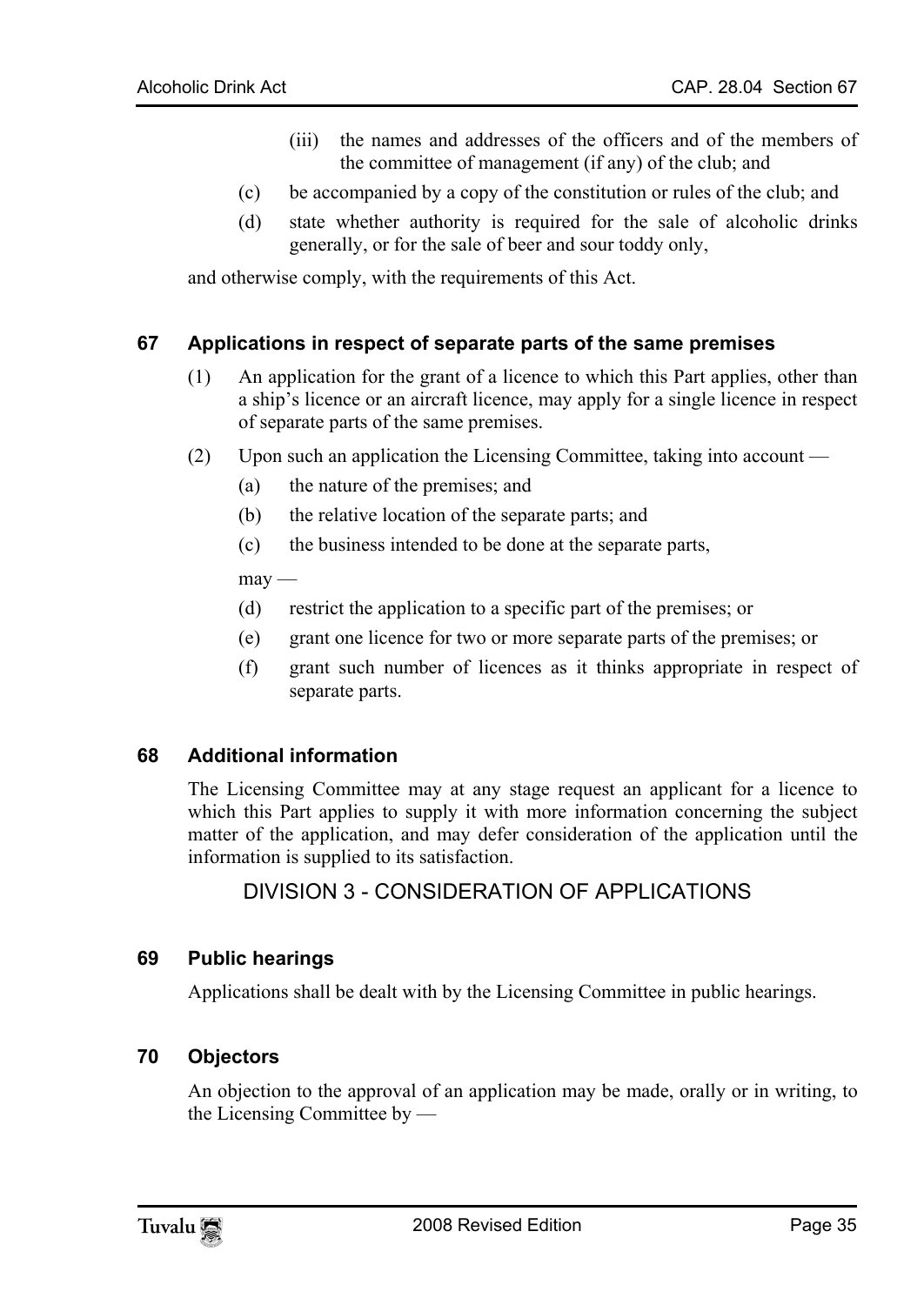- (a) the holder of, or an applicant for, any other licence (other than an occasional licence) on the island on which the premises or proposed premises the subject of the application are, or are to be, situated; or
- (b) three or more residents of that island; or
- (c) a police officer; or
- (d) a sanitary inspector; or
- <span id="page-35-0"></span>(e) a person authorized in writing by the Minister; or
- (f) the Failautusis ote Kaupule; or
- (g) the Kaupule.

#### **71 Objections**

- (1) Subject to Subsection (2), an objection may be made on any of the following grounds: —
	- (a) that the applicant or the proposed manager is disqualified under Section 17 or 92;
	- (b) that the applicant or the proposed manager is a person of drunken or dissolute habits or is of bad repute;
	- (c) that a licence held by the applic[an](#page-56-0)t or by the proposed manager has, within the period of 12 months before the date of the application, been cancelled or suspended;
	- (d) that the applicant or the proposed manager has, within the period referred to in paragraph (c), been guilty of an offence against this Act, the Food Safety Act<sup>2</sup> or the Public Health Act;
	- (e) that, in the case of an application for the renewal of a licence
		- (i) frequent breaches of the law or of the peace have occurred on the licensed premises; or
		- (ii) drunk or disorderly persons have frequently been seen on or near the licensed premises;
	- (f) that the premises the subject of the application are unhygienic or are otherwise unsuitable for the sale or drinking of alcoholic drinks;
	- (g) that the reasonable requirements of the neighbourhood do not justify the approval of the application;
	- (h) that the premises the subject of the application are so near a place of public worship, hospital or school as to be likely to disturb persons in it or going to or coming from it;
	- (i) that the quiet and good order of the neighbourhood in which the premises the subject of the application are situated will be disturbed if the application is approved,
	- or on any other ground that appears to the Licensing Committee relevant.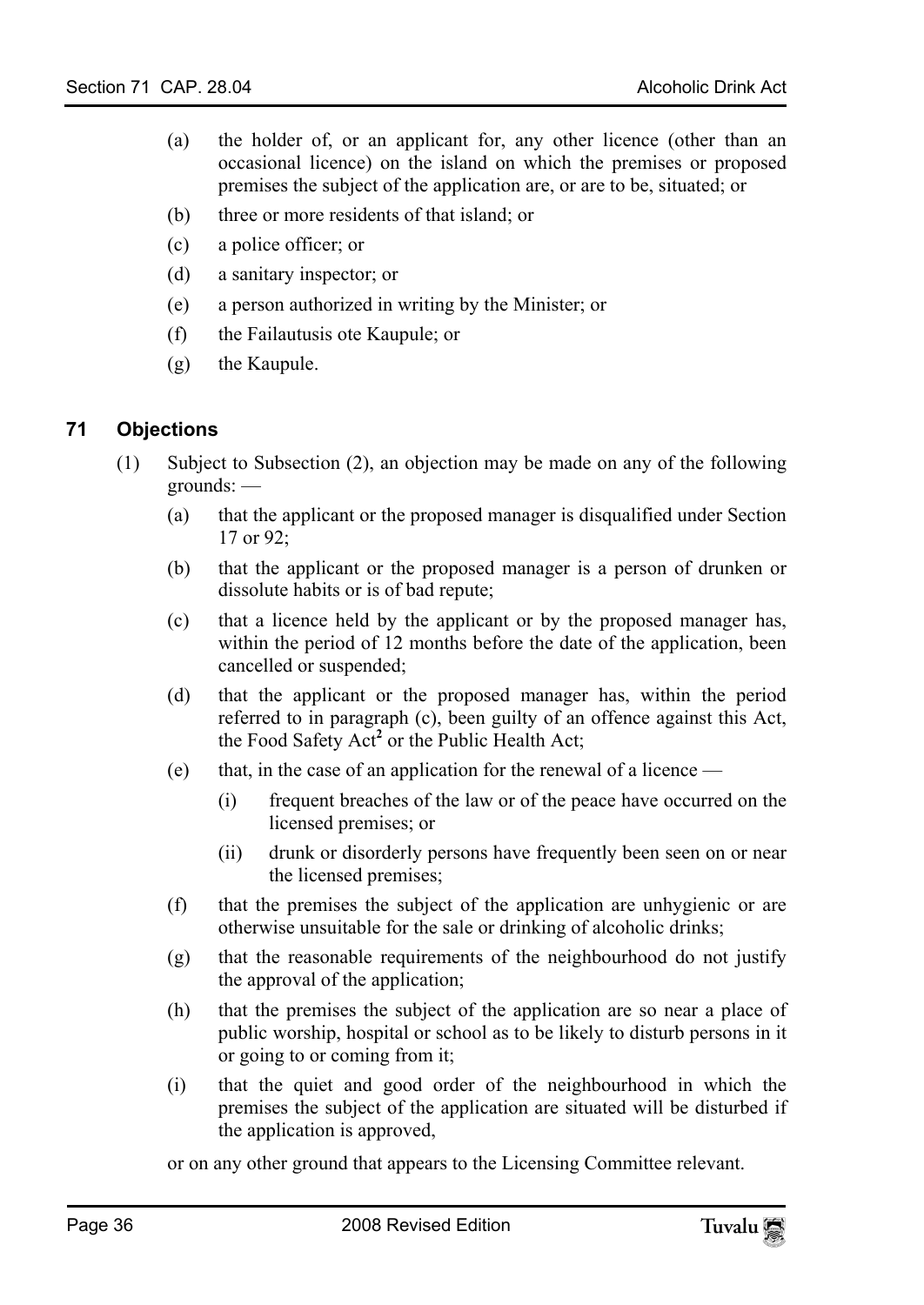- (2) On an application for the confirmation of a provisional licence under Section 59 objection may be taken only on a ground specified in Subsection (1)(a), (b), (c) and (d).
- <span id="page-36-0"></span>(3) As soon as practicable after an objection in writing has been made (unless it is made at the hearing), the Licensing Committee shall given notice of the objection to —
	- (a) the applicant; and
	- (b) the senior police officer (other than the Commissioner of Police) on the island concerned.

#### **72 Effect of objection**

- (1) The mere fact that an objection is correctly taken does not mean that the Licensing Committee must refuse the application, but in all cases the Committee, taking any such objection into account, shall exercise an independent judgement as to the application.
- (2) The mere fact that an objection has not been taken does not prevent the Licensing Committee from inquiring into any matter relevant to the application.
- <span id="page-36-1"></span>(3) If an objection is taken, on a ground specified in Section 71(1)(a), (b), (c) or (d) or otherwise, against the manager or the proposed manager of the premises the subject of an application, the Licensing Committee shall, before refusing the application on that ground alone, give to the applicant a reasonable opportunity to remove the ground of the objection by substituting in his application the name of some other qualified person as manager.

#### **73 Consideration of applications**

- (1) Applicants and objectors have the right to appear before the Licensing Committee either in person or by a representative.
- (2) The senior police officer (other than the Commissioner of Police) on the island on which the meeting of the Committee is held, or a person authorized by him for the purpose, shall attend each meeting of the Licensing Committee.
- (3) The Licensing Committee shall reject out of hand any objection which on the face of it does not comply with Section 71(1) and the objection is a nullity, but this does not prevent the objector from taking any further objection that does comply with that subsection.
- (4) The Licensing Committee shall not consider any application in respect of a hotel-keeper's licence or a publican's licence unless —
	- (a) the applicant appears either in person or by a representative; or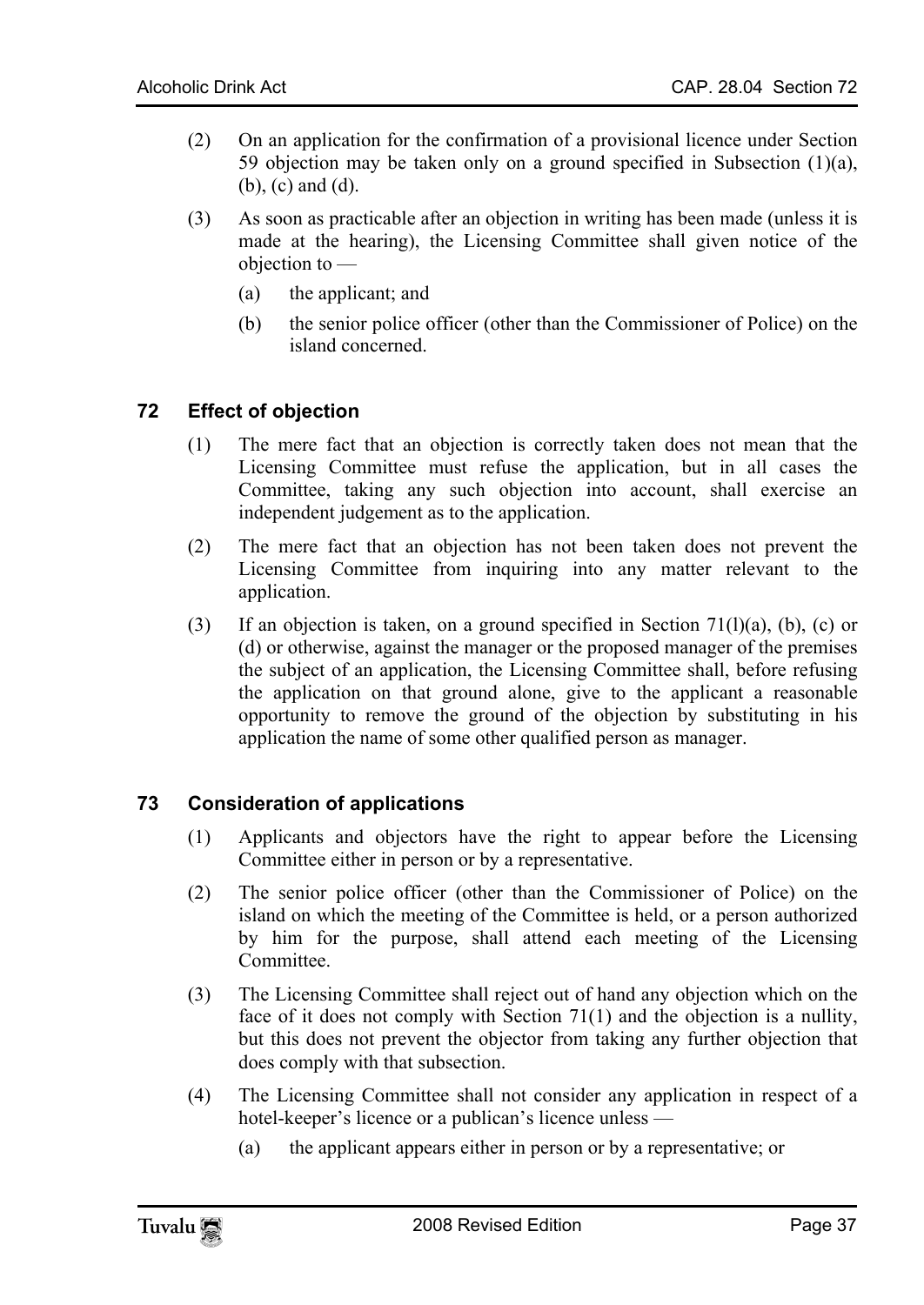- (b) no objection has been made to the application, and the applicant is exempted from appearing by the Chairman.
- (5) The Licensing Committee shall not consider any application to which an objection has been made unless it is satisfied that both the applicant and the objector have had reasonable notice of the time, day and place of the meeting at which the application is to be considered.
- (6) The Licensing Committee shall not refuse any application unless it is satisfied that the applicant has had reasonable notice of the time, day and place of the meeting at which the application is to be considered.
- (7) Where an objection is made of which the applicant has not had reasonable notice, the applicant is entitled to a reasonable adjournment to consider it.
- <span id="page-37-1"></span>(8) The Licensing Committee may adjourn a meeting, or any particular business before a meeting, to another time or place, and the resumed meeting shall be deemed to be a continuation of the original meeting.

## <span id="page-37-0"></span>DIVISION 4 - GRANT OF LICENCES

#### **74 Duty of Licensing Committee**

- (1) Before granting a licence to which this Part applies the Licensing Committee shall satisfy itself that —
	- (a) the premises to which the application relates are fit and proper for the purpose of the type of licence involved; and
	- (b) the parts of the premises on which alcoholic drinks are to be stored, sold, supplied or drunk are sufficiently defined in the application or in a plan attached to the application; and
	- (c) the applicant and the proposed manager (if any) are qualified persons; and
	- (d) the provisions of this Act have been complied with in regard to the application; and
	- (e) the licence applied for may properly be granted.
- (2) In Subsection  $(1)$  —

<span id="page-37-2"></span>"**premises**" includes a vessel or aircraft.

#### **75 Method of grant**

When an application is approved by the Licensing Committee (with or without modification), the Chairman shall, on proof of payment to the Government of the prescribed fee, grant the licence accordingly.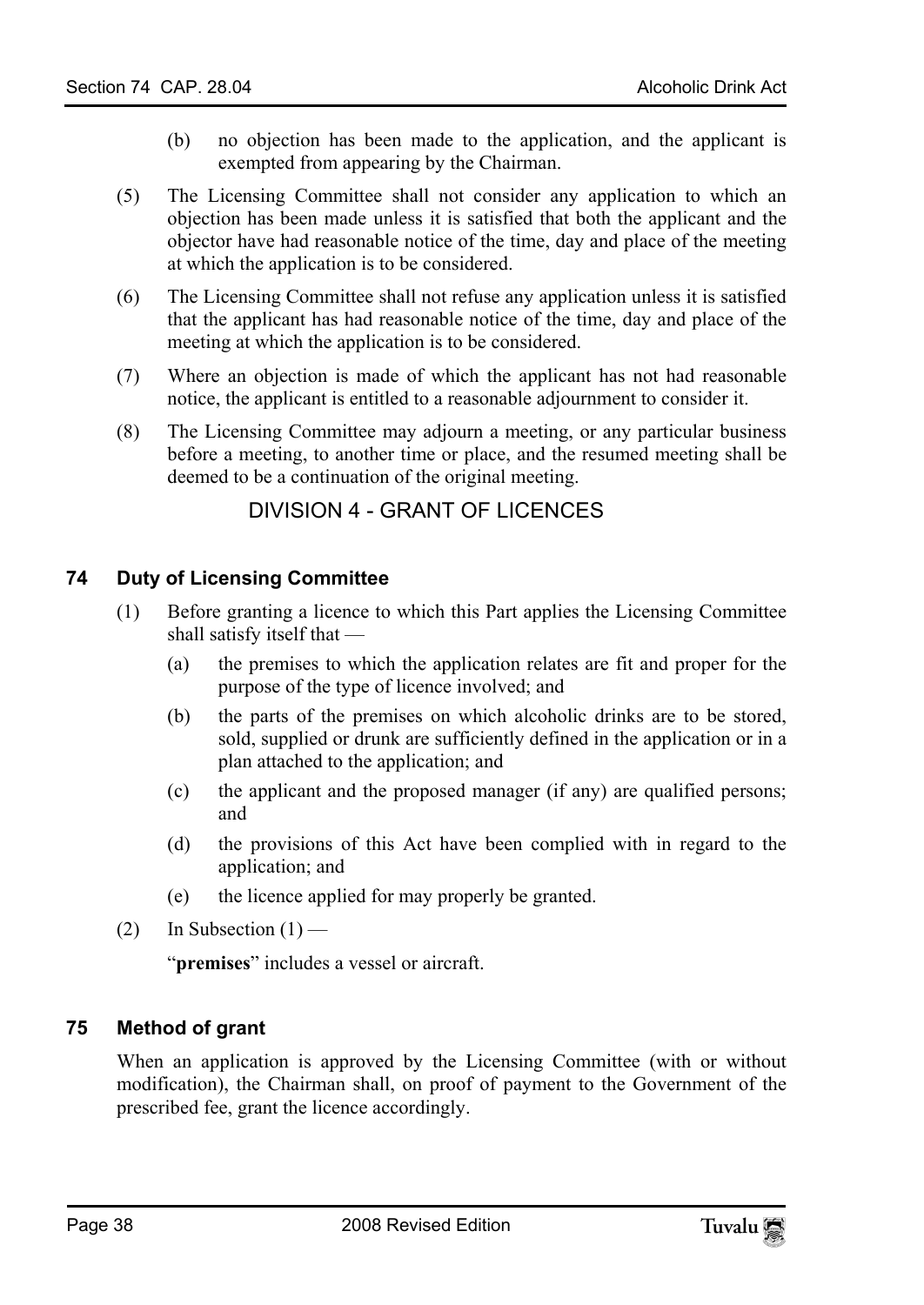## <span id="page-38-1"></span><span id="page-38-0"></span>**PART V - SOUR TODDY PRODUCERS' LICENCES**

#### **76 Grant, etc., of sour toddy producer's licence**

- (1) A sour toddy producer's licence may be granted, in respect of premises specified in the licence, by the Kaupule within whose area of authority the premises arc situated.
- <span id="page-38-2"></span>(2) A sour toddy producer's licence may be granted only to a person who makes sour toddy.
- (3) The fee payable in respect of a sour toddy producer's licence shall be paid to the island council.

#### **77 Period of licence**

<span id="page-38-3"></span>Unless sooner terminated, a sour toddy producer's licence remains in force for a period of 12 months.

#### **78 Effect of licence**

Subject to the conditions of the licence, a sour toddy producer's licence authorizes the sale and supply of sour toddy by the holder of the licence —

- <span id="page-38-4"></span>(a) in any quantity; and
- (b) by wholesale or by retail; and
- (c) for drinking off the licensed premises only.

## **79 Cancellation, etc., of licences**

- (1) The Kaupule may
	- (a) cancel or suspend a sour toddy producer's licence; or
	- (b) vary the conditions of such a licence; or
	- (c) substitute conditions in such a licence; or
	- (d) add new conditions to such a licence,

in accordance with Section 18 or 109.

(2) Subject to Subsection (3), if the holder of a sour toddy producer's licence or any other person is convicted of an offence against the Food Safety Act<sup>3</sup> in respect of sour toddy that has at any time been stored, exposed for sale, sold, supplied or delivered on or from any premises in respect of which a sour toddy producer's licence was in force, the Kaupule may cancel the licence.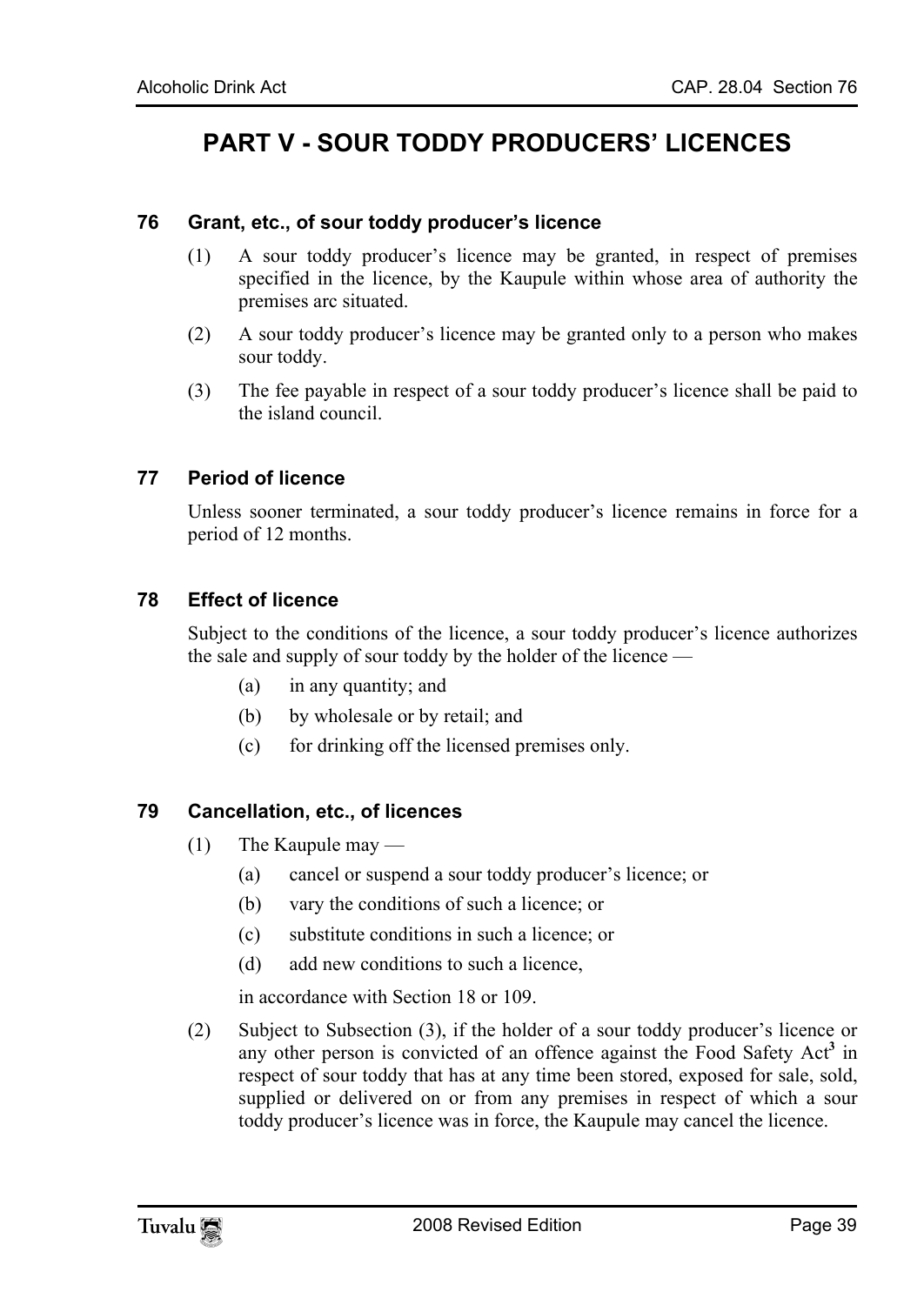<span id="page-39-0"></span>(3) If the offence was committed by some person other than the licensee the licence shall not be cancelled if the licensee proves that he was wholly unconnected with the offence.

#### **80 Procedures**

- (1) Subject to this Act, the procedures to be followed in connection with a sour toddy producer's licence are as prescribed by the Kaupule in whose area of authority the premises licensed or proposed to be licensed are situated, by bye-law made in accordance with the Falekaupule Act.
- <span id="page-39-1"></span>(2) In the absence of bye-laws made for the purpose of Subsection (1), the provisions of Section 7 and of Part IV, with the necessary modifications, apply.

#### **81 Offences in connection with sour toddy producers' licences**

- (1) Subject to Subsection (3), a person who drinks sour toddy on or near any premises in respect of which a sour toddy producer's licence is in force is guilty of an offence, and is liable to a fine of \$200.
- (2) Subject to Subsection (3), the holder of a sour toddy producer's licence who permits sour toddy to be drunk in contravention of Subsection (1) is guilty of an offence, and is liable to a fine of \$200.
- (3) Subsections (1) and (2) do not apply to the drinking of sour toddy in a private dwelling-house, or within the curtilage of a private dwelling-house, if the dwelling-house is not, and is not part of, the licensed premises.

## **PART VI - PROHIBITION ORDERS**

#### **82 Prohibition Orders**

- $(1)$  A magistrate may
	- (a) upon application made to him by any person (including the person in relation to whom it is proposed that the order under this subsection be made); and
	- (b) upon being satisfied that the person in relation to whom the application is made is of confirmed intemperate habits as far as alcoholic drink is concerned,

make an order prohibiting the person in relation to whom the application is made from drinking or having in his possession any alcoholic drink for a period, not exceeding 12 months, specified in the order.

 $(2)$  Where —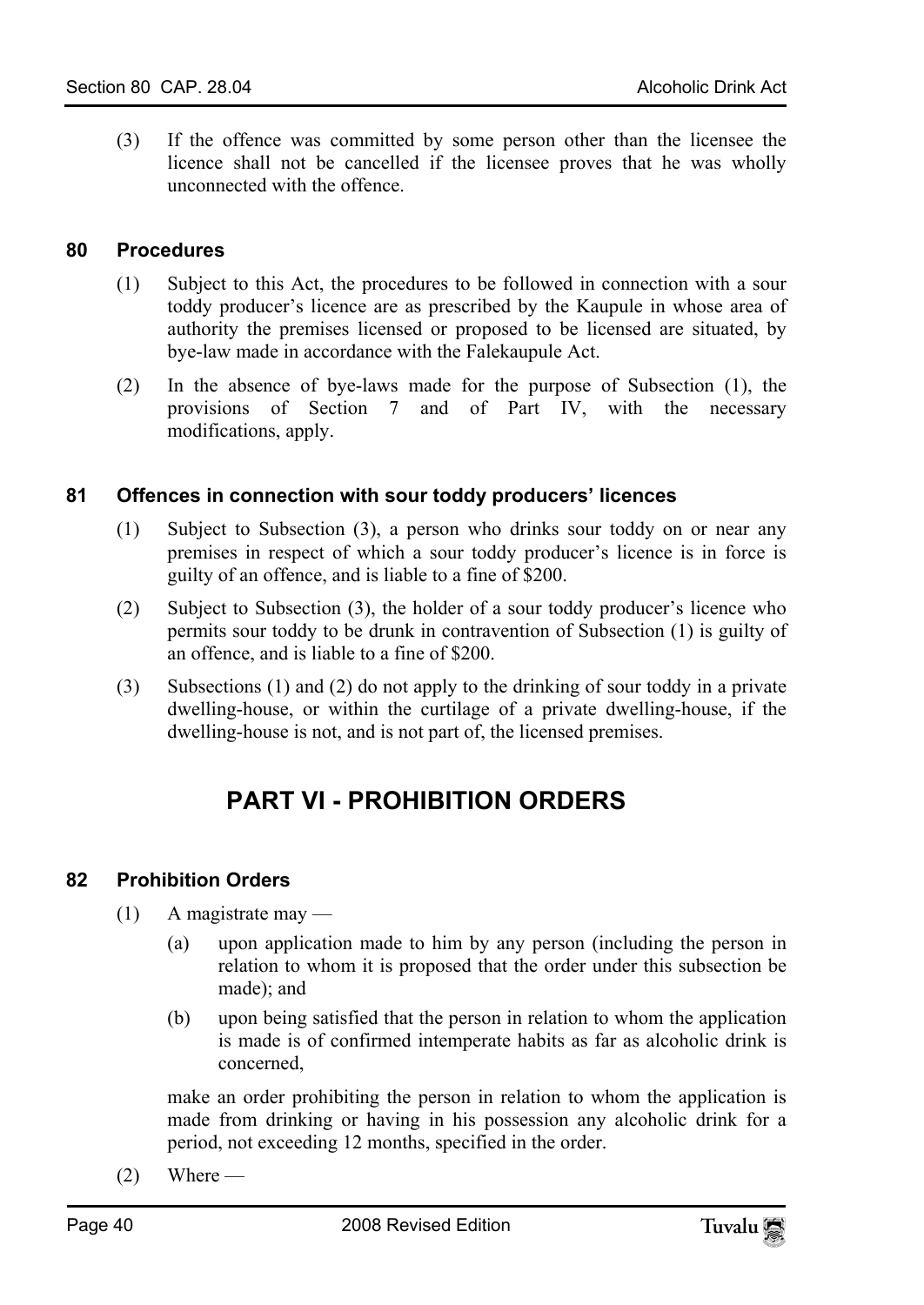- (a) a person is convicted by a court of an offence which involved drunkenness (whether or not drunkenness is an element of the offence); and
- <span id="page-40-0"></span>(b) upon the conviction the court is satisfied that the person has, during the period of 12 months before the date of the offence, been convicted at least twice of such an offence,

the court may make an order of a kind referred to in Subsection (1).

#### **83 Notice of prohibition order**

When a prohibition order is made, the magistrate or court making the order shall cause notice of the order to be given to —

- (a) the Chairman; and
- (b) the Commissioner of Police, in his capacity as such; and
- (c) every police officer in charge of a police station on  $-$ 
	- (i) the island on which the order is made; and
	- (ii) the island where the prohibited person normally lives or works; and
- <span id="page-40-1"></span>(d) every licensee (other than the holder of a sour toddy producer's licence) on the islands referred to in paragraph (c); and
- (e) the Island Executive Officer on each such island.

#### **84 Drinking, etc, by prohibited person**

- (1) A prohibited person who
	- (a) drinks any alcoholic drink; or
	- (b) has any alcoholic drink in his possession,

is guilty of an offence, and is liable to a fine of \$200, and the offender may be arrested without warrant.

- (2) A prohibited person who is drunk
	- (a) on any licensed premises; or
	- (b) in a public place,

is guilty of an offence, and is liable to imprisonment for 12 months, and the offender may be arrested without warrant.

(3) Section 26 of the Penal Code**<sup>4</sup>** does not apply in relation to an offence against Subsection (2) unless, for reasons special to the prohibited person, the court that convicts him thinks that a fine would be adequate, in which case he is liable to a fine of \$500.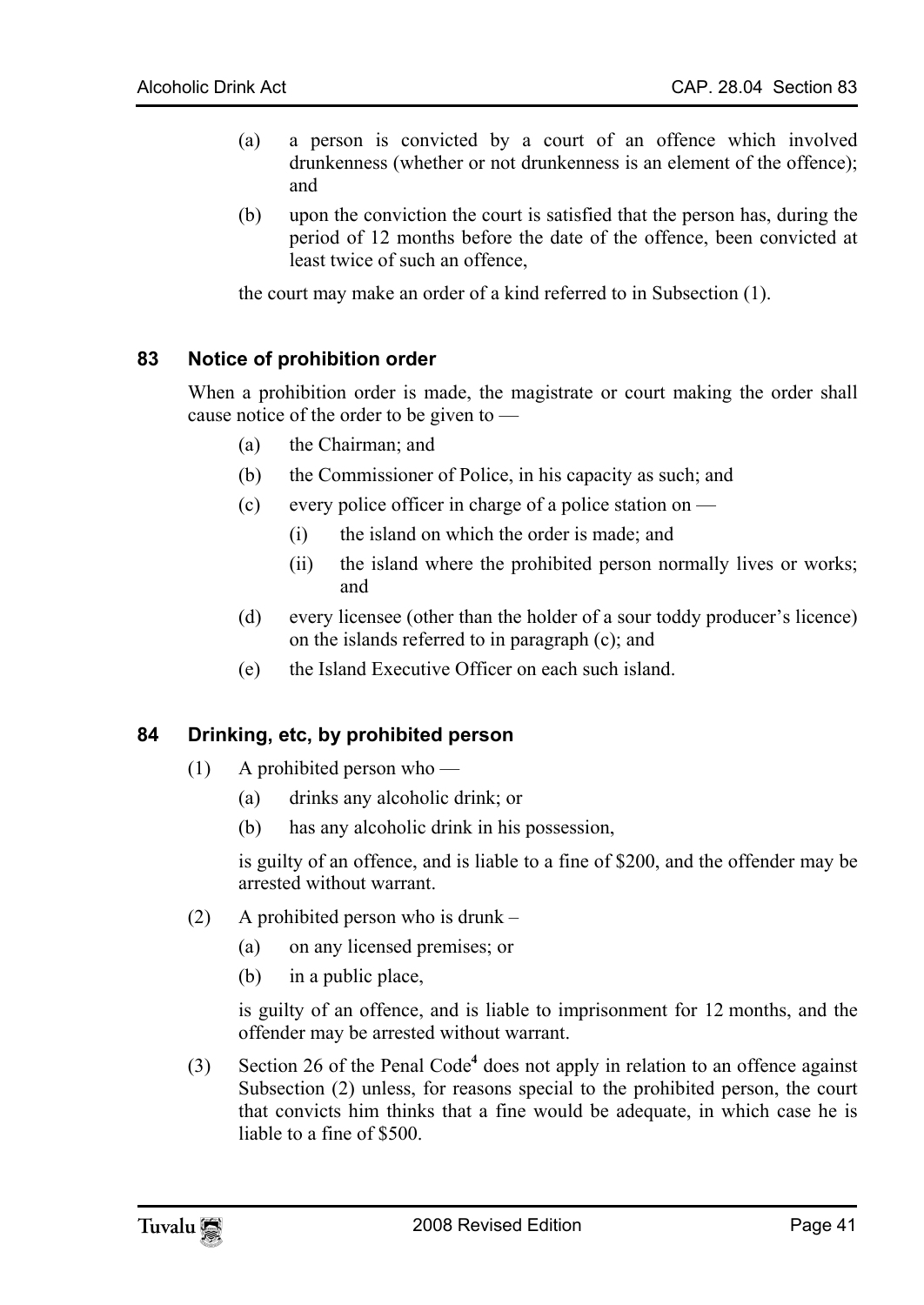- (4) If a prohibited person is convicted of an offence against Subsection (1) or (2), the court that convicts him may, by order, extend the period of the prohibition order to the end of the period of 12 months —
	- (a) if he is sentenced to imprisonment from the date of his release from imprisonment; or
	- (b) in any other case from the date of the conviction,

<span id="page-41-0"></span>or for a shorter period.

#### **85 Supplying alcoholic drink to prohibited person**

A person who knowingly —

- (a) gives, sells or supplies any alcoholic drink to a prohibited person; or
- <span id="page-41-1"></span>(b) procures or assists in procuring any alcoholic drink for a prohibited person,

or who gives, sells or supplies any alcoholic drink to any person knowing, or having reasonable grounds to suspect, that it is intended for or will be given to a prohibited person, is guilty of an offence, and is liable to a fine of \$500.

#### **86 Prohibited persons on certain premises**

- (1) This section does not apply in relation to
	- (a) a hotel-keeper's licence, if the prohibited person concerned is a bona fide lodger in the licensed premises; or
	- (b) a restaurant licence, if the prohibited person concerned is having a meal on the premises; or
	- (c) a ship's licence; or
	- (d) an aircraft licence.
- (2) Subject to any exception contained in the prohibition order, the holder of a licence to which this section applies —
	- (a) whose premises are exclusively or mainly used for the sale or supply of alcoholic drink; and
	- (b) who permits a prohibited person to be on the premises,

is guilty of an offence, and is liable to a fine of \$100.

(3) In Subsection  $(2)$  —

"**premises**" includes a part of the premises.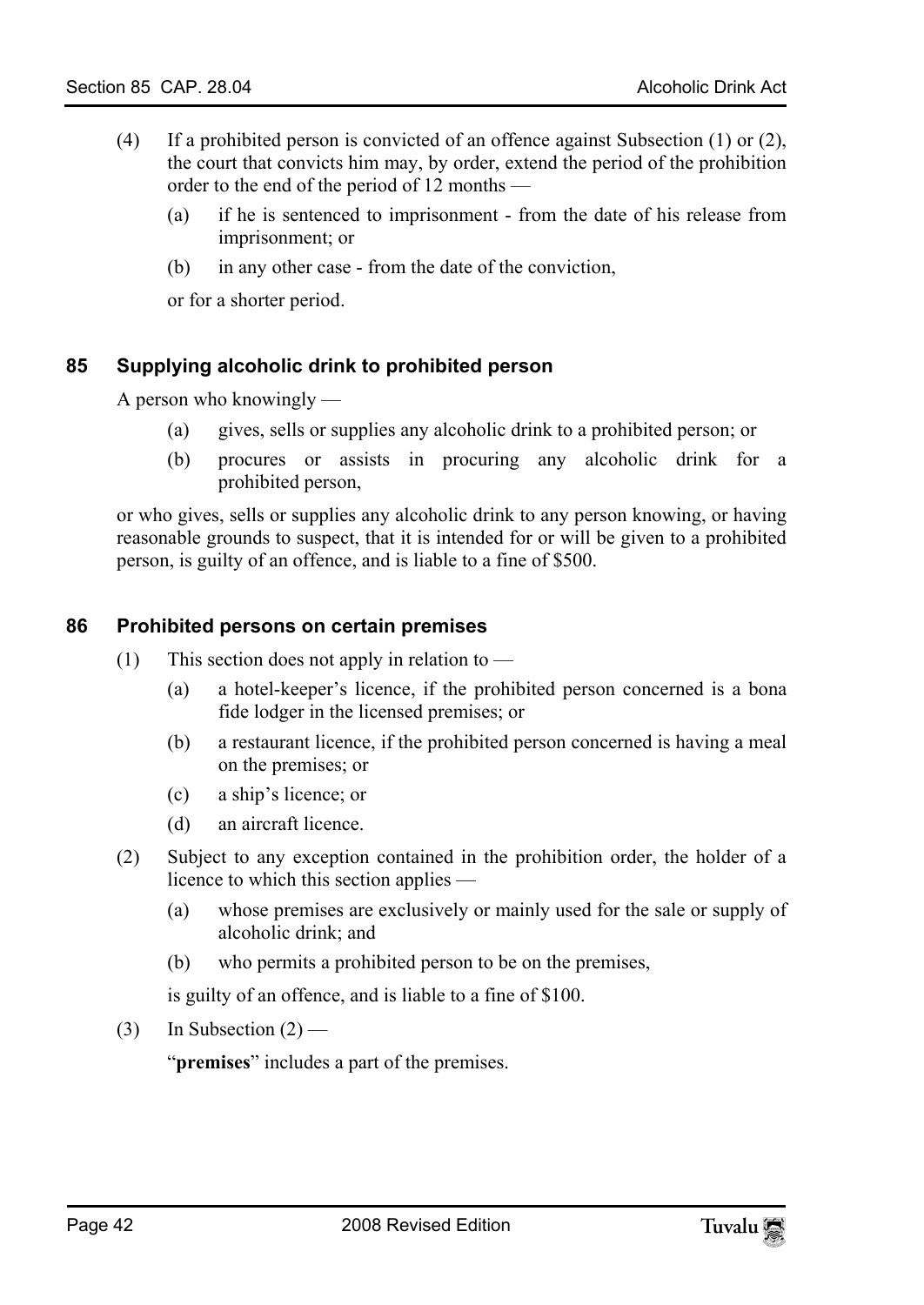#### **87 Forfeiture of alcoholic drink in possession of prohibited person**

<span id="page-42-1"></span><span id="page-42-0"></span>Any alcoholic drink found in the possession or under the control of a prohibited person is forfeited to the Crown, and may be seized by a police officer.

#### **88 Evidence of knowledge of prohibition**

Where a person who is —

- (a) a person who has been given notice under Section 83(d) that a prohibition order has been made in respect of a person; or
- <span id="page-42-2"></span>(b) the agent, officer, servant or employee of a person to whom paragraph (a) applies,

is charged with an offence against this Part in relation to the prohibited person, the person charged shall be deemed, until the contrary is proved, to have known that the person concerned was a prohibited person.

#### **89 Appeals against prohibition orders etc.**

- (1) For the purposes of appeal and review, a prohibition order shall be deemed to be a sentence.
- <span id="page-42-4"></span>(2) Notwithstanding any appeal or review, a prohibition order continues in force until the completion of the appeal or review.

## <span id="page-42-3"></span>**PART VII - DISTILLATION**

#### **90 Prohibition of distillation of spirits**

A person who, except as authorized by or under any other Act —

- (a) imports or sets  $up$ 
	- (i) a still; or
	- (ii) any machinery, implement or utensil used for the distillation of spirits; or
- (b) has in his possession or custody, or under his control
	- (i) a still, still head or worm; or
	- (ii) any machinery, implement or utensil used or intended for use in connection with the distillation of spirits; or
- (c) makes any spirits, or assists or is otherwise concerned in making spirits; or
- (d) supplies materials for making or working a still; or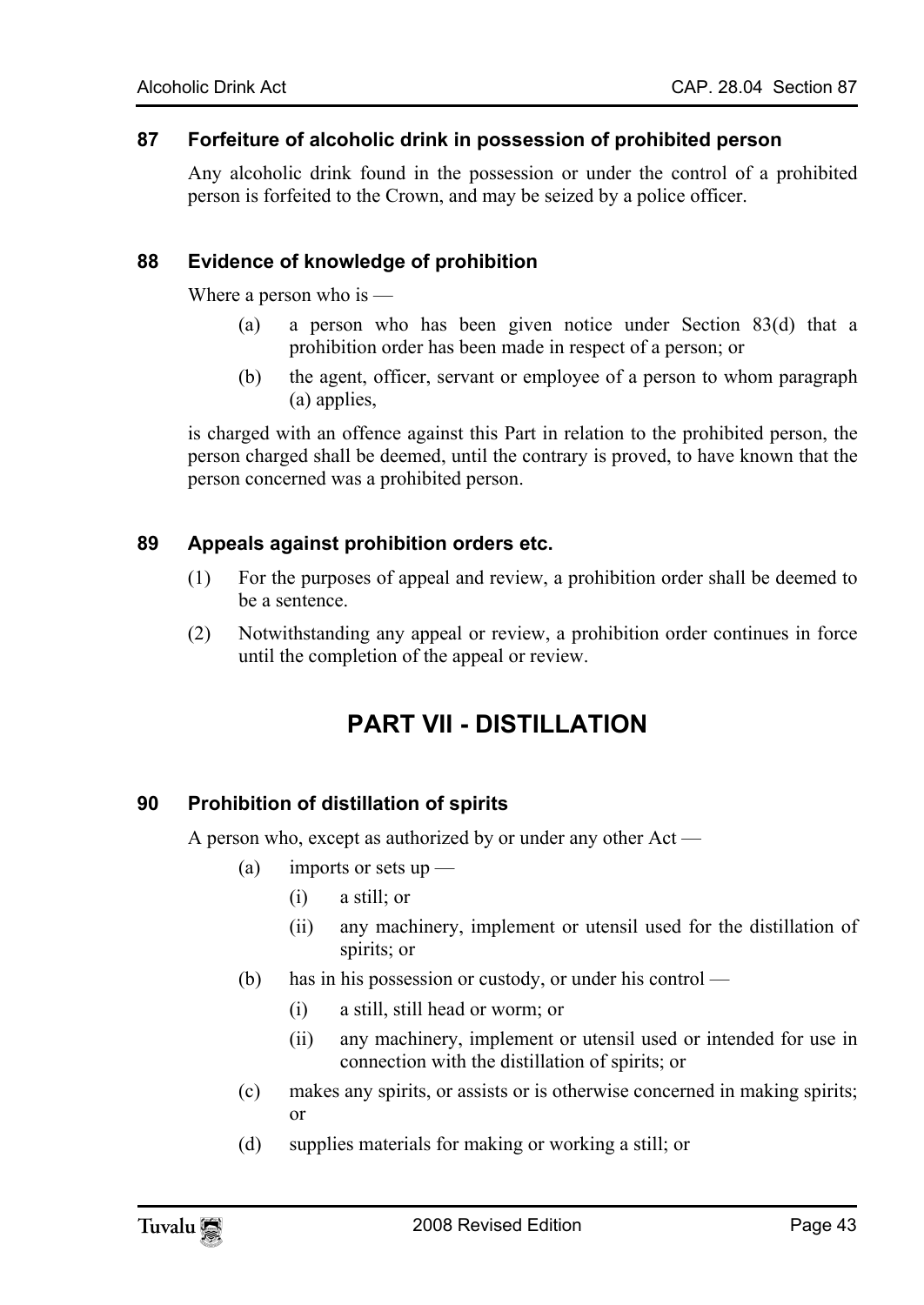<span id="page-43-0"></span>(e) conveys or conceals, or assists in conveying or concealing, any spirits distilled or made in Tuvalu,

is guilty of an offence, and is liable to a fine of \$500 and to imprisonment for nine months.

#### **91 Search for illicit spirits, etc.**

- (1) A police officer may at any time, with or without assistance, and using such force as is reasonably necessary —
	- (a) enter upon any premises used, or reasonably suspected of being used, as a distillery; and
	- (b) break open doors and containers on the premises; and
	- (c) seize any spirits found on the premises, and materials and implements used or intended to be used, or reasonably suspected of being used or intended to be used, in the process of distillation.
- (2) Any spirits, materials and implements
	- (a) seized under Subsection  $(l)(c)$ ; and
	- (b) in respect of which an offence against Subsection (1) has been committed,

<span id="page-43-2"></span>are forfeited to the Crown.

## <span id="page-43-1"></span>**PART VIII - OFFENCES GENERALLY**

#### **92 Selling alcoholic drink without licence**

- (1) A person who sells or exposes for sale any alcoholic drink without holding the appropriate licence is guilty of an offence, and is liable —
	- (a) for a first offence to a fine of  $$500$ ; and
	- (b) for a second or subsequent offence to a fine of \$1,000 and to imprisonment for twelve months.
- (2) Where a person is convicted more than once of an offence against Subsection (1), the Court that convicts him on each occasion after the first shall disqualify him from holding a licence, and from managing any licensed premises, for a period not exceeding two years.
- (3) A second or subsequent disqualification under subsection (2) may be made cumulative on or concurrent with any previous such disqualification.
- (4) For the purposes of appeal and review, a disqualification under this section shall be deemed to be part of the sentence.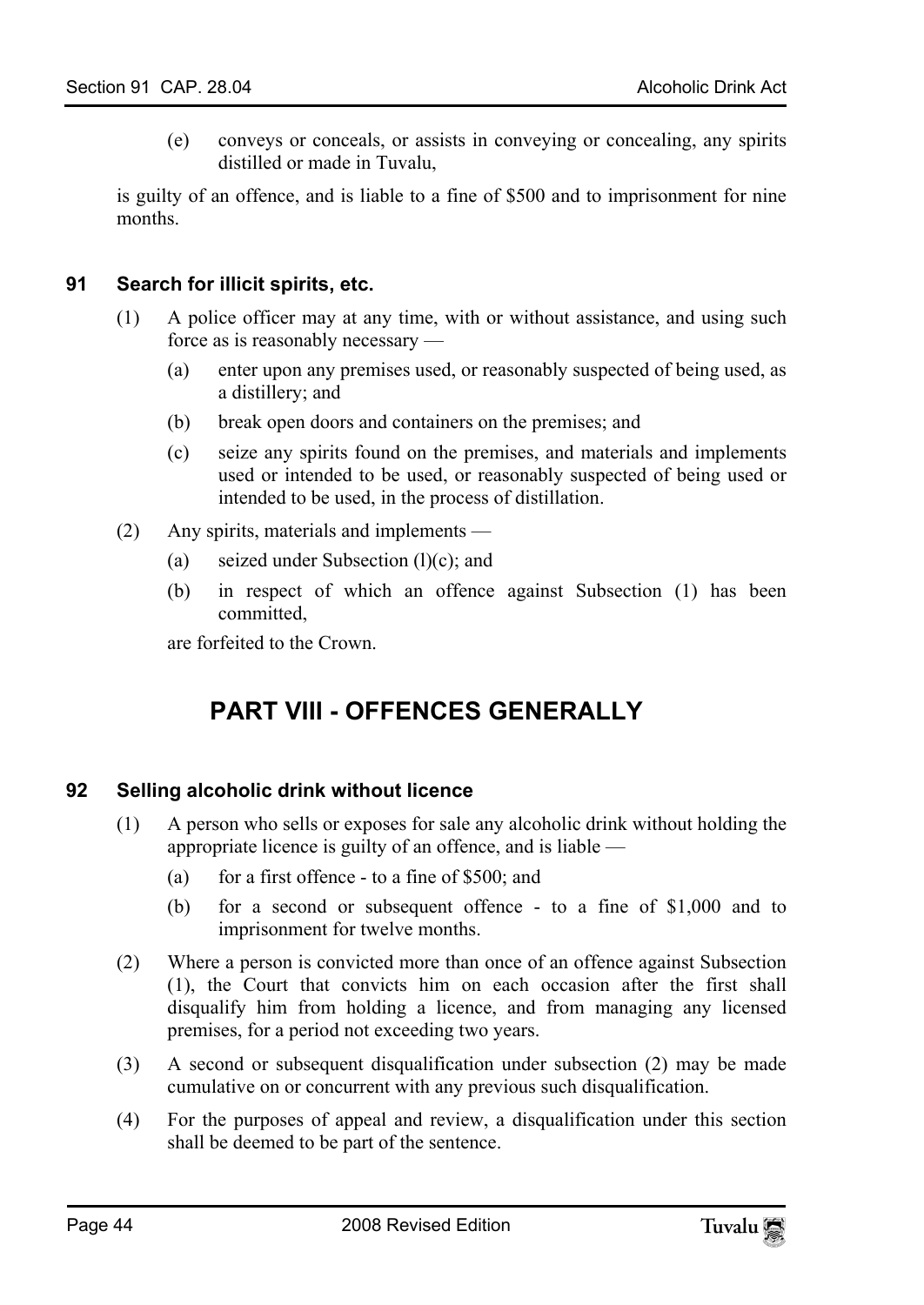#### **93 Sale etc outside permitted hours**

- <span id="page-44-0"></span>(1) A person who, otherwise than during the hours within which the sale or supply is authorized by or under this Act, sells or supplies on or from any licensed premises any alcoholic drink is guilty of an offence, and is liable to a fine of \$200 and to imprisonment for six months.
- (2) Subject to Section 25 and 31, a person who, otherwise than during the hours within which the bar or the licensed premises, or the part of the licensed premises, is permitted under this Act to remain open, keeps open —
	- (a) a bar; or
	- (b) licensed premises, or a part of licensed premises, used exclusively or mainly for the sale or supply of alcoholic drinks,

is guilty of an offence, and is liable to a fine of \$200 and to imprisonment for six months.

<span id="page-44-1"></span>(3) Subject to Section 113, a person who, otherwise than during the hours within which the sale or supply of the alcoholic drink for consumption by him on the premises is authorized by or under this Act, drinks any alcoholic drink on any licensed premises is guilty of an offence, and is liable to a fine of \$200 and to imprisonment for six months.

#### **94 Unauthorised alcoholic drink on licensed premises**

- (1) Subject to Subsection (2), if any alcoholic drink of a kind not authorized by the licence to be sold is on, or within the curtilage of, any licensed premises, the licensee and any person knowingly drinking or in possession of the drink is each guilty of an offence, and is each liable to a fine of \$200.
- <span id="page-44-2"></span>(2) Subsection (1) does not apply in relation to any alcoholic drink that is the personal property of —
	- (a) the licensee; or
	- (b) any of the following persons who are resident on the premises:
		- (i) a member of the staff; or
		- (ii) a member of the household of the licensee or of a member of the staff; or
	- (c) a bona fide lodger.

#### **95 Non-compliance with licence**

The holder of a licence who contravenes or fails to comply with a condition of his licence for which no other penalty is provided by this Act is guilty of an offence, and is liable to a fine of \$200.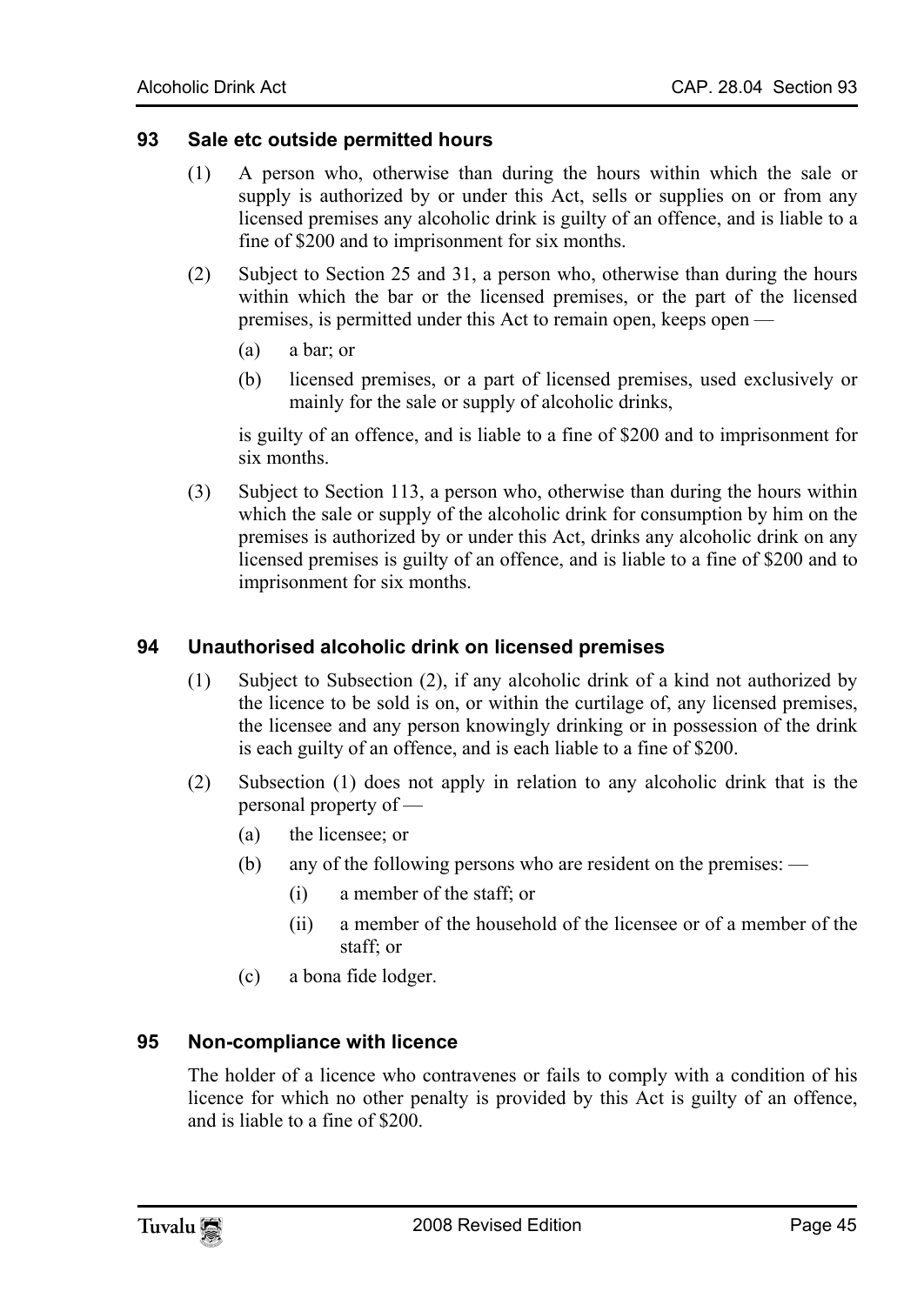#### **96 Sale outside licensed premises**

<span id="page-45-1"></span><span id="page-45-0"></span>The holder of a licence who sells, supplies or offers or exposes for sale any alcoholic drink otherwise than at a place where the licence authorizes him to do so is guilty of an offence, and is liable to a fine of \$200.

#### **97 Failure to produce licence**

<span id="page-45-2"></span>If on demand by a police officer made on the licensed premises the holder of a licence or of a permit under Section 58 fails, without reasonable excuse, to produce his licence or permit, he is guilty of an offence, and is liable to a fine of \$200.

#### **98 Drunkenness, etc., on licensed premises**

- (1) The holder of a licence who
	- (a) permits drunkenness or violent, quarrelsome, indecent or grossly disorderly or offensive conduct to take place on the licensed premises; or
	- (b) sells or supplies alcoholic drink to or for a drunken person, or a person guilty of conduct referred to in paragraph (a) on the licensed premises,

is guilty of an offence, and is liable to a fine of \$200.

- $(2)$  A person who
	- (a) on any licensed premises, procures or attempts to procure any alcoholic drink for a drunken person, or a person guilty of conduct referred to in Subsection (l)(a) on those premises; or
	- (b) helps a drunken person, or a person guilty of such conduct, in obtaining or drinking any alcoholic drink in any licensed premises,

<span id="page-45-3"></span>is guilty of an offence, and is liable to a fine of \$200.

(3) It is a defence to a charge of an offence against Subsection  $(1)(a)$  that the person charged and his agents and servants took all reasonable steps to prevent the drunkenness or other conduct the subject of the charge.

#### **99 Persons under age**

- (1) The holder of a licence who knowingly
	- (a) sells or supplies any alcoholic drink to a person under the age of 18 years; or
	- (b) permits any alcoholic drink to be sold or supplied to such a person,

is guilty of an offence, and is liable to a fine of \$200.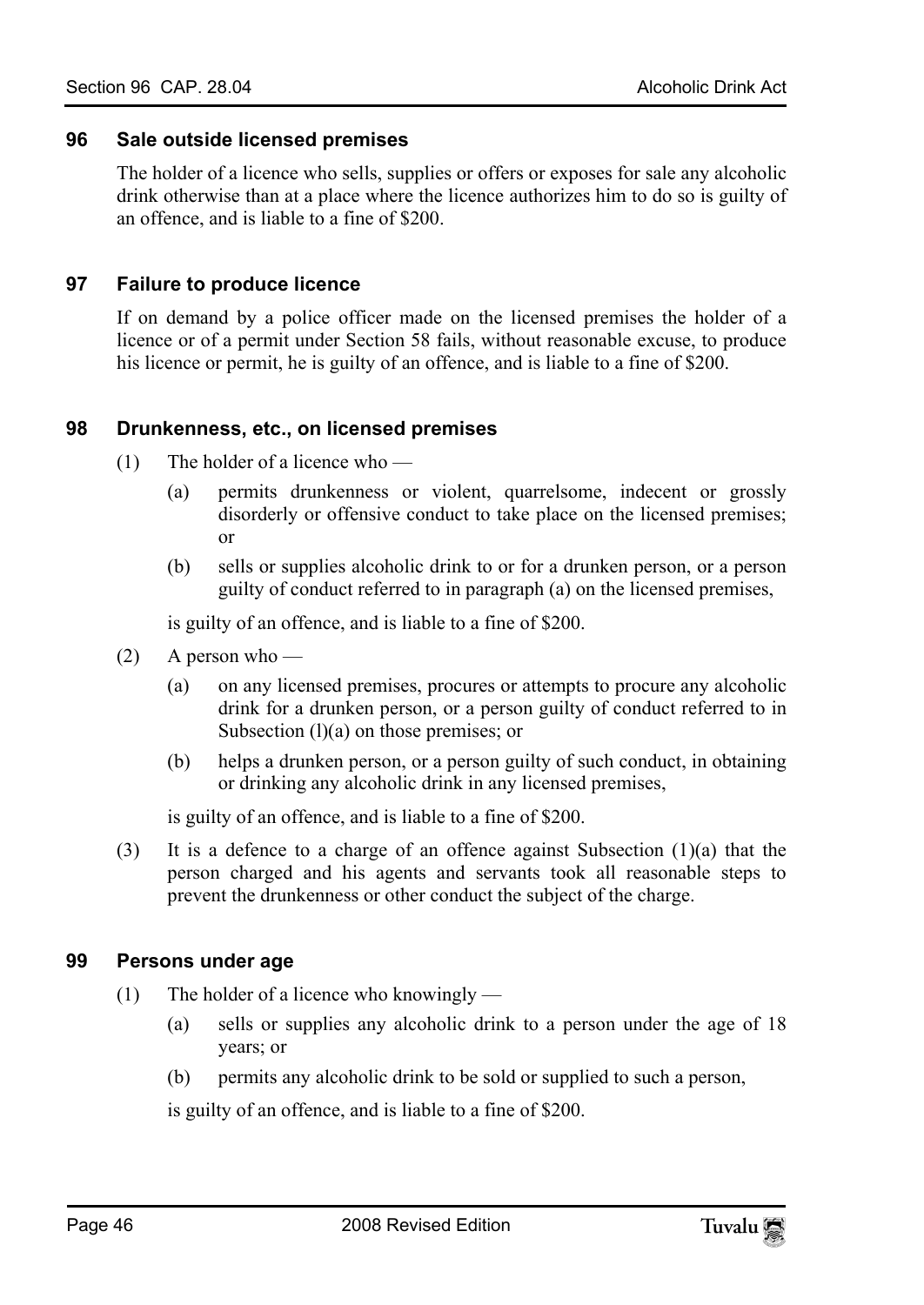- (2) Any agent or servant of the holder of a licence who knowingly sells or supplies any alcoholic drink to a person under the age of 18 years is guilty of an offence, and is liable to a fine of \$200.
- (3) A person under the age of 18 years who
	- (a) obtain or attempts to obtain any alcoholic drink on or from any licensed premises; or
	- (b) has in his possession, or drinks, any alcoholic drink on any licensed premises or in a public place,

<span id="page-46-0"></span>is guilty of an offence, and is liable to a fine of \$200.

(4) The holder of a licence who employs a person under the age of 18 years to sell or serve any alcoholic drink is guilty of an offence, and is liable to a fine of \$100.

#### **100 Police officers on duty**

The holder of a licence who —

- (a) knowingly permits a police officer to be on the licensed premises, except for the purposes of his duty, during any time appointed for the officer to be on duty; or
- <span id="page-46-1"></span>(b) supplies any alcoholic drink or other refreshment, whether by way of gift or sale or otherwise, to a police officer on duty, except by authority of a superior officer of the officer or as authorized by law,

is guilty of an offence, and is liable to a fine of \$200.

#### **101 Drinking within curtilage of licensed premises**

- (1) The holder of a licence who knowingly permits any person other than
	- (a) a bona fide lodger; or
	- (b) the bona fide guest of such a lodger,

to drink any alcoholic drink in any place within the curtilage of the licensed premises as defined in the licence is guilty of an offence, and is liable to a fine of \$200.

- (2) A person other than a person referred to in Subsection (1)(a) or (b) found drinking any alcoholic drink in any place to which Subsection (1) applies who, when requested by the holder of the licence or his agent or servant, or by a police officer, to leave the place, fails to do so —
	- (a) is guilty of an offence, and is liable to a fine of \$200; and
	- (b) may be expelled from the place with any reasonable degree of force required for the purpose.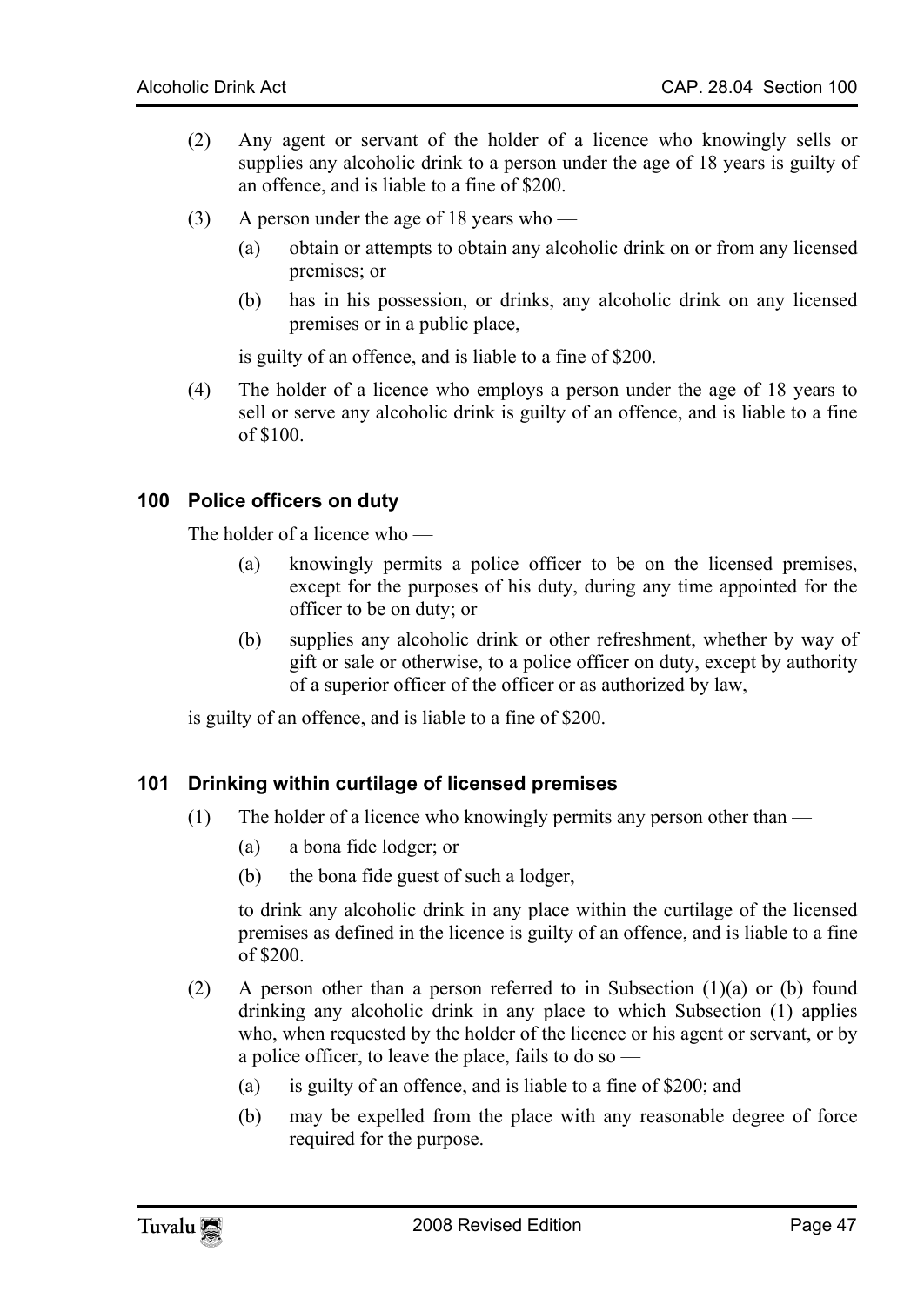#### <span id="page-47-0"></span>**102 Outside sellers**

<span id="page-47-1"></span>If a person other than the holder of the licence or his agent or servant sells any alcoholic drink on any licensed premises, the person and the licensee is each guilty of an offence, and is each liable to a fine of \$200.

#### **103 Alcoholic drink in shops, etc**

- (1) A person who owns or manages a shop and who, unless authorized by a licence to supply alcoholic drink in or from the premises, stores or keeps any alcoholic drink, or permits any alcoholic drink to be stored or kept —
	- (a) in the shop; or
	- (b) to an amount in excess of the reasonable requirements of his household in a dwelling-house communicating by a passageway or otherwise with the shop,

is guilty of an offence, and is liable to a fine of \$200.

- (2) A police officer may at any reasonable time enter any shop or any dwellinghouse referred to in Subsection (1)(b), and search for and seize any alcoholic drink in respect of which he has reasonable cause to suspect that an offence against Subsection (1) has been committed.
- (3) Any alcoholic drink in respect of which an offence against Subsection (1) has been committed is forfeited to the Crown.
- $(4)$  In this section —

<span id="page-47-2"></span>"**shop**" means any vehicle, vessel, building or place —

- (a) in or on which goods are exposed, offered, stored or kept for sale; or
- (b) in, on or from which goods are sold.

#### **104 Unauthorised signs**

A person other than the holder of the appropriate license on whose premises any sign, writing, painting or other mark is exhibited stating, implying or giving reasonable cause for believing that —

- (a) the premises are licensed for the sale or supply of any kind of alcoholic drink; or
- <span id="page-47-3"></span>(b) any kind of alcoholic drink is sold or supplied on or from the premises,

is guilty of an offence, and is liable to a penalty of \$200.

#### **105 Possession of weapons etc**

 $(1)$  A person who —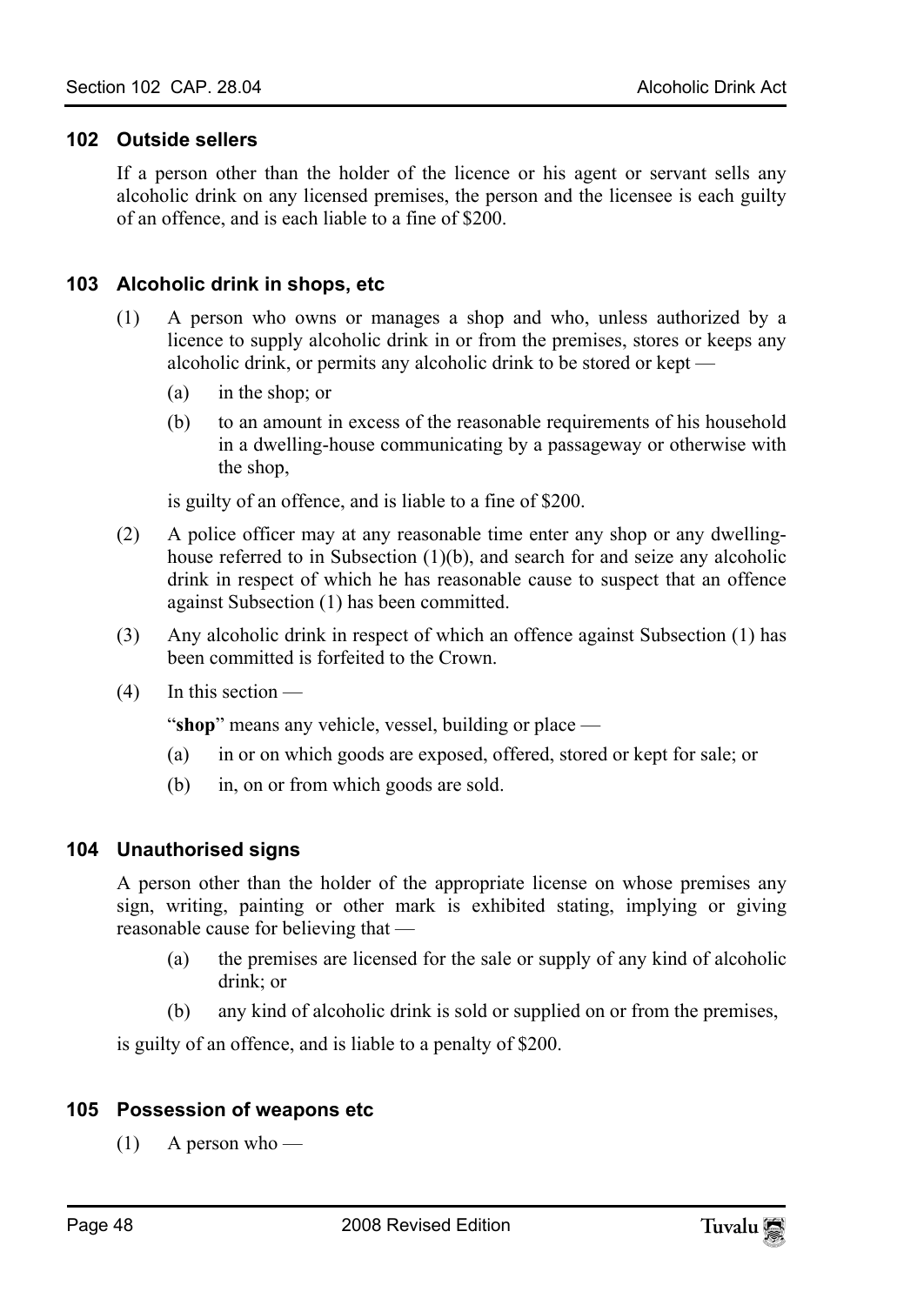- (a) while on any licensed premises other than premises in respect of which an off-licence is in force; or
- (b) while under the influence of alcohol,

is, without lawful and reasonable excuse, (the burden of proof of which is on him) in possession of any dangerous or offensive weapon or instrument is guilty of an offence, and is liable to a fine of \$200.

- (2) Subsection (1) applies whether or not the weapon or instrument is intended for use to cause injury to any person.
- (3) A person who is found in possession of a weapon or instrument contrary to Subsection (1) may be arrested without warrant.
- <span id="page-48-0"></span>(4) Nothing in this section applies to the use or possession for a lawful purpose of darts or other instruments used in games of a kind suitable to be played on licensed premises.

#### **106 Making alcoholic drink**

- (1) A person who makes, or assists or is concerned in the making of, any alcoholic drink other than sour toddy, is guilty of an offence, and is liable to a fine of \$500 and to imprisonment for nine months.
- <span id="page-48-1"></span>(2) Subsection (1) does not apply to —
	- (a) the mixing of sour toddy with water; or
	- (b) the mixing of an alcoholic drink other than sour toddy with another such alcoholic drink or with any other liquid intended for use as a drink.

#### **107 Mixtures of sour toddy**

<span id="page-48-2"></span>A person who drinks or has in his possession a mixture of sour toddy and a substance other than water is guilty of an offence, and is liable to a fine of \$200.

## **108 Liability of licensees for acts of agents and servants**

Where an offence for which the holder of a licence is liable under this Act has, in fact, been committed by his agent or servant —

- (a) the licensee and the agent or servant; and
- (b) the manager of the licensed premises,

is each guilty of the offence.

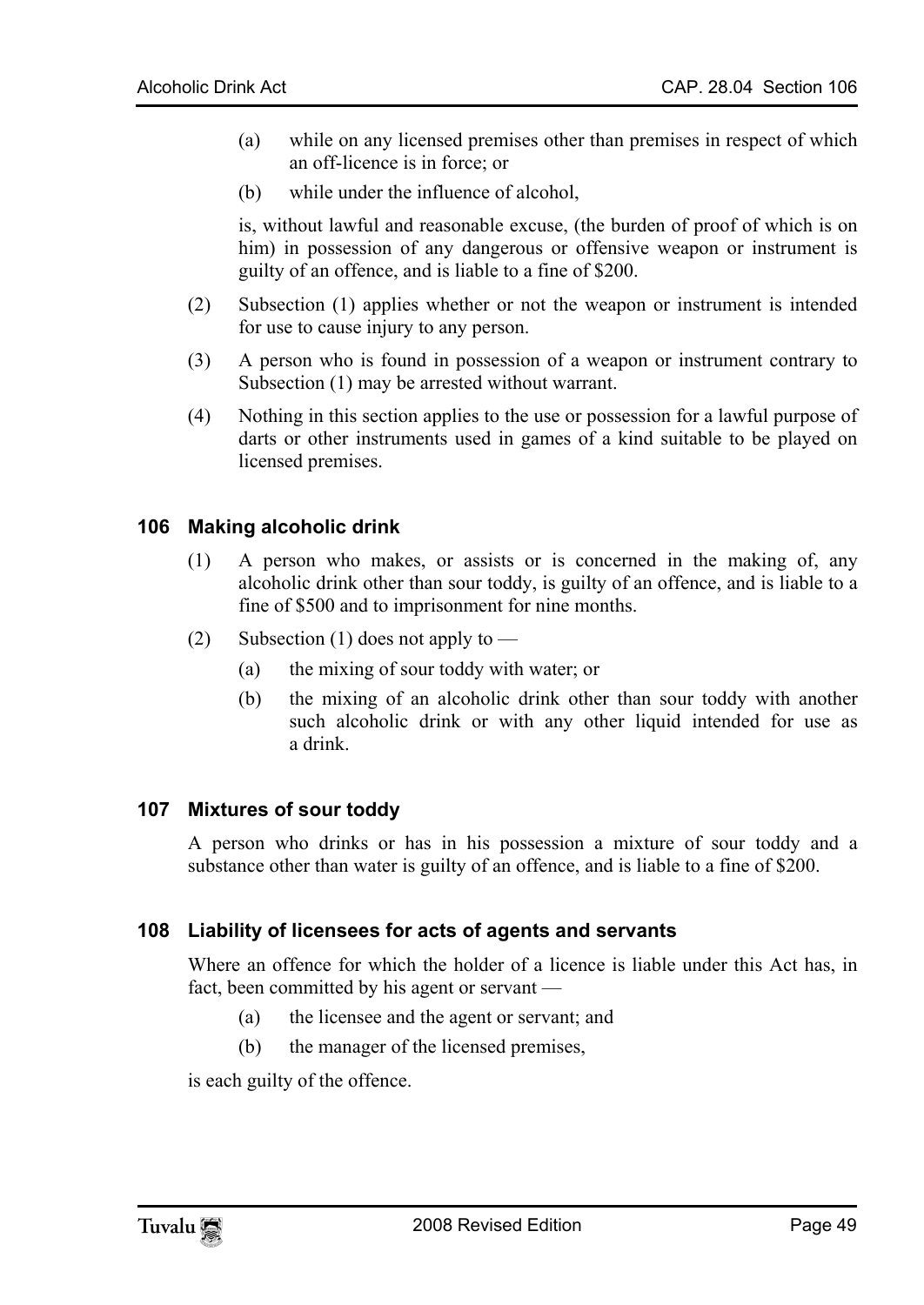#### <span id="page-49-0"></span>**109 Cancellation of licence on certain convictions**

- (1) Without prejudice to any other provision of this Act, if the holder of a licence  $is -$ 
	- (a) sentenced to imprisonment for a period exceeding six months, and the sentence is not suspended or, if it was suspended, is subsequently enforced; or
	- (b) convicted within a period of 12 months of two or more offences against this Act; or
	- (c) convicted of contravening or failing to comply with any of the special conditions of his licence determined under section 16(b),

his licence may be cancelled —

- (d) in a case to which paragraph (a) applies by the licensing authority; and
- <span id="page-49-1"></span>(e) in a case to which paragraph (b) or (c) applies - by the licensing authority, or by the court or the court of last conviction, as the case may be.
- (2) The provisions of this section are in addition to the provisions of Section 18.

#### **110 Advice of conviction**

Where —

- (a) the holder of a licence is convicted of an offence against this Act; or
- <span id="page-49-2"></span>(b) any other person is convicted of an offence against this Act committed on or in relation to any licensed premises,

the court convicting him shall, within seven days, send to the Chairman a written summary of the facts and of the conviction.

#### **111 Limitation of actions**

<span id="page-49-3"></span>A prosecution for an offence against this Act shall not be instituted more than six months after the date of the offence.

#### **112 Jurisdiction of island courts**

Subject to the limitations on its powers of sentencing imposed by Section 6 of the Island Courts Act an island court has jurisdiction —

- (a) in proceedings for an offence against this Act; and
- (b) to make any order consequential on a conviction of any such offence.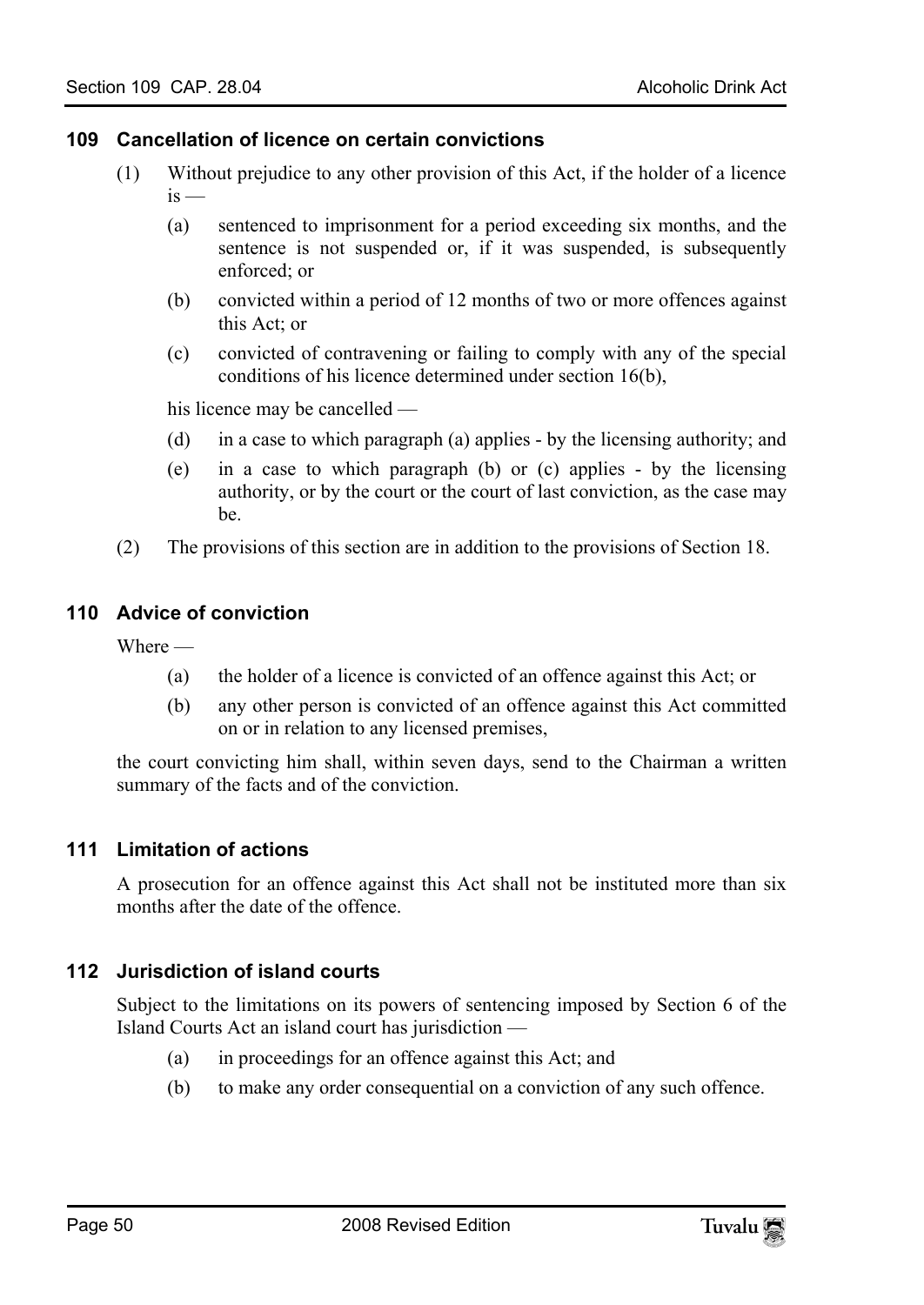## <span id="page-50-1"></span><span id="page-50-0"></span>**PART IX - MISCELLANEOUS**

#### **113 Period of grace after closing time**

- (1) This section applies in relation to any licence (other than a ship's licence or an aircraft licence) that authorizes the sale and supply of alcoholic drinks for drinking on the licensed premises.
- (2) Notwithstanding anything in this Act but subject to any order under Section 115 or 116, the holder of a licence to which this section applies may, subject to Subsection (3), leave the licensed premises open for a reasonable period (not exceeding 30 minutes) after closing time in order to allow persons who have lawfully been supplied with alcoholic drinks in open containers for drinking on the premises to finish those drinks.
- (3) Subsection (2) applies only if the licensee ensures that
	- (a) the licensed premises are supervised by him or by his agent or servant during the period referred to in that subsection; and
	- (b) where required by this Act, any bar on the premises is closed.
- $(4)$  In this section —

<span id="page-50-2"></span>"**closing time**", in relation to any alcoholic drink lawfully supplied to a person, means the time at which the sale to him of that drink would become unlawful.

#### **114 Limitation on number of licences**

- (1) Where he considers it in the public interest to do so, the Minister may, by notice, limit —
	- (a) the number of licences, either generally or in relation to a particular class of licence; or
	- (b) the classes of licence,

that may be granted —

- (c) in Tuvalu; or
- (d) in a part of Tuvalu specified in the notice.
- (2) Subject to Subsection (4), while a notice under Subsection (1)(a) is in force the licensing authority shall not grant a licence if the grant means that the number fixed in the notice would be exceeded in the area to which the notice applies.
- (3) While a notice under Subsection (1)(b) is in force the licensing authority shall not grant a licence of the restricted class in the area to which the notice applies.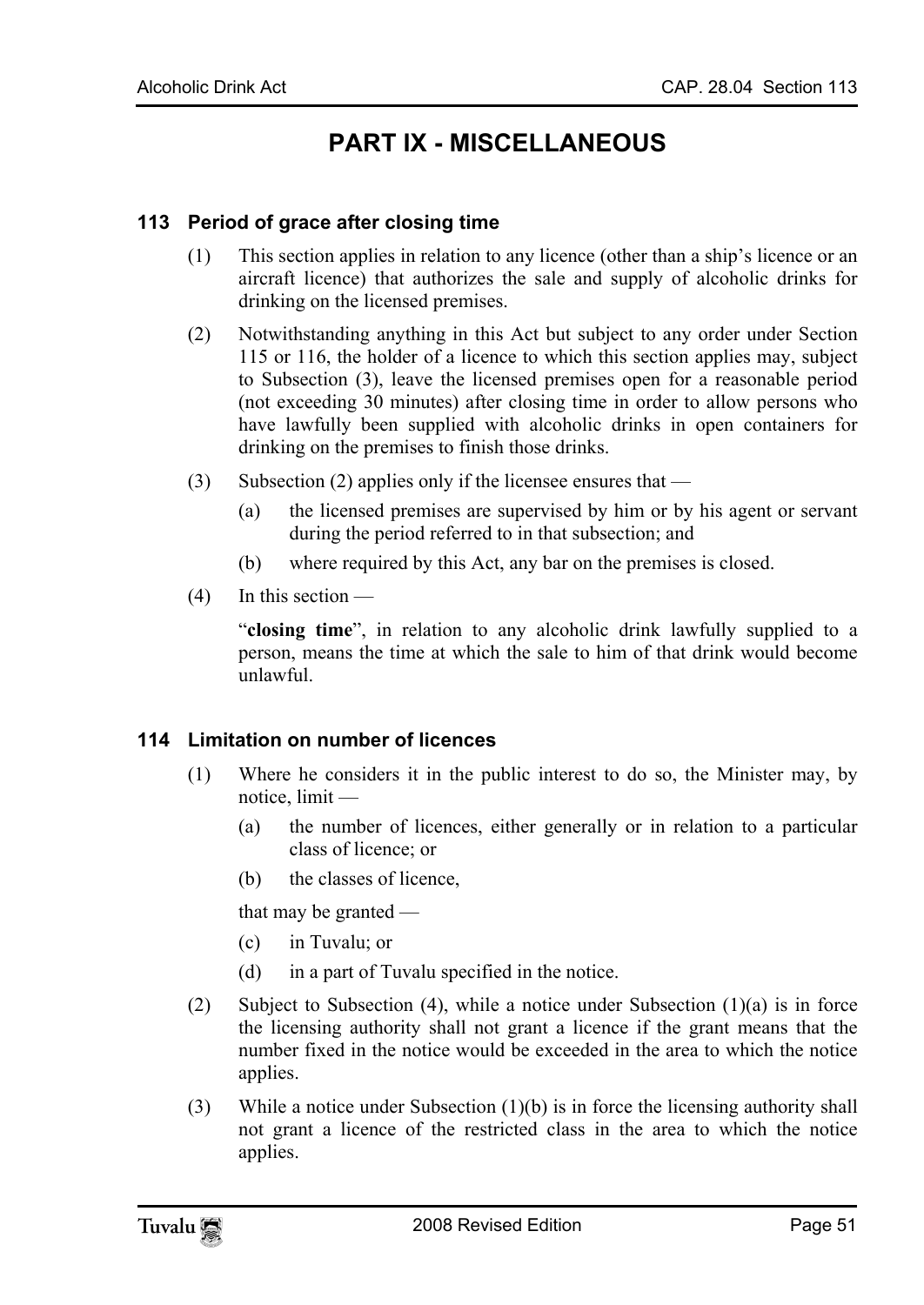<span id="page-51-0"></span>(4) When a notice under Subsection  $(1)(a)$  comes into effect the licensing authority may, subject to any policy directions given under Section 10, formulate and publish in such manner as it thinks adequate a policy with regard to priorities in licensing.

#### **115 Ministerial closure orders**

Notwithstanding anything in this Act, the Minister may, by order, direct the closure, on any day and during any hours specified in the order, of —

- (a) all licensed premises; or
- (b) any particular licensed premises or class of licensed premises specified in the order,

 $in -$ 

- <span id="page-51-1"></span>(c) the whole of Tuvalu; or
- (d) the part of Tuvalu specified in the order.

#### **116 Closure due to riot, etc.**

<span id="page-51-2"></span>When a riot or tumult occurs, or is expected or feared, in any place a police officer may order any licensed premises in or near the place to be closed for such period as he orders.

#### **117 Failure to obey closure order**

- (1) The holder of a licence who fails to comply with an order under Section 115 or 116 is guilty of an offence, and is liable to a fine of \$200.
- (2) If any licensed premises are not closed in accordance with an order under Section 115 or 116, a police officer may, using any reasonable degree of force required for the purpose —
	- (a) close the premises; and
	- (b) subject to Subsection (3), expel any person found on them.
- (3) Subsection (2)(b) does not apply to
	- (a) the licensee, the manager or the person in actual charge of the premises; or
	- (b) the agents and servants of the licensee in the course of their duties; or
	- (c) any of the following persons who are resident on the premises:
		- (i) a member of the staff; or
		- (ii) a member of the household of the licensee or of a member of the staff; or
	- (d) bona fide lodgers.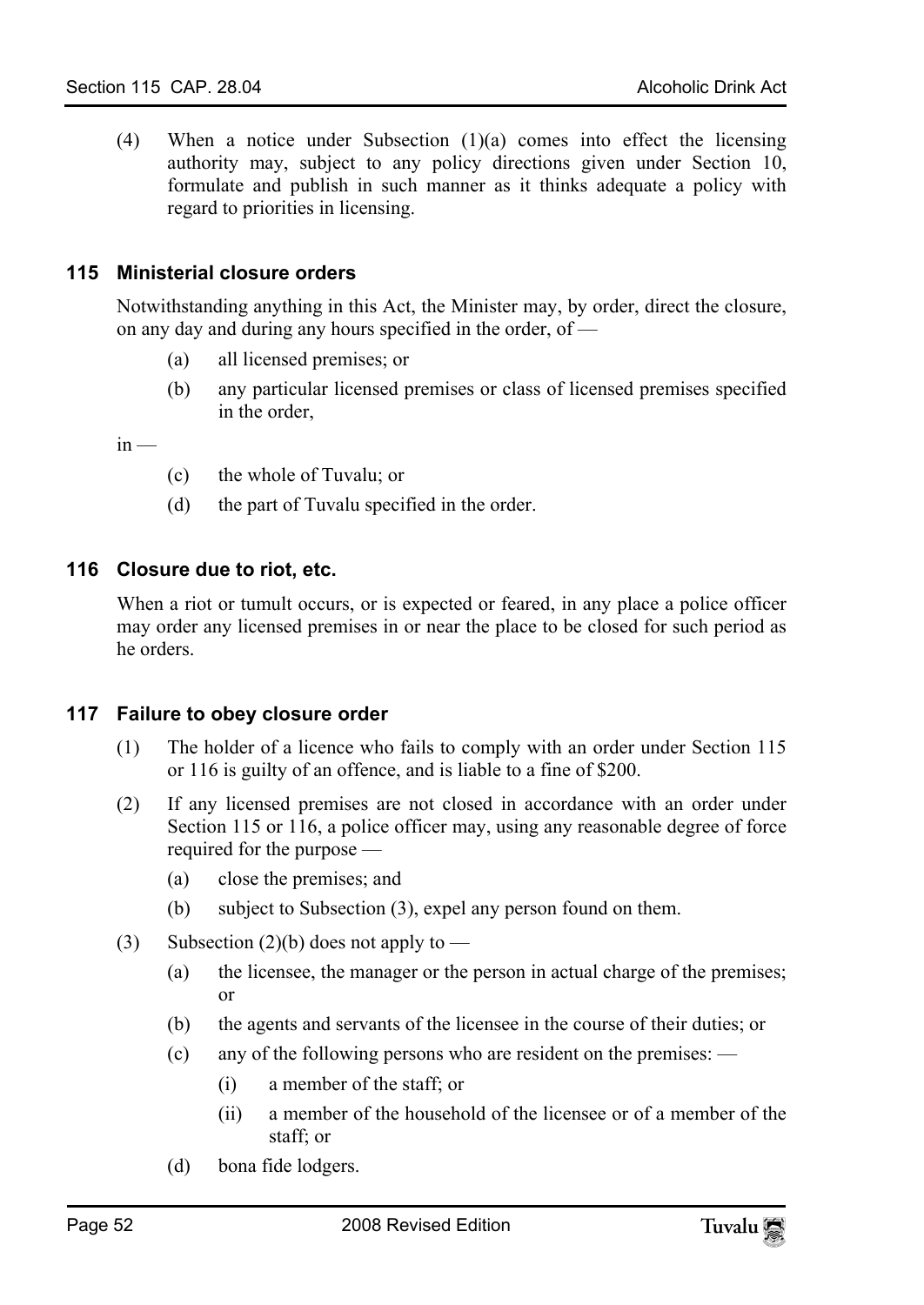#### **118 Prohibited areas**

- <span id="page-52-0"></span>(1) The Minister may, by notice, declare any part of Tuvalu to be a prohibited area for the purposes of this section.**<sup>5</sup>**
- <span id="page-52-1"></span>(2) A person who drinks any alcoholic drink in any public place in part of Tuvalu to which a declaration under subsection (1) applies, other than premises in respect of which a licence is in force authorizing the drinking of the alcoho[lic](#page-56-2) drink in the place, is guilty of an offence, and is liable to a fine of \$200.

#### **119 Local government bye-laws concerning drinking in public places**

The power to make bye-laws conferred by the Falekaupule Act<sup>6</sup> extends to the making of bye-laws prohibiting or restricting the drinking of alcoholic drinks in public places other than licensed premises.

#### **120 Right to exclude from licensed premises**

- (1) Without prejudice to any other right
	- (a) to refuse a person admission to any licensed premises; or
	- (b) to expel a person from any licensed premises,

the holder of a licence may refuse to admit into, or may expel from, the licensed premises a person —

- (c) who is drunken, violent, quarrelsome, disorderly or otherwise objectionable; or
- (d) who is using foul language; or
- (e) who is suffering from an infectious disease; or
- (f) whose presence would make the licensee or any other person liable to a penalty under this or any other Act.
- (2) If a person who is liable to be expelled from any licensed premises under Subsection (1) fails to leave the premises when requested to do so by the licensee or his agent or servant, or by a police officer, he is guilty of an offence, and is liable to a fine of \$200.

## **121 Proof of age**

- (1) Where the holder of a license or his agent or servant, or a police officer, is in doubt as to whether any person is a person in respect of whom an offence against this Act may be committed by reason of his age, he may require the person to produce satisfactory evidence of his age.
- (2) If on a requirement under Subsection (1) the person concerned does not produce satisfactory evidence of his age, the holder of the licence and his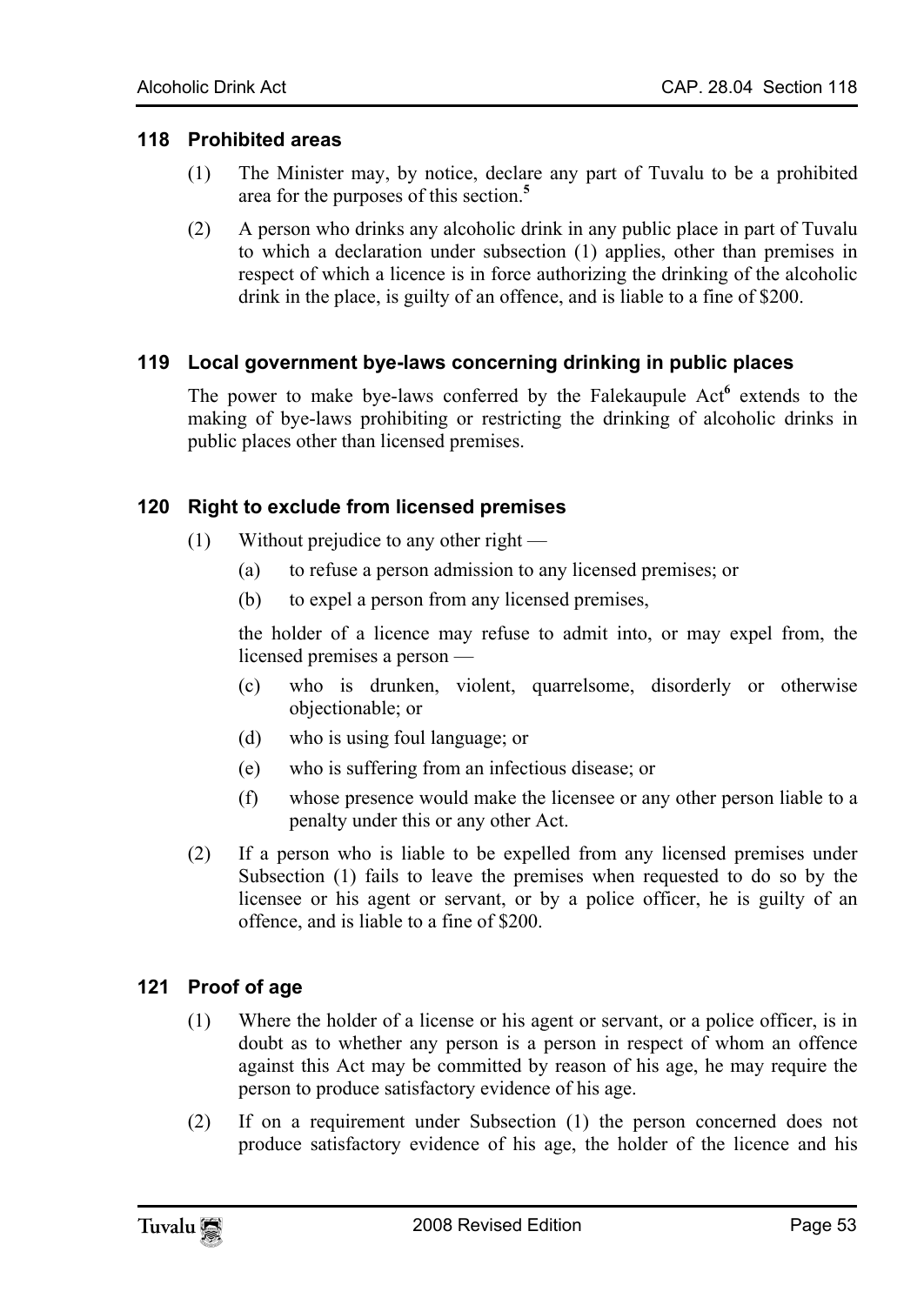<span id="page-53-0"></span>agents and servant, and any police officer, may treat the person as if he were under any relevant age.

(3) Evidence for the purposes of this section may be oral or documentary.

#### **122 Search warrants**

- (1) Upon being satisfied, by information on oath, that there is reasonable ground for suspecting that any alcoholic drink is sold or supplied or is exposed or kept for sale, at, in or from a place in respect of which a licence is not in force for the purpose, a magistrate may issue a search warrant to a police officer.
- (2) A warrant under Subsection (1) authorizes the police officer
	- (a) to enter the place specified in the warrant; and
	- (b) to search the place for alcoholic drink; and
	- (c) to seize and remove any alcoholic drink that he has reasonable ground for supposing to be in the place for the purpose of unlawful sale or supply, there or elsewhere, and the receptacles containing it,

<span id="page-53-1"></span>using any reasonable degree of force necessary for the purpose.

#### **123 Power of entry**

For the purpose of preventing or detecting the commission of an offence against this Act, a police officer may at any time enter on any licensed premises.

#### **124 Seizure of alcoholic drink, generally**

- (1) Where a police officer believes, or has reasonable grounds to suspect, that an offence against this Act has been, is being or is about to be committed, he may seize and remove —
	- (a) any alcoholic drink; and
	- (b) the receptacles containing any alcoholic drink; and
	- (c) any other thing,

that he believes to be connected with the offence or suspected or expected offence.

- (2) Any thing seized under Subsection (1) shall as soon as practicable be brought before a magistrate to be dealt with according to law, unless it is earlier returned.
- (3) Upon a conviction of the offence, any thing seized under subsection (1) may be forfeited to the Crown by the convicting court.
- (4) Nothing in this section affects the operation of any other provision of this Act or of any other law.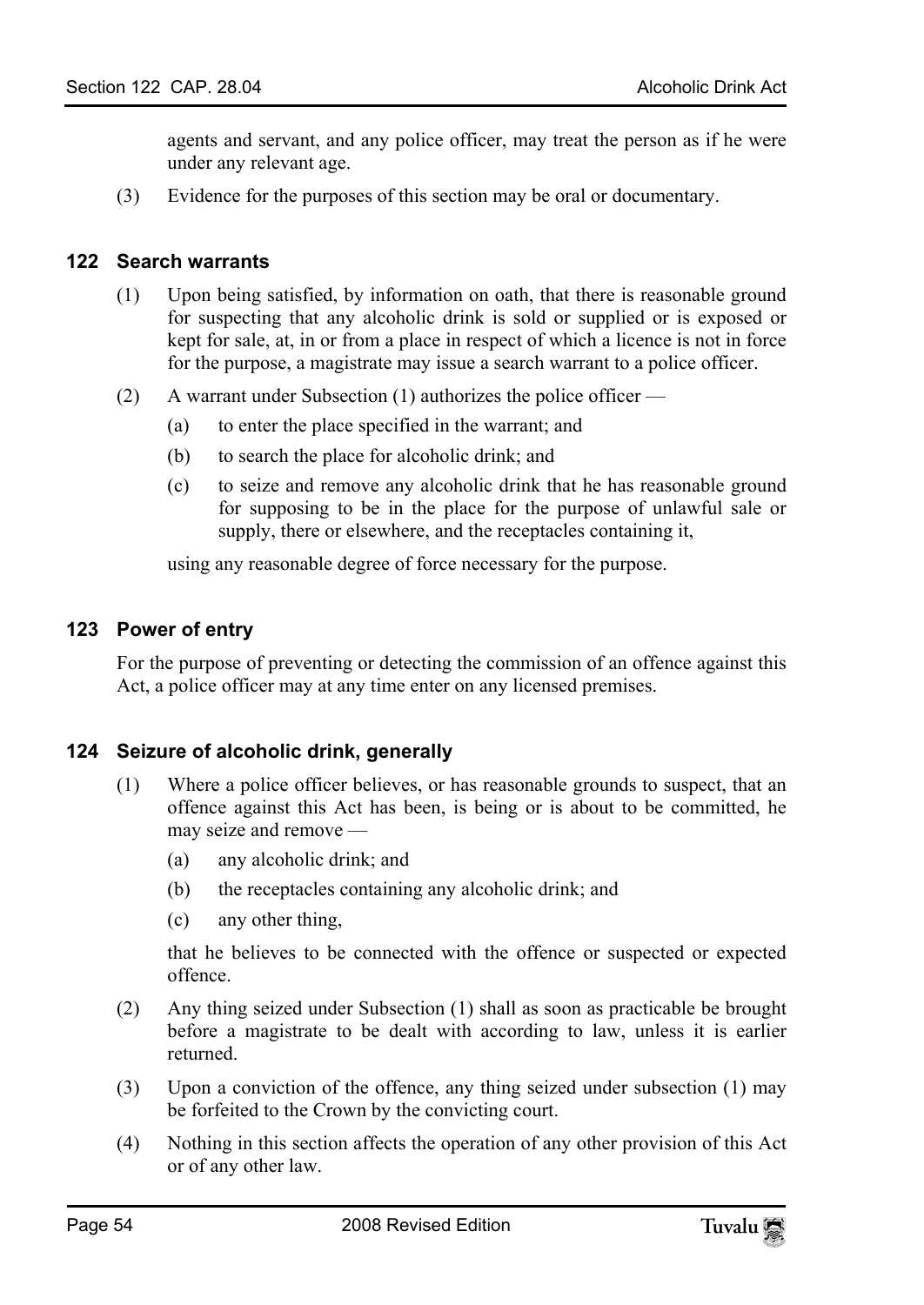#### <span id="page-54-0"></span>**125 Evidence**

In any proceedings under or for the purposes of this Act —

- (a) a certificate purporting to be signed by a government chemist or analyst stating the nature and contents of any liquid is prima facie evidence of its nature and contents; and
- (b) where in a charge of an offence against this Act an allegation is made that any liquid is —
	- (i) an alcoholic drink; or
	- (ii) a mixture of sour toddy with any substance other than water,

the liquid shall be deemed, until the contrary is proved, to be alcoholic drink or such mixture, as the case may be; and

- (c) evidence of the delivery of any alcoholic drink by or on behalf of any person is prima facie evidence of its sale by or on behalf of that person; and
- <span id="page-54-1"></span>(d) evidence that any person other than the licensee, a member of his household or his agent or servant, drank or intended to drink any alcoholic drink on any licensed premises is prima facie evidence that the alcoholic drink was sold to that person by or on behalf of the licensee.

## **126 Proceedings for price of alcoholic drink sold**

The holder of a licence is not entitled to maintain an action for, or to recover, a debt or demand for any alcoholic drink sold or supplied for drinking on the licensed premises unless it was sold or supplied —

- <span id="page-54-2"></span>(a) to a bona fide lodger; or
- (b) for drinking with a meal.

#### **127 Regulations**

The Minister may make regulations, not inconsistent with this Act, prescribing all matters that are required or permitted by this Act to be prescribed in the regulations, or that are necessary or convenient to be so prescribed for carrying out or giving effect to this Act.

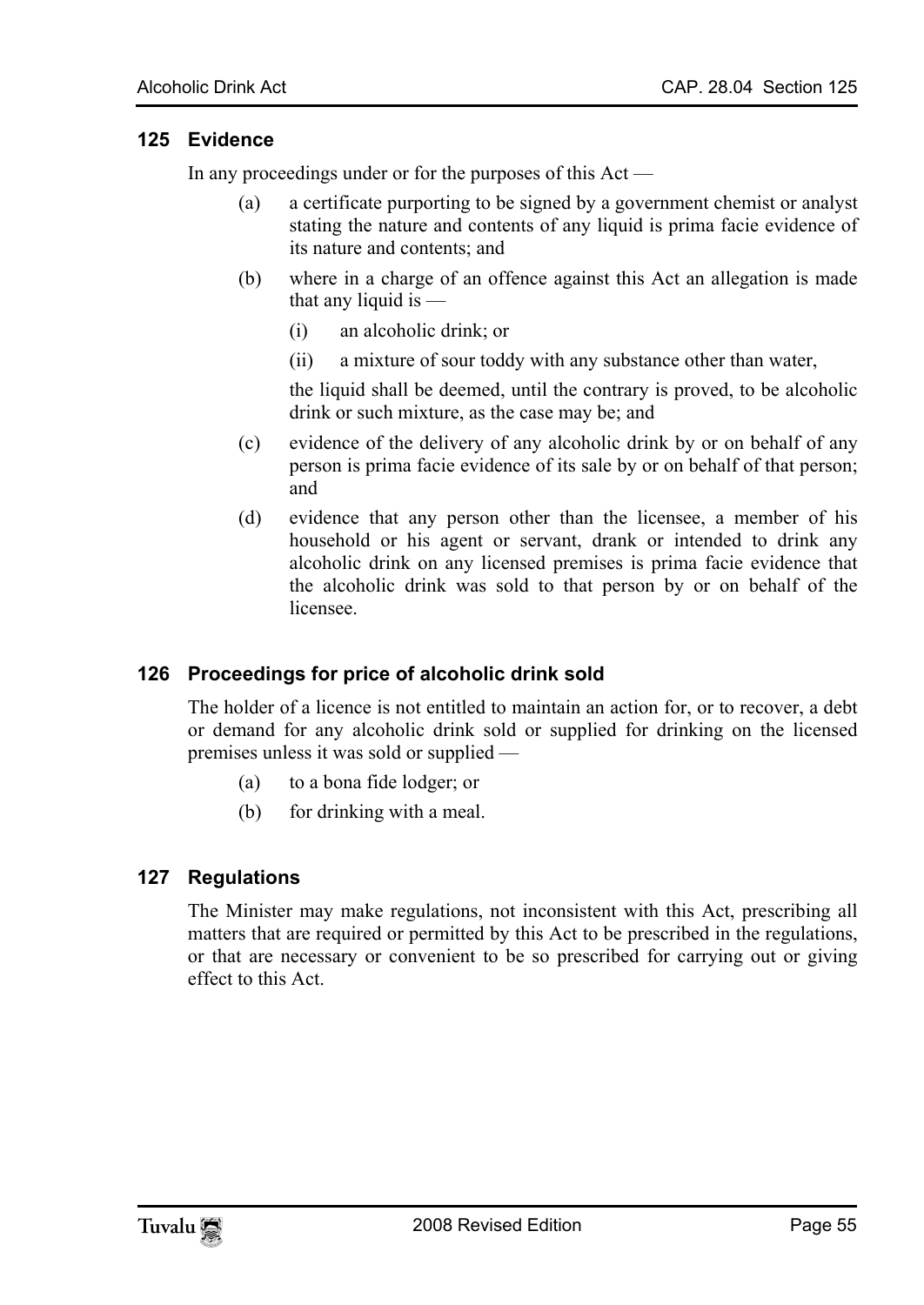## <span id="page-55-1"></span><span id="page-55-0"></span>**SCHEDULE**

## **FEES**<sup>7</sup>

*(Section 14)* 

| <b>PARTI</b>     |                                  | Liquor<br>Generally | Beer and Sour<br>Toddy          |
|------------------|----------------------------------|---------------------|---------------------------------|
| $\mathbf{1}$ .   | Off-licence -                    |                     |                                 |
|                  | wholesale<br>(a)                 | 210                 | 190                             |
|                  | (b)<br>retail                    | 470                 | 270                             |
| $\overline{2}$ . | Hotel-keeper's licence -         |                     |                                 |
|                  | (a)<br>general                   | 630                 | 520                             |
|                  | (b)<br>restricted                | 470                 | 260                             |
| $\overline{3}$ . | Publican's licence -             |                     |                                 |
|                  | (a)<br>general                   | 590                 | 360                             |
|                  | (b)<br>restricted                | 420                 | 210                             |
| 4.               | Club licence                     | 380                 | 210                             |
| 5.               | Restaurant licence               | 210                 | 140                             |
| 6.               | Ships licence                    | 380                 | 210                             |
| 7.               | Aircraft licence                 | 200                 | 130                             |
| 8.               | Occasional licence               | 40                  | 15                              |
| 9.               | Provisional licence              | 13                  | 13                              |
| 10.              | Transfer of licence              | 40                  | 40                              |
| 11               | Temporary authority (Section 61) | 6                   | 6                               |
| 12.              | Permit for extended hours        | 30                  | 30                              |
| <b>PART II</b>   |                                  |                     |                                 |
| 13.              | Sour toddy producer's licence    | 100                 |                                 |
| 14.              | Renewal of licence               |                     | As for the grant of the licence |